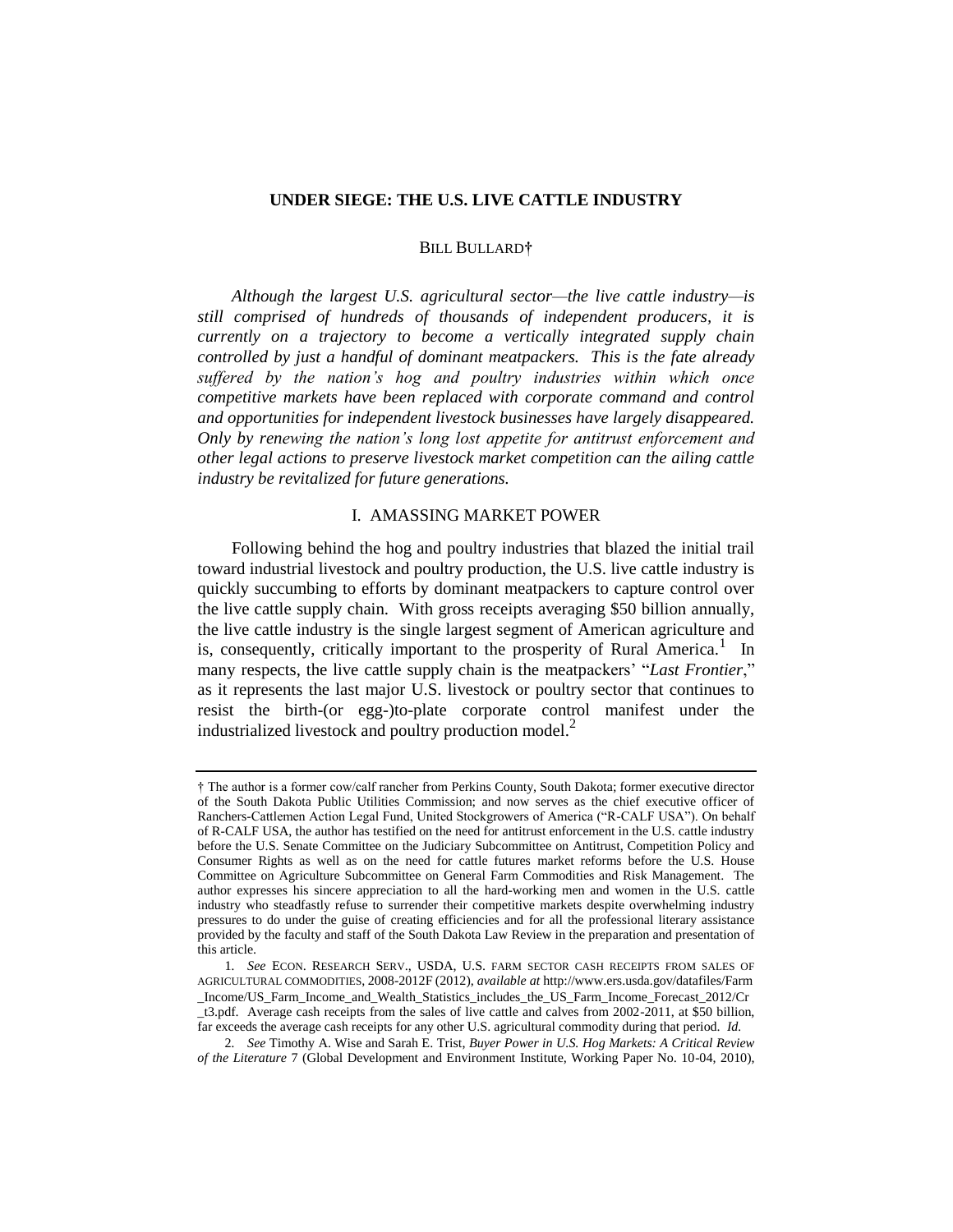#### 2013 *UNDER SIEGE* 561

<span id="page-1-0"></span>The live cattle supply chain is comprised of hundreds of thousands of disaggregated firms that independently birth, grow, and feed live cattle.<sup>3</sup> The interrelationships among and between these independent live cattle firms and the meatpackers that ultimately procure live cattle for slaughter have until now been defined by competitive market forces. This is because the live cattle industry, which seeks to sell cattle for the highest possible price, is a separate and distinct industry within the multi-segmented beef supply chain<sup>4</sup> and a clear demarcation point exists between it and the meatpacking industry, which seeks to buy cattle for the lowest possible price. The demarcation point between the live cattle industry and the meatpacking industry is so profound that often there is an inverse relationship between economic prosperity in the live cattle industry and economic prosperity in the meatpacking industry.<sup>5</sup>

In a society that values free markets, competition is the preferred method for reconciling the inherent economic antagonism between the two distinct though interdependent industries within the beef supply chain, where one is a seller and the other a buyer. And, for more than a century competitive market forces have so effectively and efficiently reconciled this inherent antagonism that the two competing industries have prospered.

However, now the dominant meatpackers intend to eliminate those historically efficient competitive market forces that have so effectively reconciled the inherent antagonism between the live cattle industry and the meatpacking industry and replace them with corporate command and control. Their strategy to accomplish this subterfuge is to capture control of the live cattle

*available at* http://www.ase.tufts.edu/gdae/Pubs/wp/10-04HogBuyerPower.pdf. "Similar to trends in the poultry industry, contract production of hogs is now occurring all over the United States." *Id.* at 7. Hog production contracts, whereby "[p]ackers may provide technical advice, dictate management techniques, and monitor the compliance of the grower[,] . . . covered only five percent of production in 1992, but grew to include 28 percent of operations and 67 percent of hog inventory in the United States by 2004." *Id.* at 11 (citations omitted). Describing the corporate takeover of independent poultry businesses that occurred after the 1950s, Sparks Companies stated:

Over time, these independent businesses were combined by "integrators", who reduced costs by coordinating the production of each stage. As a result, an industry once characterized by tens of thousands of small, specialized businesses became characterized by hundreds of vertically integrated firms. Through horizontal integration, however, that number was reduced to about 50 by the 1990's.

SPARKS COS. INC., POTENTIAL IMPACTS OF THE PROPOSED BAN ON PACKER OWNERSHIP AND FEEDING OF LIVESTOCK 60 (2002), *available at* http://www.r-calfusa.com/Competition/020318SparksStudy .packerBan.pdf; *see also Packers and Stockyards Issues: Hearing Before the S. Comm. on Agric., Nutrition, and Forestry*, 107th Cong. 45 (2002) (statement of Herman Schumacher, Director of R-CALF USA).

<sup>3</sup>*. See* Nat'l Agric. Statistics Serv., 2012 USDA FARMS, LAND IN FARMS, AND LIVESTOCK OPERATIONS: SUMMARY 18 (2013), *available at* http://usda01.library.cornell.edu/usda/current/FarmLan dIn/FarmLandIn-02-19-2013.pdf (showing 729,000 beef cattle operations in the U.S. in 2012).

<sup>4</sup>*. See* U.S. CENSUS BUREAU, U.S. DEP'T OF COMMERCE, *2012 North American Industry Classification System*, http://www.census.gov/cgi-bin/sssd/naics/naicsrch?chart=2012 (last modified Nov. 7, 2011). The live cattle industry (classified under sector 112) is a subset of the U.S. agriculture industry (sector 11), whereas beef packers (sector 3116) are a subset of manufacturers (sector 31-33). *Id.*

<sup>5</sup>*. See* SPARKS COS. INC., *supra* note [2,](#page-0-0) at 24. "Vertical integration often attracts investors because of the negative correlation between profit margins at the packing stage and the feeding stage." *Id.*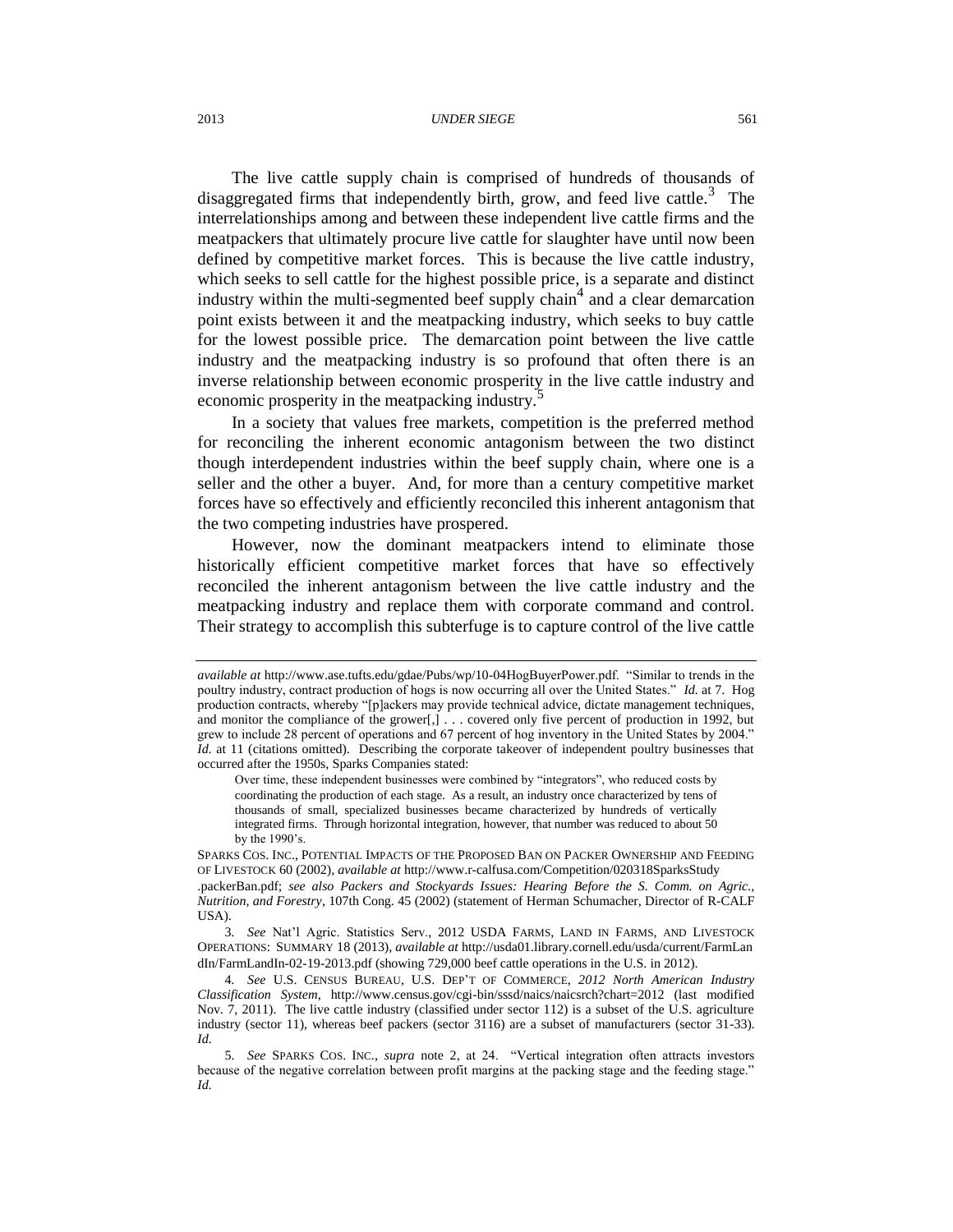supply chain through direct or indirect vertical integration or both.

### <span id="page-2-0"></span>A. CHANGED LEGAL FRAMEWORK

The U.S. Department of Justice ("DOJ") considers vertical integration to be a non-horizontal merger (i.e., a merger of firms that do not operate in the same market).<sup>6</sup> Direct vertical integration occurs when the merger involves a change of ownership, such as when a cattle feedlot is acquired outright by a meatpacker.<sup> $\tau$ </sup> But, the unique nature of the live cattle supply chain affords meatpackers considerable flexibility in their ability to achieve the control or leverage they seek over the live cattle supply chain without ever having to invest in land, brick, or chattels. As more fully discussed below, at least one major meatpacker publicly acknowledged that it had opted for an indirect form of vertical integration—formula-priced contracts—that accords meatpackers leverage over the live cattle supply chain comparable to that of ownership of firms that feed cattle but without having to actually acquire those firms.<sup>8</sup>

Vertical integration of the live cattle supply chain is a relatively new phenomenon because meatpackers were effectively barred from owning or controlling the critical elements of the marketing channels within the live cattle supply chain for most of the twentieth century.<sup>9</sup> In February 1920, the then Big Five<sup>10</sup> meatpackers and the United States entered a consent decree in the Supreme Court of the District of Columbia that, *inter alia*, enjoined and restrained the meatpackers from owning any public stockyard company and further required those that did to divest themselves of such ownership interests.<sup>11</sup> That consent decree remained in effect for over six decades, terminating in 1981 on a joint motion by the DOJ and Swift Independent Packing Company.<sup>1</sup>

Moreover, regulations to implement the 1921 Packers and Stockyards Act

<sup>6</sup>*. See* U.S. DOJ, NON-HORIZONTAL MERGER GUIDELINES § 4.0, at 23 & n.25 (1984), *available at* http://www.justice.gov/atr/public/guidelines/2614.htm.

<sup>7</sup>*. See, e.g*., Grain Inspection, Packers and Stockyards Admin., 2009 USDA ANN. REP.: PACKERS AND STOCKYARDS PROGRAM 62 (2010), *available at* http://www.gipsa.usda.gov/Publications/psp/ar/200 9\_psp\_annual\_report.pdf. In 2008, the world's largest beef packer, Brazilian-owned JBS, purchased the U.S. feedlot company Five Rivers Ranch Cattle Feeding, LLC ("Five Rivers"), the largest feedlot company in the United States. *Id.*

<sup>8.</sup> S*ee* C. Robert Taylor, *Legal and Economic Issues with the Courts' Rulings in* Pickett v. Tyson Fresh Meats, Inc.*, a Buyer Power Case* 9 (The Am. Antitrust Inst., Working Paper No. 07-08, 2007), *available at* http://www.antitrustinstitute.org/files/AAI\_Taylor\_WP07-08\_033020070955.pdf.

<sup>9</sup>*. See* DEMOCRATIC STAFF OF THE S. COMM. ON AGRIC., NUTRITION, AND FORESTRY, ECONOMIC CONCENTRATION AND STRUCTURAL CHANGE IN THE FOOD AND AGRICULTURE SECTOR: TRENDS, CONSEQUENCES AND POLICY OPTIONS 16 (2004), *available at* http://www.sraproject.org/wpcontent/uploads/2007/12/harkinconcentrationwhitepaper.pdf (citing United States v. Swift & Co., 286 U.S. 106, 111 (1932)).

<sup>10</sup>*. Swift & Co.*, 286 U.S. at 110 (identifying the Big Five meatpackers at the time as Swift & Co., Armour & Co., Morris Packing Co., Cudahy Packing Co., and Wilson & Co.).

<sup>11</sup>*. See* Government Printing Office, 1921 FTC ANN. REP. FOR THE FISCAL YEAR ENDED JUNE 30, 1921, at 42-43, *available at* http://www.ftc.gov/os/annualreports/ar1921.pdf; *see also Swift & Co.*, 286 U.S. at 111.

<sup>12.</sup> Robert M. Aduddell & Louis P. Cain*, A Strange Sense of Déjà Vu: The Packers and the Feds, 1915-82*, 11 BUS. & ECON. HIST. (2d s.) 49, 49 (1982), *available at* http://www.h-net.org/~business/bhc web/publications/BEHprint/toc111982.html.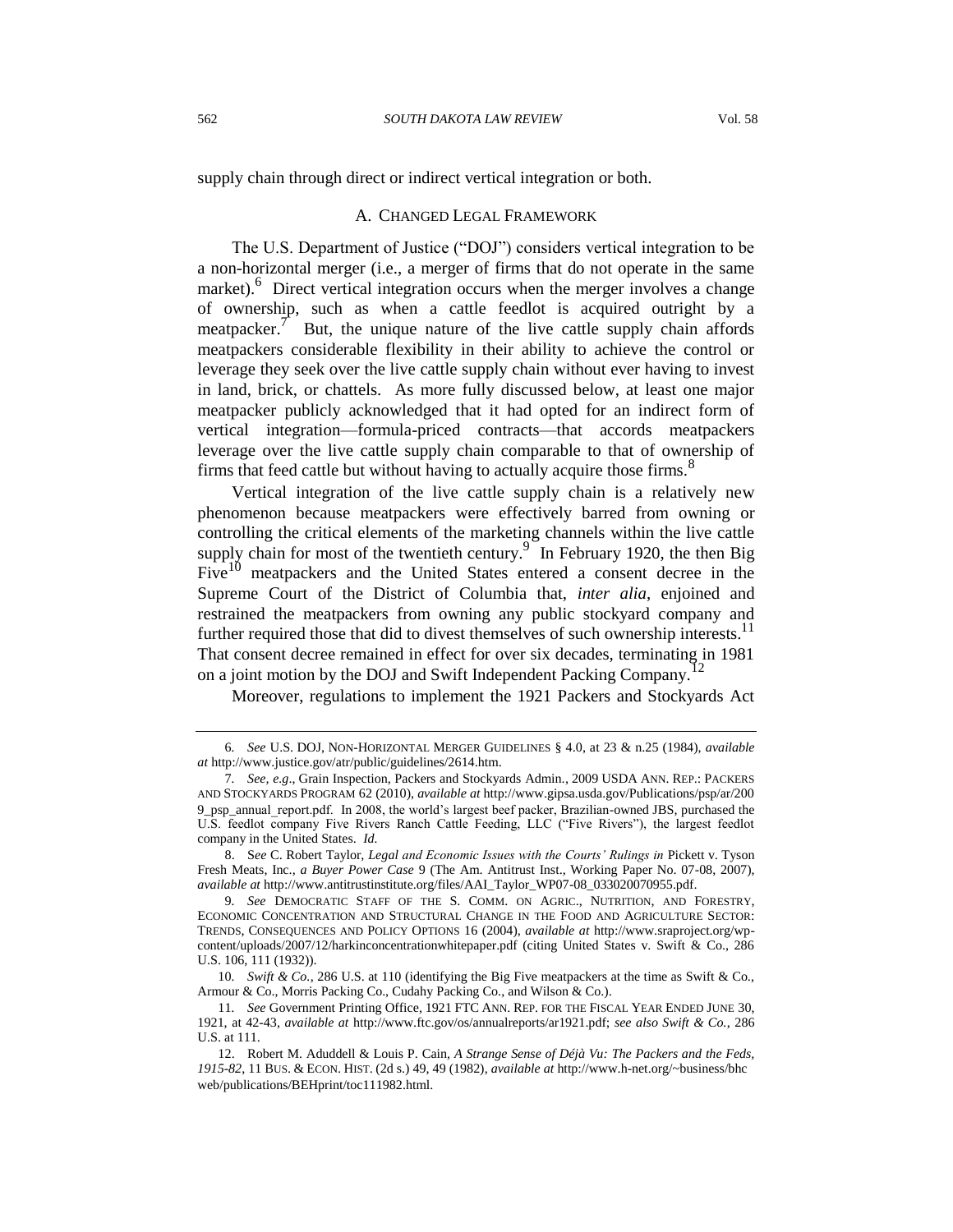("PSA") were promulgated in 1974 by the U.S. Department of Agriculture ("USDA") Grain Inspection, Packers and Stockyards Administration ("GIPSA") to prohibit meatpackers from owning or financing custom feedlots and to prohibit custom feedlots from owning or financing meatpackers.<sup>13</sup> The aforementioned legal buttresses that protected the live cattle supply chain from meatpacker-initiated vertical integration were eliminated in 1984 during what former GIPSA Administrator J. Dudley Butler termed the "no regulations" era of the Reagan Administration.<sup>14</sup>

Since the 1980s, the legal framework that had effectively delineated the meatpacker's proper role within the multi-segmented beef supply chain to that of a meatpacker and no more was from then on dismantled. As a result, meatpackers were then free to reengineer the relationship between the previously separate and distinct live cattle industry and meatpacking industry.

## B. CHANGED INDUSTRY STRUCTURE

## <span id="page-3-2"></span><span id="page-3-1"></span><span id="page-3-0"></span>*1. Beef packer Concentration*

During the 1980s, horizontal mergers in the beef packing industry accelerated at such a rapid pace that economists at the USDA applied the term "merger mania" to the beef industry.<sup>15</sup> The four-firm buyer concentration level in the fed cattle market increased from  $35.7\%$  in 1980 to 71.6% by 1990.<sup>16</sup> It did not stop there. By 2010, the four-firm buyer concentration level in the fed cattle market hit a new record of  $85\%$ ,  $^{17}$  meaning that just four firms slaughtered 85% of all the steers and heifers fed in U.S. feedlots.

From the 1980 onset of merger mania and through 2010, the number of U.S. beef packing plants declined by approximately  $81\%$ ,  $^{18}$  leaving the entire U.S. live cattle industry with only about 138 marketing outlets for its 33.6 million slaughter-ready cattle (i.e., steers, heifers, cows, and bulls) that are slaughtered annually at federally inspected plants in the United States.<sup>19</sup> In

<sup>13.</sup> 9 C.F.R. § 201.70a (1984) (repealed 1984).

<sup>14.</sup> 49 Fed. Reg. 33003 (Aug. 20, 1984) (to be codified at 9 C.F.R. pt. 201); J. Dudley Butler*, Ex-GIPSA Administrator J. Dudley Butler Speaks at NeFU Convention*, FARM AND RANCH LAW (Dec. 8, 2012), http://farmandranchlaw.com/ex-gipsa-administrator-j-dudley-butler-speaks-at-nefu-convention/ (00:29:56) (last visited Feb. 03, 2013) (addressing the Nebraska Farmers Union*).*

<sup>15.</sup> KENNETH H. MATHEWS JR. ET AL., ECON. RESEARCH SERV., MKT & TRADE ECON. DIV., USDA, TB-1874, U.S. BEEF INDUSTRY: CATTLE CYCLES, PRICE SPREADS, AND PACKER CONCENTRATION 10 (1999), *available at* http://www.ers.usda.gov/publications/tb-technicalbulletin/tb1874.aspx.

<sup>16</sup>*. See* Grain Inspection, Packers & Stockyards Admin., 2006 USDA PACKERS AND STOCKYARDS STAT. REP. 44 tbl.27 (2008), *available at* http://archive.gipsa.usda.gov/pubs/2006\_stat\_report.pdf.

<sup>17</sup>*. See* Grain Inspection, Packers & Stockyards Admin., 2011 USDA P&SP ANN. REP.: PACKERS AND STOCKYARDS PROGRAM 34 (2012), *available at* http://www.gipsa.usda.gov/Publications/psp/ar/20 11\_psp\_annual\_report.pdf.

<sup>18</sup>*. See* Grain Inspection, Packers & Stockyards Admin., *supra* not[e 16,](#page-3-0) at 11 tbl.1; *see also* Grain Inspection, Packers & Stockyards Admin., *supra* not[e 17,](#page-3-1) at 33 fig.14.

<sup>19</sup>*. See* Nat'l Agric. Statistics Serv., USDA, LIVESTOCK SLAUGHTER: 2011 ANNUAL SUMMARY 17 (2012), *available at* http://usda01.library.cornell.edu/usda/current/LiveSlauSu/LiveSlauSu-04-23- 2012.pdf. Federally inspected cattle slaughter during 2011 totaled approximately 33.6 million head. *Id.*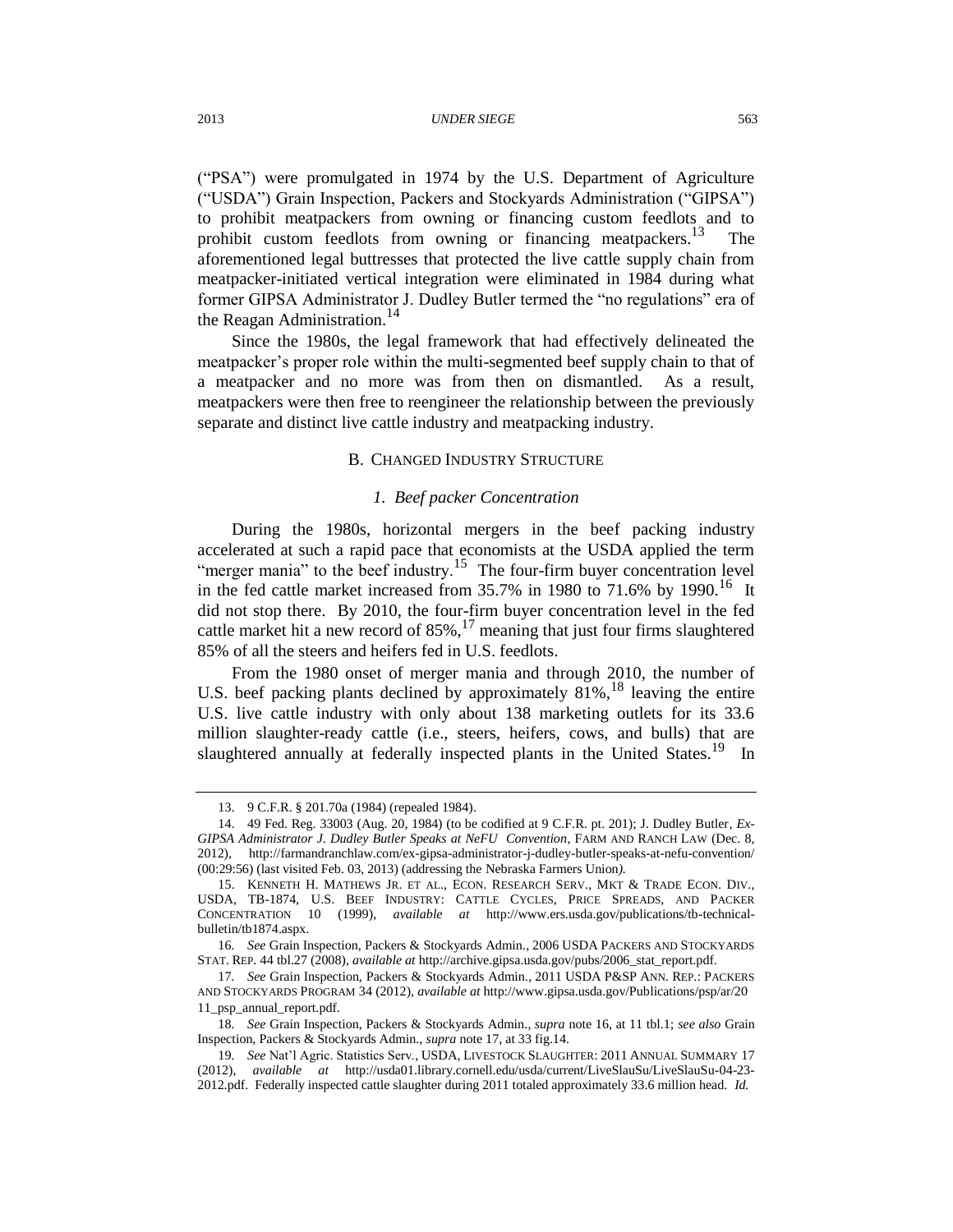2011, however, due to the extremely high (85%) level of buyer concentration in the fed cattle market (i.e., the steer and heifer market) approximately 22.3 million of those 33.6 million (approximately 66%) annually slaughtered cattle were slaughtered in just 26 beef packing plants owned by the four largest beef packers.<sup>20</sup>

## <span id="page-4-0"></span>*2. Feedlot Concentration*

Also since 1980, the number of cattle feedlots declined by 32%, with over 36,000 feedlots exiting the industry.<sup>21</sup> Nearly all of the eliminated feedlots were those with capacities of less than  $1,000$  head,<sup>22</sup> the operators of which are commonly referred to as farmer-feeders. In fact, when distinguishing feedlots based on their size from small (capacity less than 1,000 head) to medium (capacity more than 1,000 head but less than 50,000 head) to large (capacity more than 50,000 head), the only segment within the U.S. feedlot industry that is not shrinking is that segment of large feedlots.<sup>23</sup> The 66 feedlots in this megafeedlot category marketed approximately 32% of all cattle marketed from feedlots in  $2011^{24}$ 

Approximately 88% of all fed cattle marketed by feedlots in 2011 were fed in the 2,120 U.S. feedlots that have a capacity of more than 1,000 head.<sup>25</sup> The remaining 12% of cattle marketed from feedlots that year were marketed by the 75,000 farmer-feeders whose smaller feedlots have a capacity of less than 1,000 head. $26$ 

25*. See id.*

26*. See id.*

<sup>20</sup>*. See id.* Approximately 26.3 million steers and heifers were slaughtered in federally inspected plants in 2011, and 85% of those steers and heifers is about 22.3 million. For the number of packing plants owned by the four largest packers, see *Our Locations – List,* TYSON FOODS, http://www.tyson.com/Corporate/AboutTyson/Locations/ListPage.aspx (last visited Mar. 9, 2013); *North American Beef Facilities,* CARGILL MEAT SOLUTIONS, http://www.cargillmeatsolutions.com/about\_us/tk \_cms\_about\_loc\_beef.htm (last visited Mar. 9, 2013); *Locations*, JBS, http://www.jbssa.com/Careers/Lo cations/default.aspx (last visited Apr. 9, 2013); *Beef Processing*, NATIONAL BEEF, http://www.nationalbeef.com/About/Business/Pages/Beef-Processing.aspx (last visited Feb. 4, 2013).

<sup>21.</sup> The number of U.S. feedlots declined from 113,326 in 1980 to 77,120 in 2011. *Compare* Crop Reporting Bd., Econ. & Statistics Serv., JAN. 1981 USDA CATTLE ON FEED 12, *available at* http://usda01.library.cornell.edu/usda/nass/CattOnFe//1980s/1981/CattOnFe-01-19-1981.pdf, *with* Nat'l Agric. Statistics Serv., FEB. 2012 USDA CATTLE ON FEED 16, *available at* http://usda01.library.cornell.edu/usda/nass/CattOnFe//2010s/2012/CattOnFe-02-24-2012.pdf.

<sup>22.</sup> 36,182 of the 36,206 feedlots that exited the industry between 1980 and 202011 had a capacity of less than 1,000 head. *Compare* Crop Reporting Bd., *supra* not[e 21,](#page-4-0) at 11, *with* Nat'l Agric. Statistics Serv., *supra* not[e 21,](#page-4-0) at 16.

<sup>23</sup>*. See* Nat'l Agric. Statistics Serv., FEB. 2009 USDA CATTLE ON FEED 14, *available at* http://usda01.library.cornell.edu/usda/nass/CattOnFe//2000s/2009/CattOnFe-02-20-2009.pdf; Nat'l Agric. Statistics Serv., FEB. 2010 USDA CATTLE ON FEED 14, *available at* http://usda01.library.cornell.e du/usda/nass/CattOnFe//2010s/2010/CattOnFe-02-19-2010.pdf; Nat'l Agric. Statistics Serv., FEB. 2011 USDA CATTLE ON FEED 16, *available at* http://usda01.library.cornell.edu/usda/nass/CattOnFe//2010s/20 11/CattOnFe-02-18-2011.pdf; Nat'l Agric. Statistics Serv., *supra* note [21,](#page-4-0) at 16; Nat'l Agric. Statistics Serv., FEB. 2013 USDA CATTLE ON FEED 16, *available at* http://usda01.library.cornell.edu/usda/nass/Cat tOnFe//2010s/2013/CattOnFe-02-22-2013.pdf*.* 

<sup>24</sup>*. See* Nat'l Agric. Statistics Serv., *supra* note [21,](#page-4-0) at 16.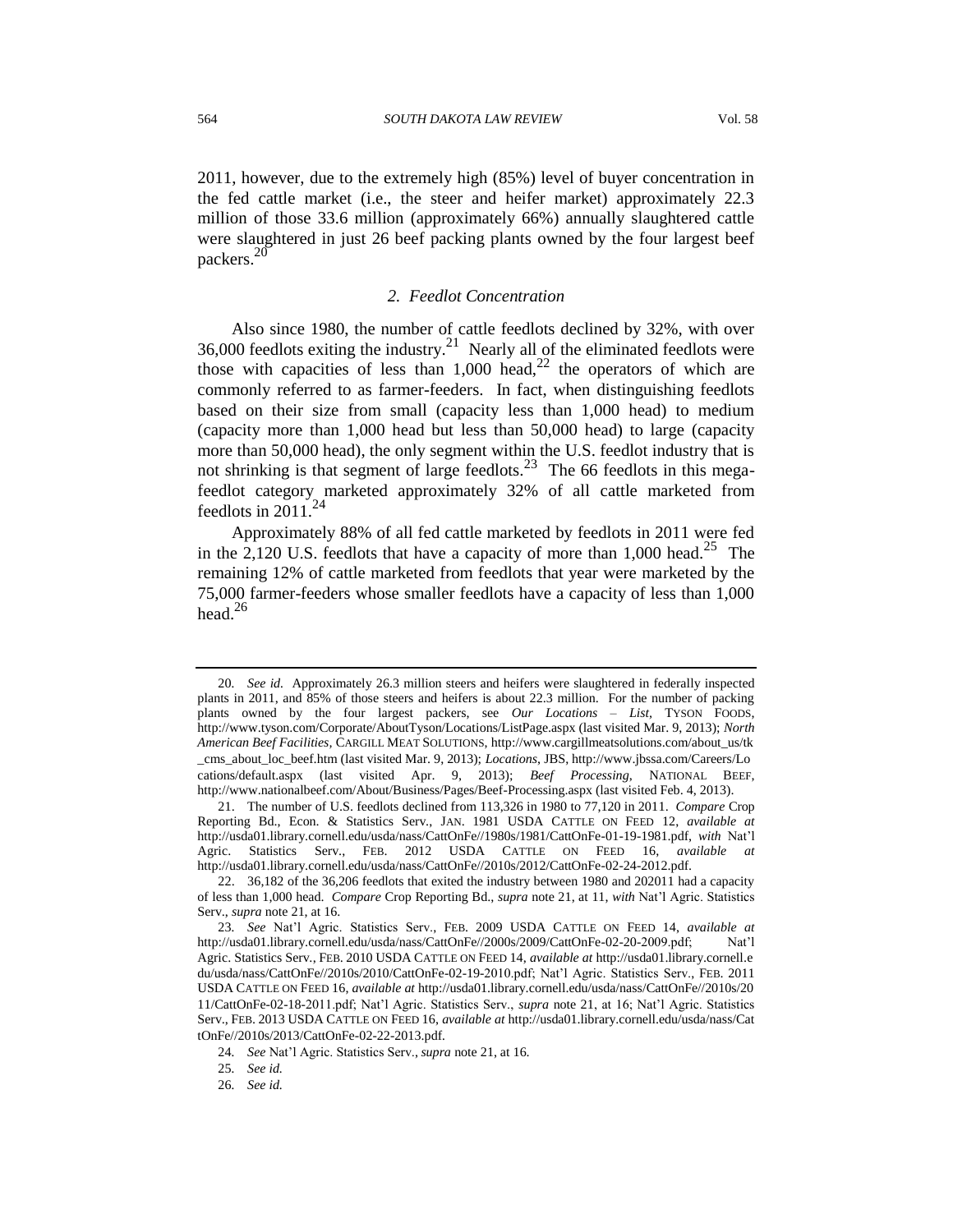#### 2013 *UNDER SIEGE* 565

### <span id="page-5-0"></span>*3. Reduced Opportunities*

The data show that as the number of market outlets for feedlots (i.e., beef packers) declined, so too did the number of feedlots.<sup>27</sup> The marked reduction in competitive marketing options for feedlots and the decline in the number of feedlots themselves resulted in fewer competitive marketing options for persons that raise and sell lighter weight cattle to feedlots.<sup>28</sup> Indeed, independent live cattle producers lost more than 36,000 buyers for their lighter weight feeder cattle.<sup>29</sup> Not surprisingly, more than four of every ten U.S. beef cattle operations in business in 1980 are gone today.<sup>30</sup> The cattle industry is following, not leading, the systematic march toward the industrialized livestock and poultry production model, which eliminates competitive opportunities for hundreds of thousands of independent livestock producers.

Other livestock industries already have lost the vast majority of their independent participants, with about nine of every ten hog producers and about eight of every ten dairy producers culled from their respective industries since 1980.<sup>31</sup>

<sup>27</sup>*. See supra* Parts B.1-2.

<sup>28.</sup> Persons that raise and sell lighter weight cattle include cow/calf producers, backgrounders, and stockers. Cow/calf producers typically maintain a breeding cow herd year round and annually market one calf per cow when the calf reaches about four to six months of age. Backgrounders typically purchase calves from cow/calf producers, grow them for several months on a predominantly foragebased diet, and then market them to stockers when they are approximately eight to twelve months of age, or to feedlots when they are about twelve to fifteen months of age. Stockers typically purchase calves from cow/calf producers or from backgrounders, and they run them on either tame or native pastures or winter wheat fields prior to marketing them to feedlots when they are about twelve to fifteen months of age.

<sup>29</sup>*. Compare* Crop Reporting Bd., *supra* note [21,](#page-4-0) at 11, *with* Nat'l Agric. Statistics Serv., *supra* note [21,](#page-4-0) at 16.

<sup>30</sup>*. Compare* Crop Reporting Bd., Econ. & Statistics Serv., JAN. 1981 USDA CATTLE 16, *available at* http://usda01.library.cornell.edu/usda/nass/Catt//1980s/1981/Catt-01-30-1981.pdf, *with* Nat'l Agric. Statistics Serv., *supra* not[e 3,](#page-1-0) at 18.

<sup>31</sup>*. See* 72 Fed. Reg. 44,681 (Aug. 8, 2007) (to be codified at 7 C.F.R. pt. 59); *see also infra* Chart 1. *Compare* Crop Reporting Bd., *supra* not[e 30,](#page-5-0) at 16, *with* Nat'l Agric. Statistics Serv., *supra* not[e 3,](#page-1-0) at 18-19.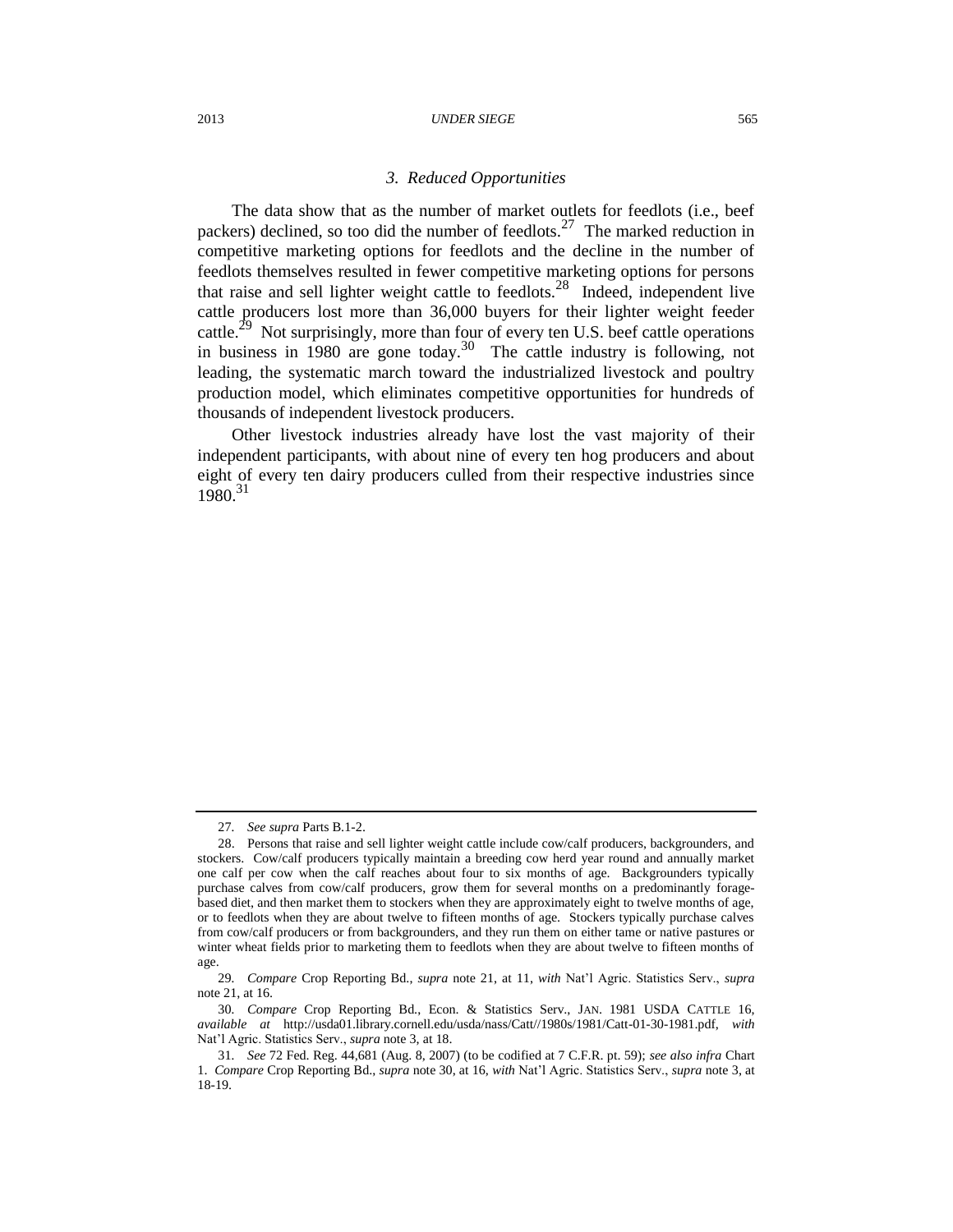## Chart 1





## C. EVIDENCE OF INTENT

In a relatively recent attempt to prevent meatpackers from vertically integrating the cattle supply chain through direct ownership and control, the U.S. Senate approved an amendment to the 2002 Farm Bill that would have prohibited dominant meatpackers from owning, controlling, or feeding livestock for more than fourteen days before slaughter.<sup>32</sup> Several legal and economic scholars defended the Senate amendment by addressing the claims of harm proffered by the opposing meatpackers. The scholars concluded, *inter alia*, that the meatpackers' claims of harm "arising from the amendment are largely not credible, and certainly less significant than the potential benefit to the marketplace."33

In rebuttal, the meatpackers' largest trade association—American Meat Institute—issued a public statement defending the meatpackers' desire to vertically integrate the live cattle industry:

The entire U.S. economy - from manufacturers to service providers - has moved towards both vertical and horizontal integration as a means of survival and striving for excellence. Barring one sector of the economy, meatpackers, from utilizing this model is unfair, punitive and lacking in

<sup>32</sup>*. See* S. 1731, 107th Cong. § 1021(a)(2)(f) (2001); 147 CONG. REC. S13,093 (daily ed. Dec. 13, 2001).

<sup>33</sup>**.** JOHN CONNOR, PETER C. CARSTENSEN, ROGER A. MCEOWEN & NEIL E. HARL, THE BAN ON PACKER OWNERSHIP AND FEEDING OF LIVESTOCK: LEGAL AND ECONOMIC IMPLICATIONS 13 (2002), *available at* http://www.econ.iastate.edu/sites/default/files/publications/papers/p7173-2002-03-01.pdf.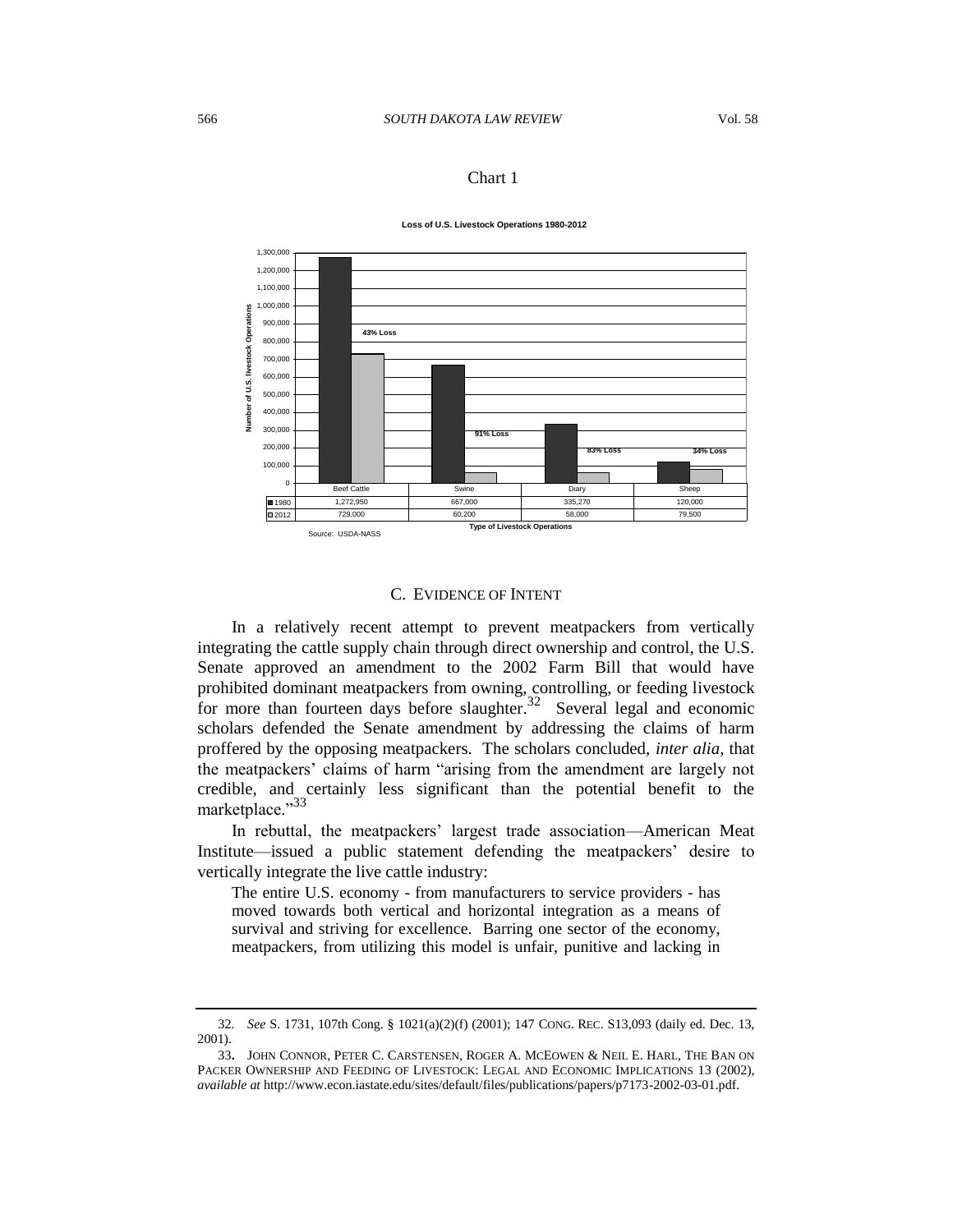any credible evidence.<sup>34</sup>

Legislation to prevent the direct vertical integration of the livestock industry also was passed by the U.S. Senate in the Senate's version of the 2008 Farm Bill, $35$  which prompted even more admissions by the meatpackers regarding their desire to control the live cattle supply chain. The meatpackers and their allies including the National Cattlemen's Beef Association ("NCBA") argued:

In order to meet customer requirements, packers must own some *or all* of their livestock to ensure a steady, adequate supply of the particular type of livestock they need for their product mix, whether these livestock are fed in a particular way, raised organically, or have a certain quality profile.<sup>3</sup>

### <span id="page-7-0"></span>II. EXERCISING MARKET POWER

Dominant beef packers have amassed tremendous market power that now reaches far upstream into the live cattle supply chain. Predicated not just on their huge market shares gained through horizontal mergers, this market power both emanates from and is strengthened by the beef packers' progressive capture of the live cattle supply chain through vertical integration. And, as the hundreds of thousands of cattle producers exited the industry in the wake of this horizontal and vertical consolidation, they further helped to intensify the beef packers' market power by enabling them to focus their growing market power on fewer and fewer industry participants. This ongoing conquest has forced the live cattle industry into a new paradigm for its relationship with the beef packing industry. The relationship once based predominantly on competitive market forces is increasingly becoming marked by a corporate command-and-control regime that the beef packers' attempt to justify in the name of market efficiency and consumer convenience.

## A. DEFINING THE NEW PARADIGM

#### *1. Maintaining a Favorable Legal Framework*

Amazingly, the beef cattle industry, which was comprised of well over one million small business entrepreneurs (i.e., family farmers and ranchers who raise and sell cattle) just three decades ago, remains relatively silent while hundreds of thousands of its small business components are eliminated at a rate exceeding seventeen thousand per year.<sup>37</sup> This same anomalous silence is manifest in the

<sup>34</sup>*. See* J. PATRICK BOYLE, AM. MEAT INST., STATEMENT OF THE AMERICAN MEAT INSTITUTE ON AG ECONOMISTS' DEBATE OVER PACKER OWNERSHIP BAN (2002), *available at* http://www.meatami.com/ht/d/ReleaseDetails/i/3000.

<sup>35</sup>*. See* Prohibition on Packers Owning, Feeding, or Controlling Livestock, H.R. 2419, 110th Cong. § 10207 (2007).

<sup>36.</sup> Letter from American Meat Institute, Cargill, National Beef, National Cattlemen's Beef Association, National Meat Association, Swift & Co., and Tyson Foods, Inc. et al., to Tom Harkin, Chairman, S. Comm. on Agric., Nutrition, & Forestry (Oct. 18, 2007), *available at*  http://www.nppc.org/2007/10/farm-bill-livestock-mark-letter (emphasis added).

<sup>37.</sup> To put this rate of loss of family cattle ranches in perspective, the U.S. lost 538,950 beef cattle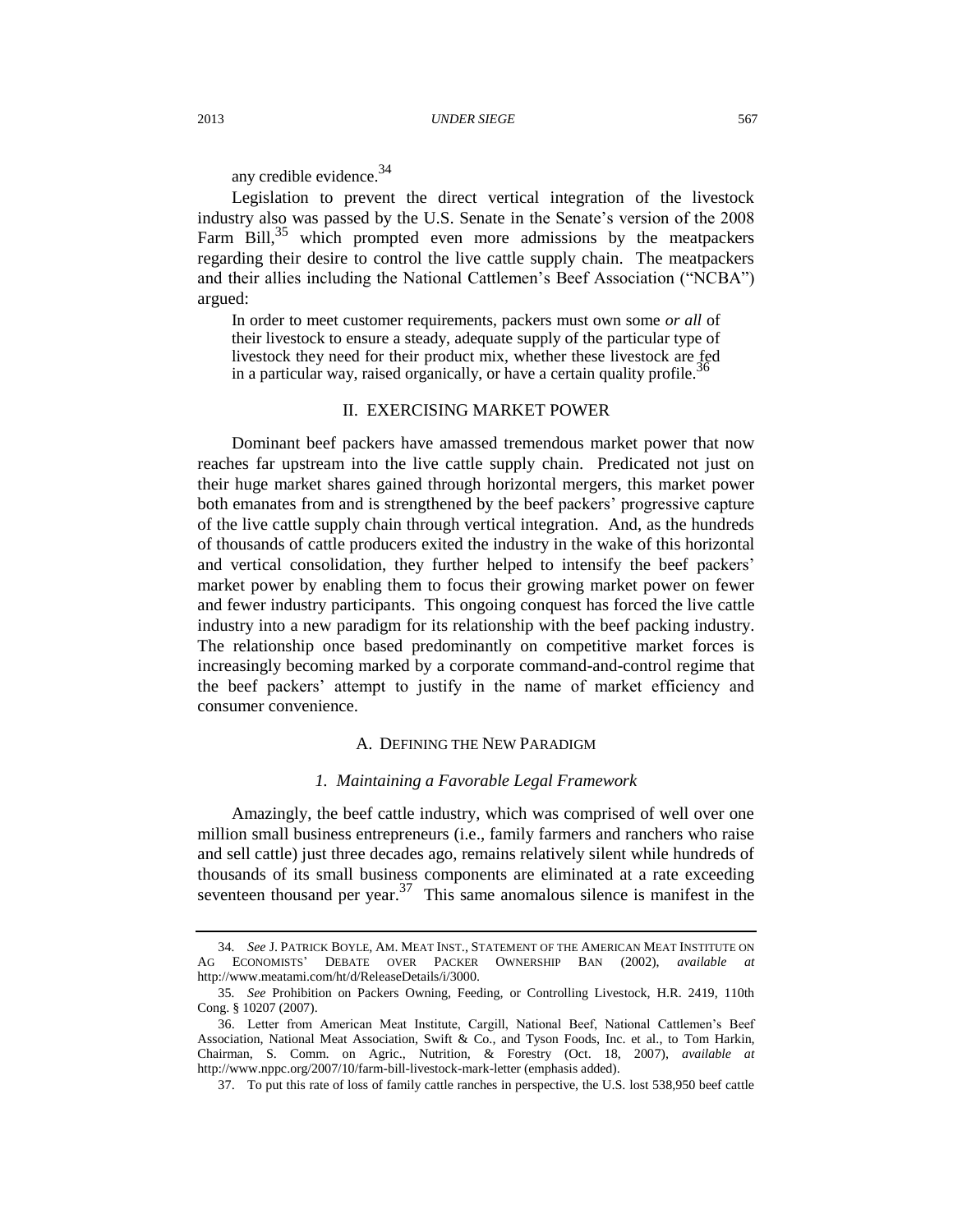<span id="page-8-0"></span>hog and dairy industries, each of which went through dramatic structural changes associated with the loss of hundreds of thousands of their component businesses since 1980, as indicated above in Chart  $1.^{38}$  An examination of the meatpacking industry's unconventional exercise of market power sheds at least some light on this perplexing issue.

To accomplish its objective of gaining control over the live cattle supply chain, the meatpacking industry must ensure that the legal framework that establishes the rules of the marketplace does not hinder its exercise of supplychain control. Thus, it must ensure that the pre-1980s restrictions on meatpacker ownership and control of livestock marketing channels are not reinstated and that other initiatives designed to promote marketplace competition between producers and meatpackers are defeated. To gain control over the live cattle supply chain, the major meatpackers have colluded to transform their manifest market power into political power to influence both Congress and public opinion. In fact, the meatpacking industry is working aggressively to generate false perceptions that meatpackers already control the live cattle supply chain and the false belief that what is good for the meatpacking industry is also good for the live cattle industry.

For example, the four largest beef packers, their two national trade associations, and several other meat packing, processing, and producer-oriented groups attempted to prevent the introduction of an amendment to the 2008 Farm Bill that would have, among other things, clarified that a producer need not prove competitive injury under all circumstances when seeking protection under the Packers and Stockyards Act. They falsely claimed to a member of Congress that they represent "a vast majority of the livestock, poultry, and meat producers in the U.S. . . ." and their objective is "to preserve the profitability of U.S. livestock and meat producers . . . . .<sup>39</sup> The effect of the meatpackers' tactic to

ranches from 1980-2011, representing a loss rate of over 17,000 ranches per year for 31 years. The loss of 17,000 ranches per year is the equivalent of losing more beef cattle ranches per year than there are in each of the entire states of Arizona, California, Colorado, Idaho, Minnesota, Montana, North Dakota, South Dakota, Wyoming, and many other states considered to be "cattle" states. *See* Nat'l Agric. Statistics Serv., USDA, 2008 USDA FARMS, LAND IN FARMS, AND LIVESTOCK OPERATIONS: SUMMARY 18 (2009), *available at* http://usda01.library.cornell.edu/usda/nass/FarmLandIn//2000s/2009/FarmLandI n-02-12-2009.pdf.

<sup>38</sup>*. See supra* Chart 1. For Example, in February 2008, the USDA stated, "The structure of the U.S. hog production industry has changed dramatically in the past 25 years." MILDRED M. HALEY, ECON. RESEARCH SERV., USDA, LDP-M-164, LIVESTOCK, DAIRY, & POULTRY OUTLOOK 14 (Feb. 2008), *available at* http://usda01.library.cornell.edu/usda/ers/LDP-M//2000s/2008/LDP-M-02-15- 2008.pdf. Similar to that of the cattle industry, this "dramatically" changed structure of the hog industry includes the consolidation of the industry, where "fewer and larger operations account for an increasing share of total output." William D. McBride & Nigel Key, *Hog Operations Increasingly Large, More Specialized*, AMBER WAVES, February 2008, at 8, *available at* http://webarchives.cdlib.org/sw1vh5dg3r/ http://ers.usda.gov/AmberWaves/February08/PDF/AW\_February08.pdf.

<sup>39.</sup> Letter from American Meat Institute, Cargill, National Beef, National Meat Association, Swift & Co., and Tyson Foods, Inc. et al., to Leonard Boswell, Chairman, House Agric. Subcomm. on Livestock, Dairy, and Poultry (May 23, 2007), *available at* http://www.r-calfusa.com/Competition/0705 23-MeatandPoultryPromotionCoalitionLetter.pdf. The foregoing corporations are the nation's four largest beef packers that control 85% of the fed cattle market and their two trade associations. Packers and their trade association had joined the letter, suggesting direct collusion.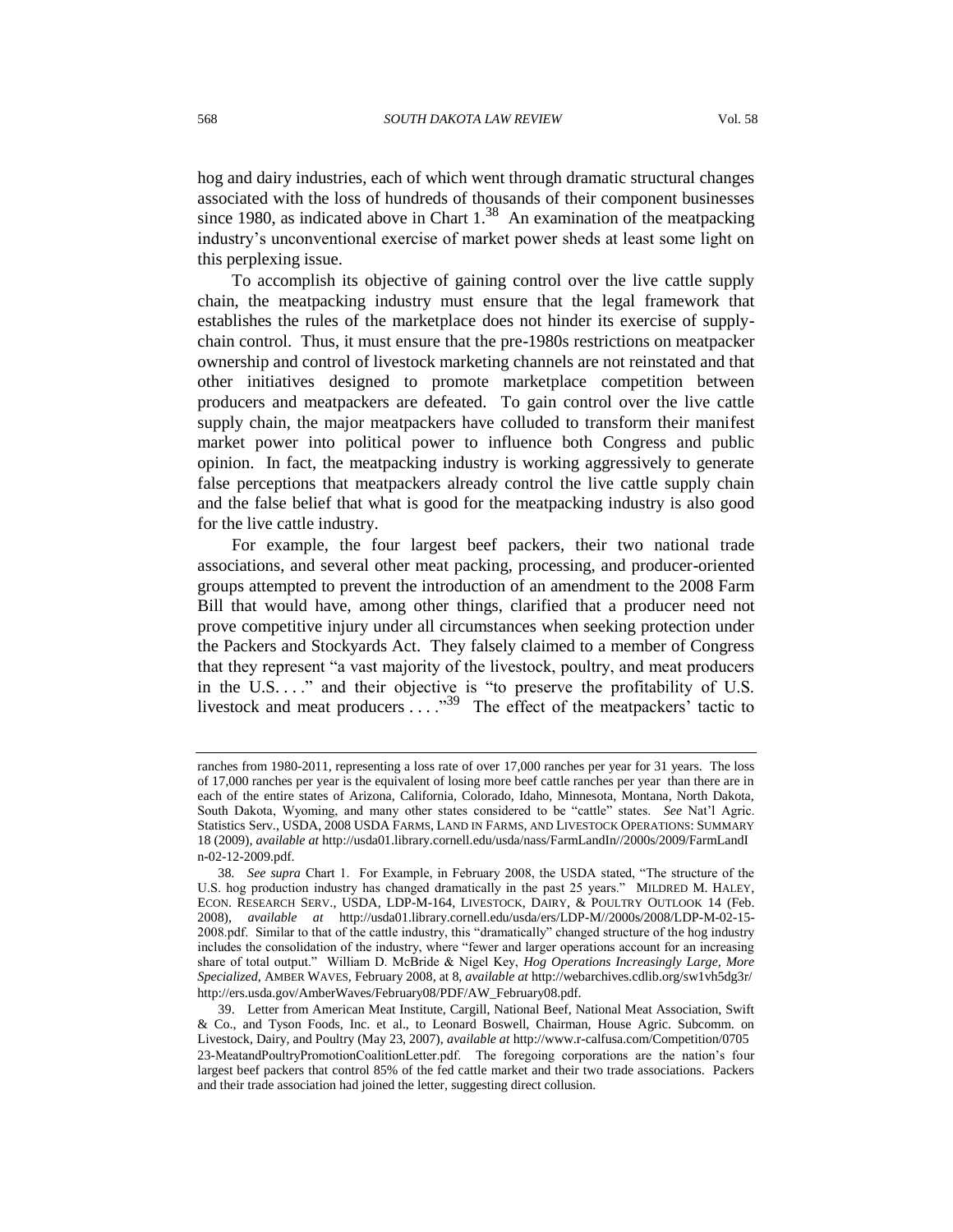masquerade before Congress not only as representatives of livestock producers, but rather, as *the* livestock producer, is an abuse of market power that facilitates their objective to supplant competitive market forces with a corporate commandand-control regime within the live cattle supply chain.

<span id="page-9-0"></span>Another unconventional use of the meatpacking industry's market power to influence Congress and public opinion is its successful infiltration into the governance of producer trade associations, which enables the meatpacking industry to cajole, if not coerce, producer trade associations into supporting policies that benefit meatpackers even if those policies are detrimental to the association's producer-members. For example, the NCBA proclaims to its members, the public, and Congress that it is "the largest association of cattle producers";<sup>40</sup> it "is *the* national trade association representing U.S. cattle producers"; $41$  and it represents "cattle breeders, producers and feeders." $42$ However, the NCBA is the corporate progeny of a merger that occurred in 1996 between the former producer trade association, the National Cattlemen's Association, and the former meatpacker trade association, the Beef Industry Council.<sup>43</sup> Since 1996, the NCBA has had meatpackers seated on its governing board.<sup>44</sup> The meatpacking industry's influence helps explain why the NCBA sided with the meatpackers and the meatpackers' trade associations to oppose pro-competition initiatives, such as country of origin labeling, legislation to ban packer ownership of livestock, legislation to ban un-priced formula contracts, and rulemaking to implement and clarify producer protections contained in the PSA, among other initiatives.<sup>45</sup>

<sup>40.</sup> News Release, National Cattlemen's Beef Association, NCBA Statement on Canadian WTO Complaint against U.S. COOL Law, October 7, 2009 (on file with South Dakota Law Review).

<sup>41</sup>*. About Us*, NATIONAL CATTLEMEN'S BEEF ASSOCIATION, http://www.beefusa.org/aboutus.aspx (last visited Feb. 6, 2013) (emphasis added).

<sup>42</sup>*. Id*.

<sup>43</sup>*. See National Cattlemen's Association*, NATIONAL CATTLEMEN'S BEEF ASSOCIATION, http://www.beefusa.org/nationalcattlemensassociation.aspx (last visited Feb. 6, 2013).

<sup>44</sup>*. See Board of Directors - Policy Division*, NATIONAL CATTLEMEN'S BEEF ASSOCIATION, http://www.beefusa.org/boardofdirectors-policydivision.aspx (last visited Feb. 6, 2013). NCBA Director Ken Bull from Wichita, Kansas was Cargill's Vice President for Cattle Procurement. Press Release, Nat'l Cattlemen's Beef Ass'n, National Competition Honors Cattle Auctioneer and Dairy Producers (Jan. 28, 2010), *available at* http://www.beefusa.org/newsreleases1.aspx?newsid=2211; *Speakers*, *Beef Quality Summit*, BEEF MAGAZINE, http://beefmagazine.com/sitefiles/beefmagazine.com/files/archive/be efmagazine.com/BEEFQualitySummit/Speakers.pdf (last visited Feb. 6, 2013); *see also Ken Bull, Cargill VP of Beef Procurement, To Retire*, BEEF MAGAZINE, http://beefmagazine.com/ken-bull-cargillvp-beef-procurement-retire (last visited Feb. 6, 2013). NCBA Director Todd Allen is the President of cattle feeding operations for Cargill Beef. *Livestock Producers Elect Allen, Smith to Leadership Posts*, CATTLE TODAY (Dec. 9, 2008), http://cattletoday.com/archive/2008/December/CT1820.shtml. The NCBA and the National Pork Producers Council ("NPPC") each joined with the National Meat Association in opposition to the proposed GIPSA rule and each had meatpackers seated on their governing boards, such as Ken Bull and Todd Neff. Former NPPC Director Todd Neff from Dakota Dunes, South Dakota is Vice President for Pork Procurement for Tyson Fresh Meats, Inc. Press Release, Nat'l Pork Producers Council, NPPC Elects New Officers, Board Members at Pork Forum (Mar. 12, 2010), *available at* http://www.nppc.org/2010/03/for-the-week-ending-march-12-2010; *see* Letter from Todd Neff, Vice President of Pork Procurement, to Valued Hog Supplier (Oct. 25, 2010), *available at* http://www.tysonfoods.com/Business-to-Business/Fresh-Meats/~/media/4D99FCD464ED4F57A887E8F C931435AA.ashx.

<sup>45</sup>*. See, e.g.*, Letter from American Meat Institute, Cargill, National Beef, National Meat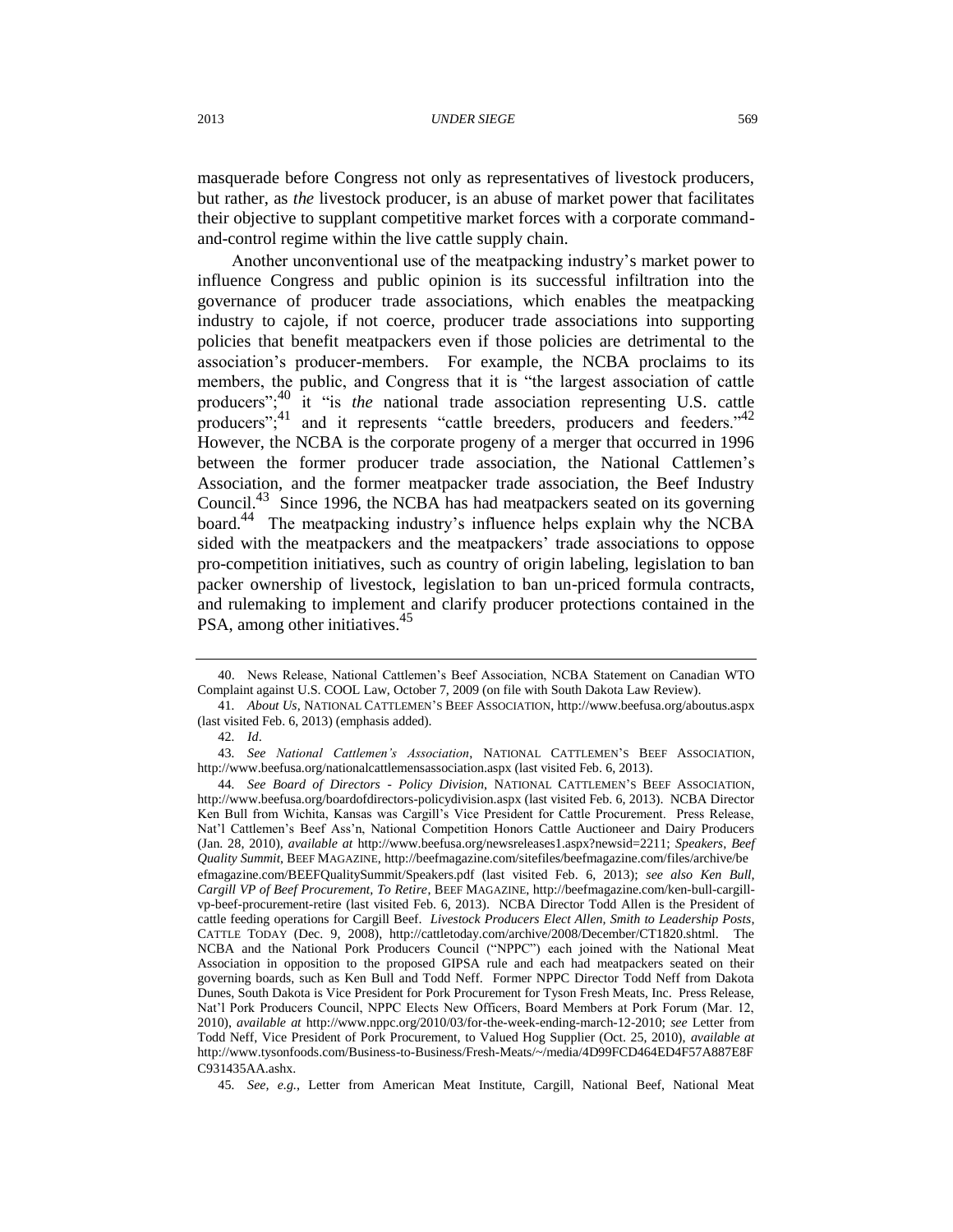Through collusion in political matters and infiltration of producer trade associations, the meatpacking industry has succeeded in forestalling marketplace reforms designed to preserve competition between the live cattle industry and the meatpacking industry. It also has successfully perpetuated the myth that what is good for the meatpacking industry is likewise good for the live cattle industry. In short, the meatpackers have used their market power to gain political control over each segment of the multi-segmented beef supply chain, from cow/calf producers to packers to processors, and they have used this control to ensure that the legal framework that defines the rules of the marketplace is tilted in their favor.

## <span id="page-10-1"></span><span id="page-10-0"></span>*2. Capturing the Live Cattle Supply Chain*

The live cattle supply chain remains the meatpackers' last frontier because the very nature of cattle and concomitant nature of cattle production make it less adaptable to the highly concentrated livestock production model already perfected in the hog, poultry and dairy industries. Unlike hogs that annually produce litters of piglets, chickens that lay numerous eggs, and dairy cows that produce milk daily, beef cows typically give birth to only one calf per year, and a calf has the longest biological cycle of any meat animal.<sup>46</sup> This characteristic created the historical phenomenon known as the cattle cycle. According to the USDA, the cattle cycle "arise[s] because biological constraints prevent producers from instantly responding to price."<sup>47</sup> It takes approximately fifteen to eighteen months to rear cattle to slaughter weight, and cattle consume a considerable volume of grass and forage from grazing during that time. The long life cycle of cattle makes the cattle industry much less adaptable to the more concentrated, industrialized production model now commonplace in the corporate hog-rearing, milk producing, and poultry-rearing industries. Unfortunately, however, this formidable and innate obstacle to the industrialization of cattle production applies only to the early stages of the life cycle (about the first year of life) for cattle.

After cattle reach approximately one-year of age, they weigh approximately 700 to 900 pounds. They then become suited to a more concentrated production regime. Subsequently, the cattle can be finished to a slaughter weight of approximately 1,250 pounds in large, concentrated feedlots where they are fed

Association, Swift & Co., and Tyson Foods, Inc. et al., to Tom Harkin, Chairman, S. Comm. on Agric., Nutrition, & Forestry, *supra* note [36;](#page-7-0) News Release, John Queen, President, Nat'l Cattlemen's Beef Ass'n, NCBA Editorial: Government meddling threatens cattle industry's future (Nov. 8, 2007) (opposing packer ownership ban), *available at* http://www.beefusa.org/newsreleases1.aspx?newsid=150 5; News Release, National Cattlemen's Beef Association, *supra* note [40;](#page-9-0) News Release, National Cattlemen's Beef Association, NCBA: Vilsack Ignores Bipartisan Attempt to Help Cattle Industry (Oct. 20, 2010), *available at* http://www.beefusa.org/newsreleases1.aspx?NewsID=2136 (opposing GIPSA rule on grounds it would further inject the federal government into the market).

<sup>46.</sup> U.S. GEN. ACCOUNTING OFFICE, GAO-02-246, ECONOMIC MODELS OF CATTLE PRICES: HOW USDA CAN ACT TO IMPROVE MODELS TO EXPLAIN CATTLE PRICES 30 (2002), *available at*  http://www.gao.gov/assets/160/157218.pdf.

<sup>47</sup>*. Cattle & Beef: Background*, ECON. RESEARCH SERV., USDA, http://www.ers.usda.gov/topics/ animal-products/cattle-beef/background.aspx (last updated May 26, 2012).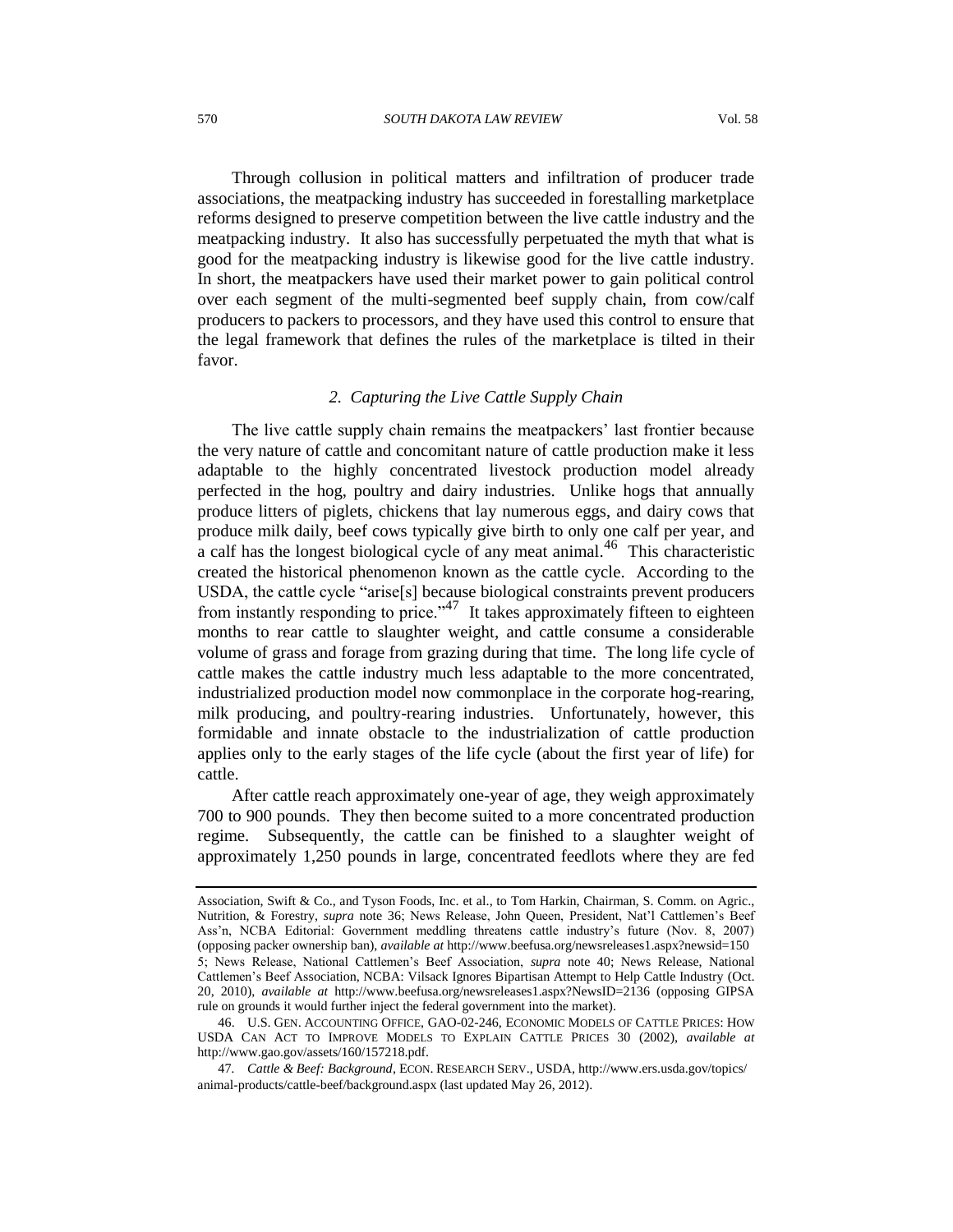predominantly a grain ration for about 120 to 160 days. Here, at the final feeding stage in which cattle are fed in feedlots, meatpackers have intensely focused their vertical integration efforts.

Many of the hundreds of thousands of cow/calf producers, backgrounders, and stockers are largely unaware of the meatpackers' efforts to vertically integrate the live cattle supply chain because the meatpackers' integration efforts focus on the feedlot sector of the industry, and the vast majority of cattle are fed in only 2,120 feedlots.<sup>48</sup> However, the fed cattle market where slaughter-ready cattle are sold directly from feedlots to the beef packer (the feedlot-tomeatpacker cattle market) *is* the price-making market for the entire U.S. cattle industry. This is because the price for slaughter-ready steers, heifers, cows, and bulls is transferred, at least in part, backward throughout the live cattle production chain, impacting seed stock producers, cow/calf producers, backgrounders, and stockers. Put another way, the present value of unfinished (unfed) cattle is based on the expected future value of finished (fed) cattle, and any distortion or manipulation of the price for finished cattle is transferred, at least in part, to the present value of all cattle. Thus, the feedlot-to-meatpacker cattle market is the portal through which market-power induced price distortions can invade and cripple the entire U.S. live cattle industry.

Even a small competition reduction or small price manipulation in the feedlot-to-meatpacker market has a profound, negative impact on the welfare of the hundreds of thousands of remaining independent cattle producers and the rural communities that they support. The reduced competition and reduced price reverberates and compounds throughout the entire industry. Oklahoma State University economist Clement E. Ward addressed the issue of seemingly small price impacts on the cattle industry and found that "[r]esearch to date suggests price impacts from packer concentration have been negative in general, but small."<sup>49</sup> He stated that while most studies found price distortions of 3% or less, "even seemingly small impacts on a \$/cwt. basis may make substantial difference to livestock producers and rival meatpacking firms operating at the margin of remaining viable or being forced to exit an industry."<sup>50</sup>

<span id="page-11-0"></span>In 1999, an economist at Utah State University found it "surprising, especially in the face of greatly increased packer concentration" that many studies found "no or very limited ability of packers to exploit feeders/ranchers and consumers."<sup>51</sup> These researchers found that most of the studies used to

<sup>48</sup>*. See* Nat'l Agric. Statistics Serv., *supra* note [21,](#page-4-0) at 16.

<sup>49.</sup> CLEMENT E. WARD, OKLA. COOP. EXTENSION SERV., DIV. OF AGRIC. SCIS. & NATURAL RES., OKLA. STATE UNIV., PACKER CONCENTRATION AND CAPTIVE SUPPLIES 554-5, *available at* http://pods.dasnr.okstate.edu/docushare/dsweb/Get/Rendition-6018/AGEC-554web.pdf.

<sup>50.</sup> Clement E. Ward, *A Review of Causes for and Consequences of Economic Concentration in the U.S. Meatpacking Industry*, CURRENT AGRIC. FOOD AND RESOURCE ISSUES, no. 3, 2002, at 2, *available at* http://caes.usask.ca/cafri/search/archive/2002-ward3-1.pdf. Dollar per hundredweight is symbolized as "\$/cwt."

<sup>51.</sup> Lynn Hunnicutt, *Market Power in the Beef Packing Industry: Is It Time For a New Approach?* 10-11 (Economic Research Study Paper, Paper 207, 2000), *available at* http://digitalcommons.usu.edu/c gi/viewcontent.cgi?article=1206&context=eri.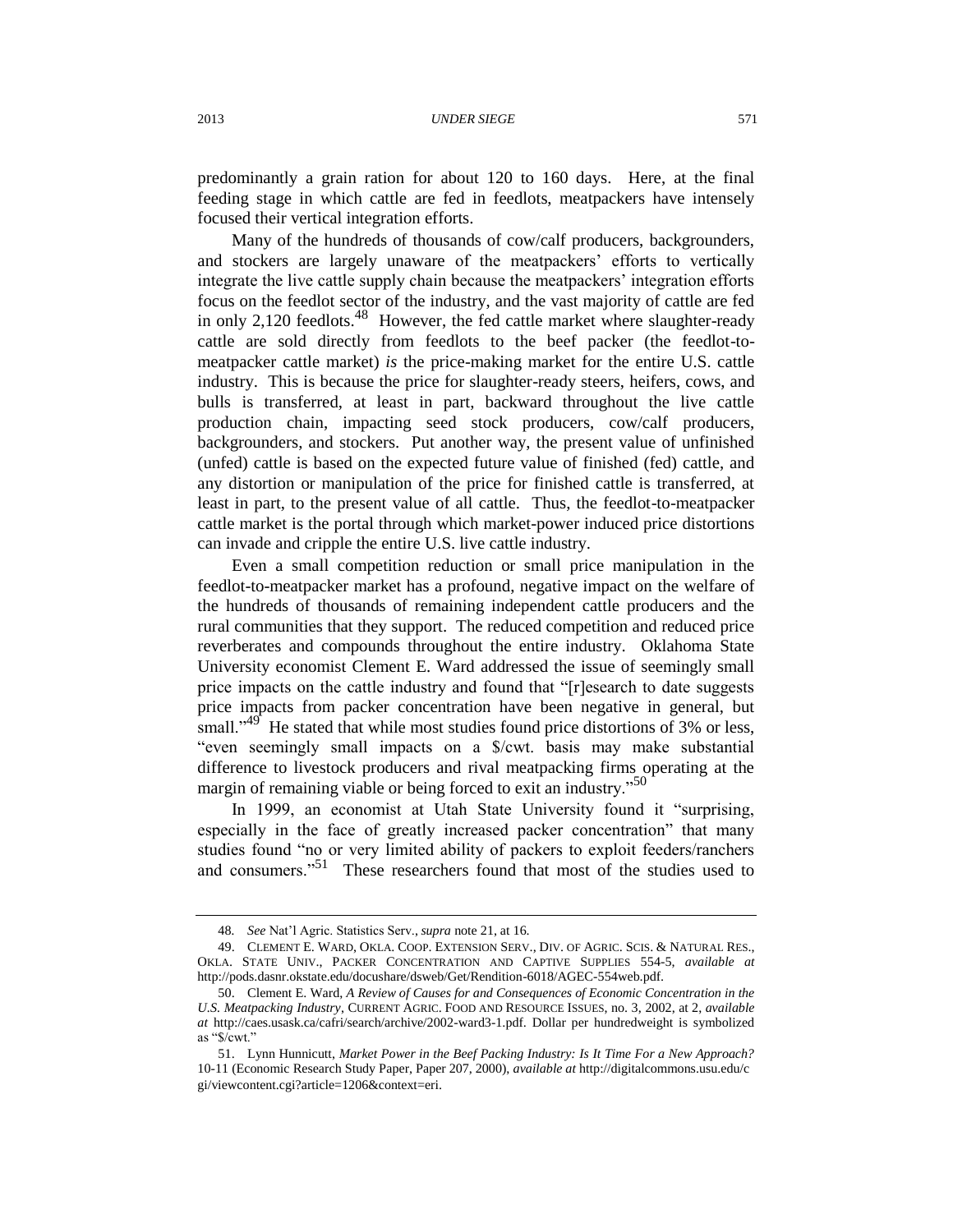identify market power (reduced-form modeling approaches) focused on market outcomes and "overlooked important elements of the competitive process in the beef packing industry."<sup>52</sup> This limitation highlights the need to develop new tools to assess the potential exploitation arising from the concentrated meatpackers' ongoing efforts to reduce or eliminate through vertical integration the buyer-seller competition in the feedlot-to-meatpacker cattle market.

## B. THE PROCESSES OF VERTICAL INTEGRATION

#### <span id="page-12-0"></span>*1. Direct Acquisitions of Feedlots*

The process of direct vertical integration through the acquisition of feedlots by meatpackers is relatively straightforward. The nation's second largest meatpacker, Cargill Meat Solutions, owns the third largest U.S. feedlot company, Cargill Cattle Feeders, LLC.<sup>53</sup> Also, the nation's third largest meatpacker, Brazilian-owned JBS-USA, owns the largest U.S. cattle feeding company, JBS Five Rivers Ranch ("Five Rivers").<sup>54</sup> Together, according to the report, these two packer-owned feedlots marketed approximately 20% of the fed cattle in  $2006.<sup>55</sup>$ 

On May 7, 2008, prior to Brazilian-owned JBS's purchase of Fiver Rivers cattle feeding company, the U.S. Senate Committee on the Judiciary, Subcommittee on Antitrust, Competitive Policy and Consumer Rights held a hearing to examine the competitive issues surrounding the proposal by JBS to acquire National Beef Packing Co. and Smithfield Beef Group, which incorporated the purchase of Fiver Rivers. Upon completion of examination, the Senate Subcommittee found that the acquisitions would increase JBS's market power and "greatly diminish competition."<sup>56</sup> Senate Subcommittee Chairman Herb Kohl, on June 24, 2008, sent a formal letter to then U.S. Assistant Attorney General Thomas Barnett urging the DOJ to bring an antitrust enforcement action to block all of JBS's proposed acquisitions.<sup>57</sup> Importantly, Chairman Kohl specifically recognized the particularly egregious harm to competition that would occur if JBS were allowed to acquire Five Rivers. Chairman Kohl stated:

Should the [Justice] Department not seek to block these acquisitions, however, at a minimum it should seek the divestiture of Five Rivers Ranch Cattle Feeding LLC ("Five Rivers"). JBS Swift seeks to acquire

<sup>52</sup>*. Id.* at 1.

<sup>53</sup>*. See* RENÉE JOHNSON, CONG. RESEARCH SERV., LIBRARY OF CONG., NO. 7-5700, RECENT ACQUISITIONS OF U.S. MEAT COMPANIES 2 tbl.1 (2009), *available at* http://www.nationalaglawcenter. org/assets/crs/RS22980.pdf. "The proposed JBS acquisition of Five Rivers Ranch Cattle Feeding, which was part of the Smithfield deal, also took place, making JBS the largest cattle feeder in the United States." *Id*. at 2. Cargill Cattle Feeders, LLC, was ranked as the third largest cattle feeding company in 2006, marketing approximately 6% of the nation's fed cattle. *Id.* at 2 tbl.1.

<sup>54</sup>*. Id.*

<sup>55</sup>*. See id.*

<sup>56.</sup> Letter from Herb Kohl, Chairman, Subcommittee on Antitrust, Competition Policy and Consumer Rights, to Thomas Barnett, Assistant Attorney General (June 24, 2008), *available at* http://www.r-calfusa.com/Competition/080624SenHerbKohlLetter2DoJ.pdf.

<sup>57</sup>*. Id.*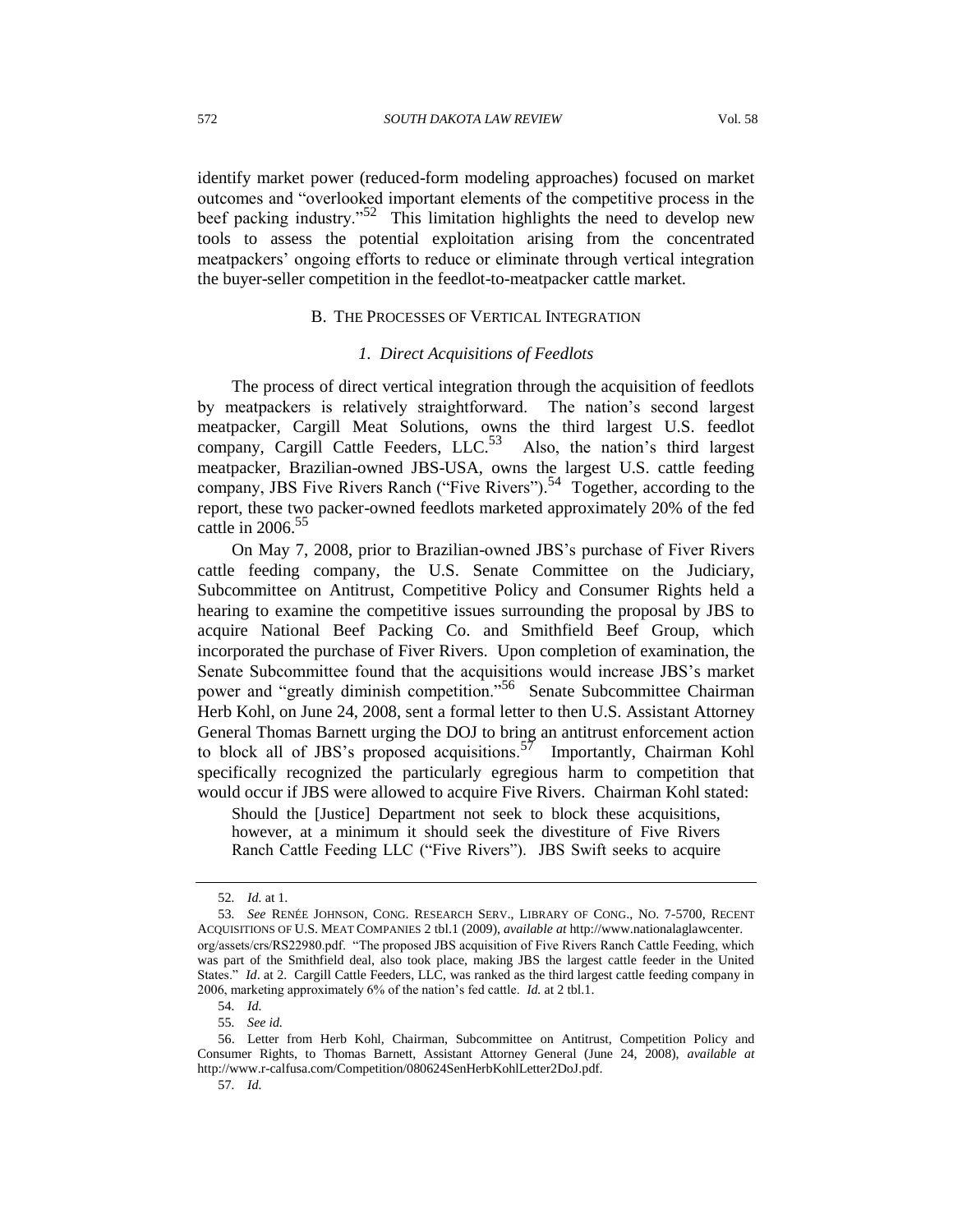Five Rivers, the nations largest cattle feedlot, marketing approximately two million cattle annually. The acquisition of Five Rivers would give JBS Swift an enormous captive supply of cattle. JBS Swift could strategically slaughter this captive supply at certain times without needing to purchase cattle on the spot market. Such conduct could substantially depress prices paid to independent ranchers. Many academic studies have shown that captive supplies depress cattle prices, and allowing JBS Swift to gain such a large captive supply by virtue of its Five Rivers acquisition could have dangerous consequences for independent producers. I therefore urge that you obtain the divestiture of Five Rivers should the Justice Department decline to block the acquisitions as a whole.

Unfortunately, the DOJ, then under the leadership of former President George W. Bush, did not heed Chairman Kohl's advice, and JBS was allowed to acquire Five Rivers. As a result, JBS Swift is one of the three largest beef packers that collectively control approximately 67% of the U.S. fed cattle market.<sup>59</sup> JBS is the single largest cattle feeder that, together with the twentynine other largest cattle feeding operations, was the subject of a prediction by beef industry analyst Harlan Ritchie, PhD. <sup>60</sup> Ritchie estimated that those top 30 feedlots would control over 50% of all fed cattle feeding in the United States by  $2010$ <sup>.61</sup> USDA data do not show that this prediction has materialized. The data show that in 2011, the 66 feedlots with capacities of at least 50,000 head marketed about 8.2 million of the approximately 25.7 million fed cattle that were marketed during that year.  $62$  These 66 feedlots, therefore, fed and marketed nearly one third of all the fed cattle in 2011.<sup>63</sup>

Unrestrained by a lack of enforcement of antitrust laws and emboldened by the government's disinterest in prohibiting anticompetitive mergers, the dominant beef packers and dominant feedlot companies, which today are becoming increasingly indistinguishable,  $64$  are radically changing the structure of the U.S. cattle industry.

<sup>58</sup>*. Id.*

<sup>59</sup>*. See* Johnson, *supra* note [53,](#page-12-0) at 2 tbl.1. The percentage was estimated by adding the postmerger market shares of JBS USA and Smithfield Beef Group to the market shares of Tyson Foods and Cargill Meat Solutions.

<sup>60</sup>*. See generally* Harlan Ritchie, *What's Ahead for the Beef Industry?*, BEEF MAGAZINE, Sept. 1, 2004, *available at* http://beefmagazine.com/mag/beef\_whats\_ahead\_beef/. "Meanwhile, the top 30 cattle feeding companies account for about 40% of the fed cattle [in 2004]. That could be more than 50% by 2010." *Id.*

<sup>61</sup>*. Id.*

<sup>62.</sup> Nat'l Agric. Statistics Serv., *supra* not[e 21,](#page-4-0) at 16.

<sup>63</sup>*. See id.*

<sup>64.</sup> Johnson, *supra* note [53,](#page-12-0) at 2 ("The proposed JBS acquisition of Five Rivers Ranch Cattle Feeding, which was part of the Smithfield deal, also took place, making JBS the largest cattle feeder in the United States."); *see also id*. at tbl. 1 (Cargill Cattle Feeders, LLC, was ranked as the third largest cattle feeding company in 2006, marketing approx. 6% of the nation's fed cattle). Based on information and belief, Cactus Feeders, Inc., and Friona Industries, LP, which also are listed in Table 1 as among the largest cattle feeding companies, are considered captive feedlots and predominantly market their cattle to only one meatpacker.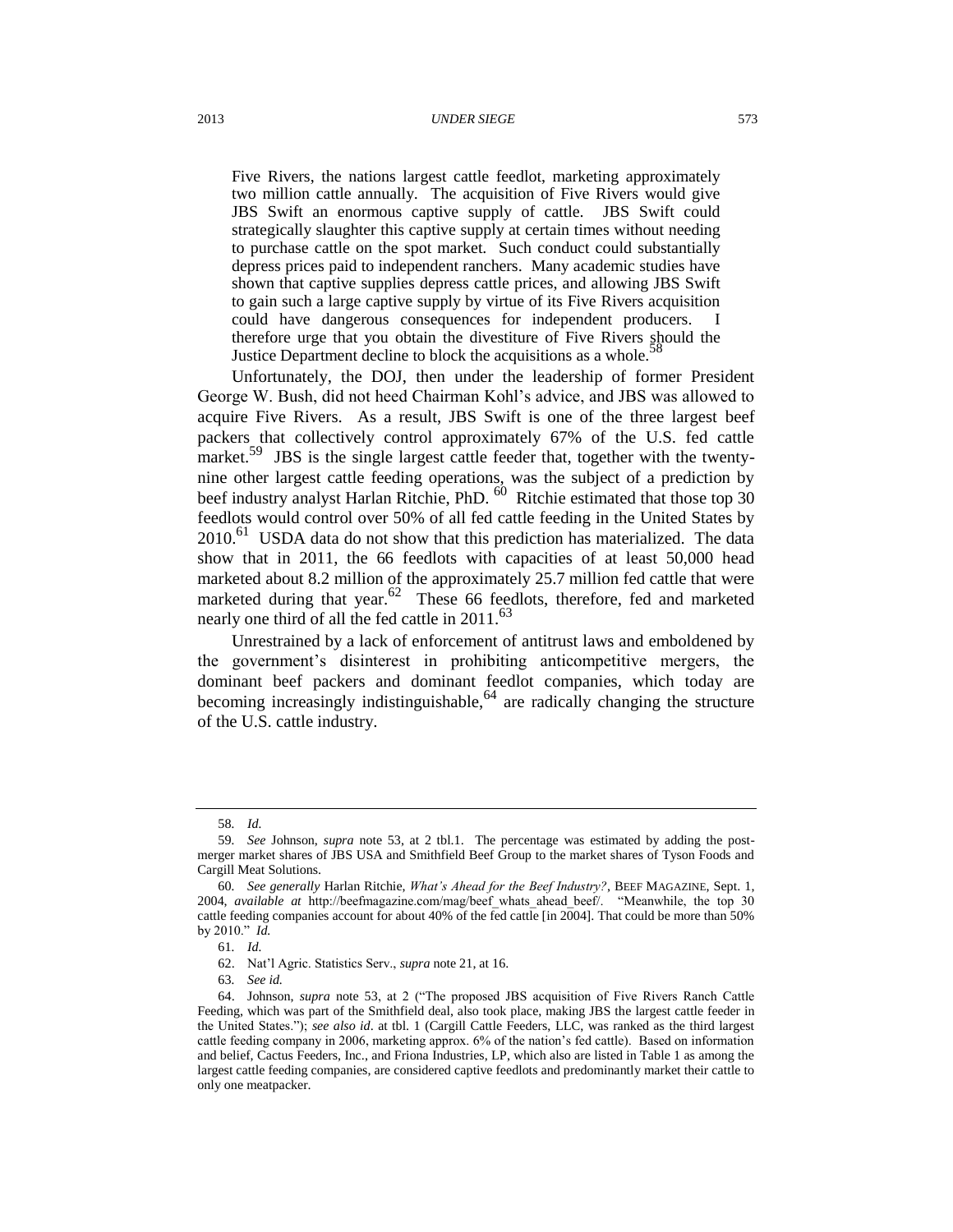#### 574 *SOUTH DAKOTA LAW REVIEW* Vol. 58

## *2. Indirect Acquisitions of Feedlots and Cattle*

The process of capturing the live cattle supply chain via indirect vertical integration incorporates several recognizable features. These features facilitate the meatpackers' exercise of market power, which enables them to create disincentives for feedlots that market fed cattle in the competitive cash market and incentives for feedlots to enter some other form of marketing arrangement, most notably formula priced contracts. Features that facilitate the meatpackers' exercise of market power and concomitant capture of the live cattle supply chain include: Market Access Risks, Captive Supply Contracts, and Virtual Feedlot Ownership.

## i. Market Access Risk

For meatpackers to control the live cattle supply chain at the feedlot-tomeatpacker interface without actually owning one or more feedlots, they must control a sufficient market share to act effectively as a gatekeeper to the market. As gatekeeper, the meatpacker decides who has timely access to the marketplace. The outcome of the merger mania that began in the 1980s has enabled the four largest meatpackers, who now control 85% of the fed cattle market nationally, to decide who shall have timely access to the market. When a meatpacker has little or no buying competition in a fed cattle marketing region and periodically chooses not to bid on cattle or otherwise provide market access for that region, that meatpacker is a market gatekeeper with accorded power to create a new economic risk for feedlots—the risk of not having timely access to the marketplace. The meatpacker achieves the status of market gatekeeper when the many cattle sellers have too few cattle buyers, and meatpacker concentration facilitates this imbalance.

Recent evidence suggests that meatpackers control access to fed cattle markets. In 2010, the DOJ and the USDA jointly held a workshop on livestock competition in Ft. Collins, Colorado. Bruce Cobb, General Manager of Consolidated Beef Producers, a fed cattle marketing cooperative, testified before the workshop.<sup>65</sup> He described the results of his company's assessment of meatpacker buying conduct in the Texas, Oklahoma and New Mexico fed cattle markets during the previous fifty-two weeks. During that period, he stated there were:

18 weeks in which there was only one market participant [meatpacker buyer],[and] four weeks in which there were none . . . . So we consistently can see region by region where we had a presence where the region is dominated by one buyer, clear and simple.<sup>66</sup>

The fed cattle market is not the only highly concentrated market in the

<sup>65</sup>*. Public Workshops Exploring Competition Issues in Agriculture: Livestock Workshop Before the U.S. Department of Justice and U.S. Department of Agriculture*, 206, 210-11 (2010), *available at* http://www.justice.gov/atr/public/workshops/ag2010/colorado-agworkshop-transcript.pdf (statement of Jim MacDonald, Econ. Research Serv., U.S. Dep't of Agric.).

<sup>66</sup>*. Id*. at 210-12 (statement of Bruce Cobb, General Manager of Consolidated Beef Producers).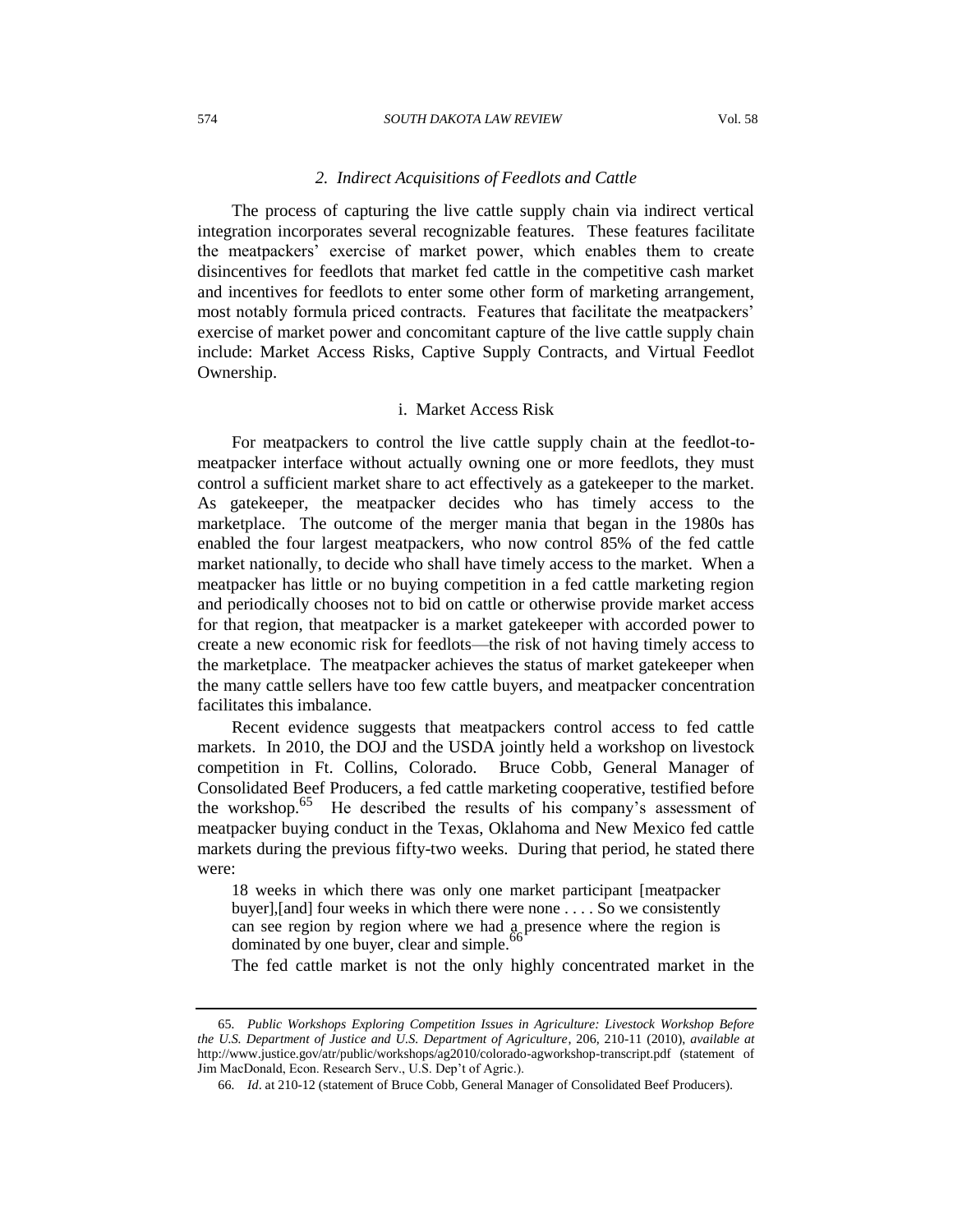cattle industry. The four-firm concentration level for slaughter cows and bulls increased from just over 30% in 2000 to just over 50% in  $2010$ .<sup>67</sup> As would be expected, the high concentration on the buyer side of the meatpacking industry is mirrored on its seller (or wholesale) side. The latest available data from GIPSA indicate that the largest four firms controlled over 84% of the nation's wholesale-boxed beef market in 2006.<sup>68</sup> Oklahoma State University Economist Clement E. Ward asserted in early 2000 that concentration levels in the U.S. meatpacking industry were among the highest of any industry in the United States "and well above levels generally considered to elicit non-competitive behavior and result in adverse economic performance."<sup>69</sup>

Using its gatekeeper prowess to restrict timely access to the marketplace is one example of non-competitive behavior elicited from the highly concentrated meatpacking industry. The 2007 GIPSA Livestock and Meat Marketing Study ("LMMS") defines market access risk as "the availability of a timely and appropriate market outlet."<sup>70</sup> This risk is particularly significant because fed cattle are perishable commodities that must be sold within a fairly narrow time frame, otherwise they will decrease in value. $^{71}$ 

<span id="page-15-1"></span><span id="page-15-0"></span>In addition to the perishable nature of cattle, other factors intrinsic to the cattle industry exacerbate the anti-competitive effects of meatpacker-induced market access risk, which provides meatpackers with superior and unfair bargaining power over cattle sellers. Transportation constraints are one such other factor. Fed cattle are neither storable agricultural commodities nor suited for long distance travel. The feasibility of transporting cattle long distances decreases as cattle approach slaughter weight. Researchers have found that the seller's distance from the slaughtering plant influences the choice of cattle procurement methods.<sup>72</sup> In particular, "most cattle are purchased for a specific plant from within a 100-mile radius of that facility, whether the owning firm had one or several slaughtering plants.<sup> $73$ </sup> The researchers found that cattle transportation costs over long distances limit the procurement area for meatpacking plants, resulting in higher packer concentration within certain states compared to national concentration.<sup>74</sup> These researchers identified nine cattle procurement regions based on the geographic proximity of packing plants and the procurement area for those packing plants.<sup>75</sup> They defined the general

<sup>67</sup>*. See* Grain Inspection, Packers & Stockyards Admin., *supra* not[e 17,](#page-3-1) at 34 fig.15.

<sup>68</sup>*. See* Grain Inspection, Packers & Stockyards Admin., *supra* not[e 16,](#page-3-0) at 50 tbl. 33.

<sup>69.</sup> Ward*, supra* not[e 50,](#page-11-0) at 1.

<sup>70.</sup> RTI INT'L, GIPSA LIVESTOCK AND MEAT MARKETING STUDY, VOLUME 3: FED CATTLE AND BEEF INDUSTRIES FINAL REPORT 5-4 (2007), *available at* http://www.gipsa.usda.gov/Publications/psp/l ivemarketstudy/LMMS\_Vol\_3.pdf.

<sup>71</sup>*. Id*.

<sup>72.</sup> Oral Capps, Jr. et al., *Examining Packer Choice of Slaughter Cattle Procurement and Pricing Methods*, 28 AGRIC. & RESOURCE ECON. REV. 11, 21 (1999), *available at* http://ageconsearch.umn.edu/ bitstream/31491/1/28010011.pdf.

<sup>73</sup>*. Id.* at 15.

<sup>74</sup>*. Id.* at 16.

<sup>75</sup>*. Id.*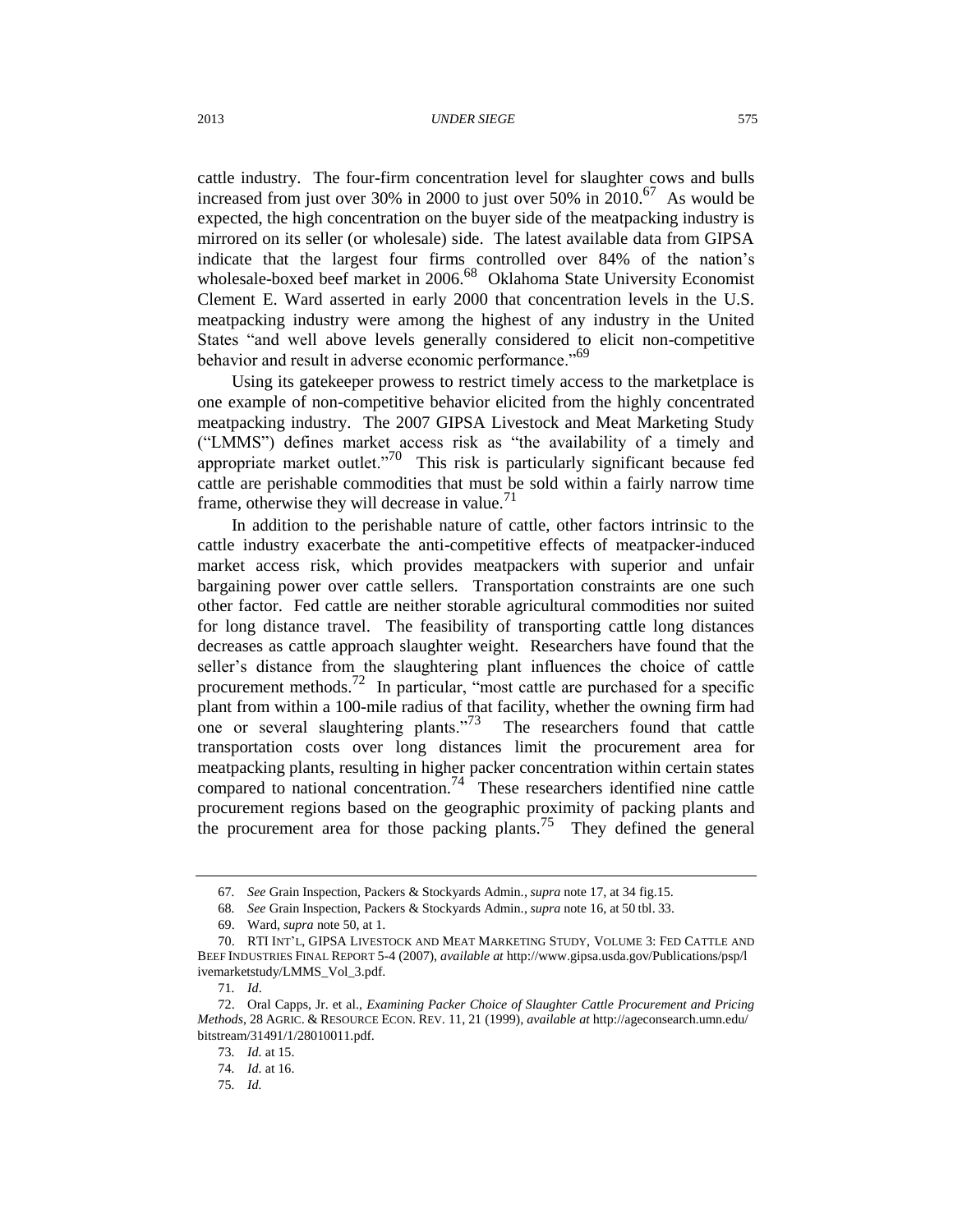procurement area as around a 300-mile radius of packing plants based on a finding that packing plants regularly purchase some cattle from 100 to 300 miles away.<sup>76</sup>

While researchers have found that the wholesale beef market is national in scope, transportation costs combined with the concentration of beef packers limit the national scope of the fed cattle market. According to a study by John R. Schroeter, "The wholesale beef market . . . is essentially national in scope and insulated, to some extent, from the vagaries of the terms and volume of trade in a single regional fed cattle market."<sup>77</sup> Thus, it appears that transportation constraints are unique to the live cattle segment of the beef supply chain and far less a concern for the wholesale beef market.

<span id="page-16-0"></span>Another factor intrinsic to the cattle industry that exacerbates the anticompetitive effects of meatpacker-induced market access risk is that meatpacker demand for live cattle is bounded on a weekly basis by available slaughter capacity, also known as shackle space, which effectively sets the limit for weekly slaughter cattle-marketing.<sup>78</sup> As a result, meatpackers can suppress the weekly demand for cattle offered in the domestic cash market by finishing off their weekly supply needs with green cattle (i.e., cattle that have not yet reached their optimal slaughter weight) pulled from their captive supply holdings or by finishing off their week with imported cattle. The effect of this practice is to hold down or lower domestic prices and prevent a higher starting price for the beginning of each subsequent week.

Meatpacker-induced market access risk does not appear to be unique to the cattle industry. A bipartisan group of eight U.S. Senators including both Senators from South Dakota, North Dakota, Montana, and Wyoming were concerned that concentrated meatpackers improperly restricted market access for independent lamb feeders, causing them financial harm. In late 2012, the group requested that U.S. Agriculture Secretary Tom Vilsack initiate an investigation to determine if meatpackers had unlawfully manipulated lamb prices by restricting market access for independent lamb feeders. The Senators wrote:

Further, it appears that packer ownership of an excessive number of feeder lambs resulted in a market manipulation because privately owned feeder lambs were unable to be marketed and delivered to packing plants because the packers were killing only the lambs they owned and had contracted to be fed out.

<sup>76</sup>*. Id.* at 15.

<sup>77.</sup> John R. Schroeter, *Captive Supplies and Cash Market Prices for Fed Cattle: A Dynamic Rational Expectations Model of Delivery Timing* 16 (Dep't of Econ., Iowa State Univ., Working Paper No. 07002, 2007), *available at* http://www.econ.iastate.edu/sites/default/files/publications/papers/p3863- 2007-01-18.pdf.

<sup>78</sup>*. See* KEVIN GRIER & LARRY MARTIN, GEORGE MORRIS CTR, SPECIAL REP.: BEEF PRICING AND OTHER CONTENTIOUS INDUSTRY ISSUES 1 (2004), *available at* http://ageconsearch.umn.edu/bitstr eam/18143/1/sr04gr02.pdf (providing an analysis of the live versus beef price disparity in Canada).

<sup>79.</sup> Letter from John Thune, Max Baucus, John Hoeven, Tim Johnson, Mike Enzi, Jon Tester, John Barrisso, and Kent Conrad, U.S. Senators, to Tom Vilsack, Agriculture Secretary (Oct. 17, 2012), *available at* http://www.thune.senate.gov/public/index.cfm/press-releases?ID=753ae86e-473f-42a4 a065-772e8ebf969b.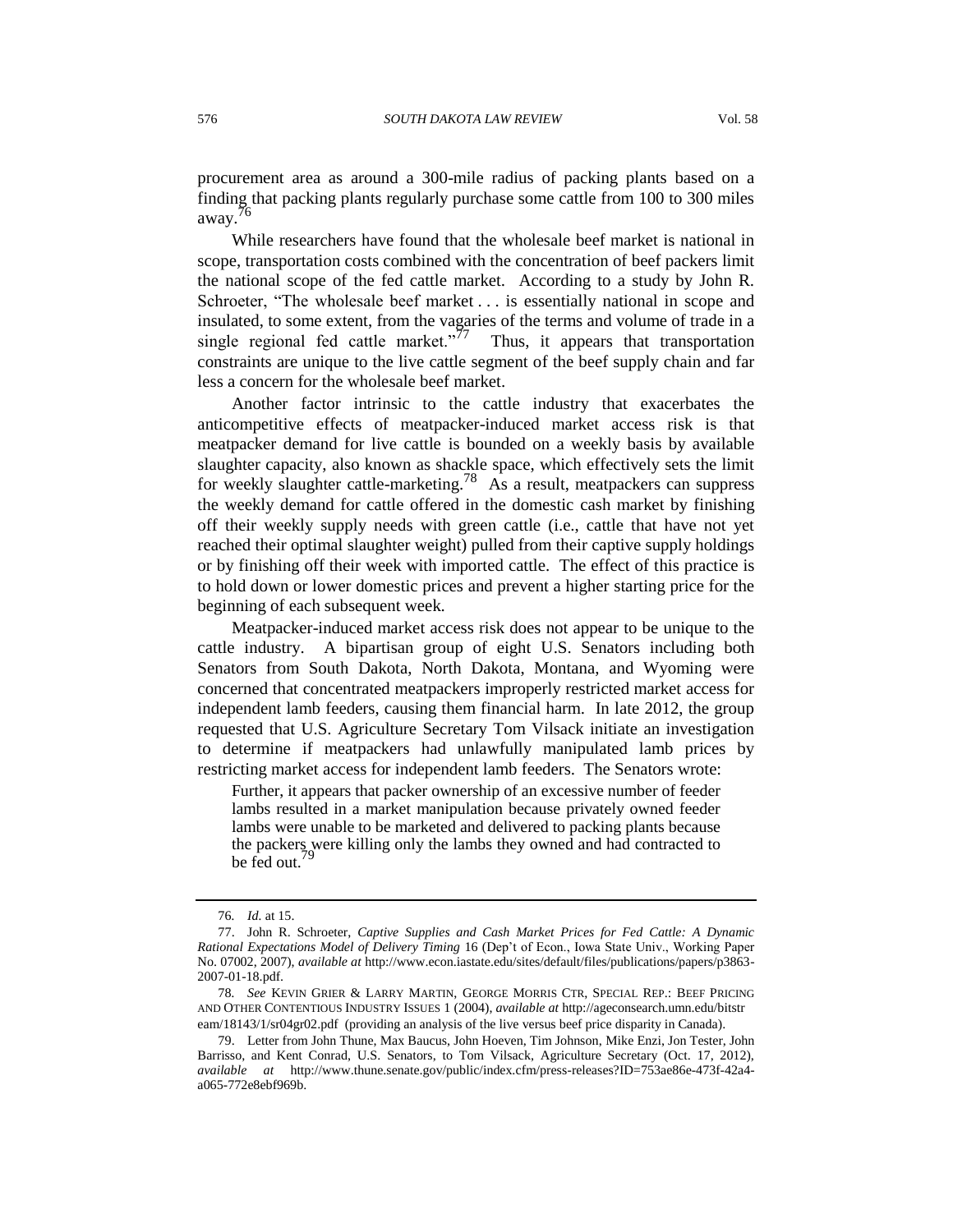The Senators' argument is that packer-owned and packer-contracted lambs facilitated the packers' exercise of their manifest market power to create market access risk for privately owned feeder lambs.  $80$  Both in the sheep industry and in the cattle industry, the ability to create market access risk is manifested by horizontal integration. However, the meatpackers' exploitation of market access risk is subsequently facilitated by other external factors such as packer-owned and other pre-committed livestock and exacerbated by such factors as the perishable nature of fed cattle, transportation constraints, and weekly demand limitations.

<span id="page-17-0"></span>Yet another factor that compounds the problem of market access risk is regional competition for raw products, which would include competition for fed cattle. Competition for raw products is inherently less intense than competition for processed food products.<sup>81</sup> Thus, the competition for fed cattle is inherently fragile, even without the added burden of market power abuses from concentrated meatpackers that wield considerable monopsony power.

Further, the Regional Herfindahl-Hirschman Indices ("RHHI") are already exceedingly high in all nine cattle procurement regions. In studying regional differences in procurement and pricing methods (resulting in part from transportation constraints) researchers calculated the RHHI for nine regional procurement areas for meatpacking plants. $82$  Values for RHHI in the nine regions ranged from a low of 2,610 to a high of 4,451, though the RHHI values in three regions were deleted to avoid disclosure.<sup>83</sup> The research found that "[a] 1% increase in regional firm concentration as measured by the RHHI raises the probability" that packers would use packer fed arrangements by  $3.18\%$ .<sup>84</sup> These findings suggest that meaningful competition in the fed cattle market may well be nonexistent in procurement regions where the RHHI was exceedingly high, such as the region that Bruce Cobb found to be lacking in competitive buyers.

## ii. Captive Supply Contracts

Soon after they subjected the feedlot sector to market access restrictions, meatpackers offered to resolve the problem they themselves created by guaranteeing timely market access in return for the cattle feeder's willingness to commit cattle to the meatpacker long before they were ready for slaughter. This would initially appear to be a win-win arrangement, as cattle feeders would avoid market access risk, and meatpackers would be better able to schedule their procurement needs. Researchers, however, have found evidence indicating that cattle feeders are subjected to market power and forego revenues to avoid market access risk. For example, the LMMS found that "[t]ransaction[] prices

<sup>80</sup>*. Id.*

<sup>81</sup>*. See* Mingxia Zhang & Richard J. Sexton, *Captive Supplies and the Cash Market Price: A Spatial Markets Approach*, 25 J. AGRIC. & RESOURCE ECON. 88, 90 n.7 (2000), *available at* http://www.r-calfusa.com/industry\_info/2008\_JBS\_merger/080409-Exhibit6\_ZhangandSexton2000.pdf.

<sup>82</sup>*. See* Oral Capps, Jr. et al., *supra* note [72,](#page-15-0) at 16.

<sup>83</sup>*. See id.* at 16 tbl.1.

<sup>84</sup>*. See id.* at 21.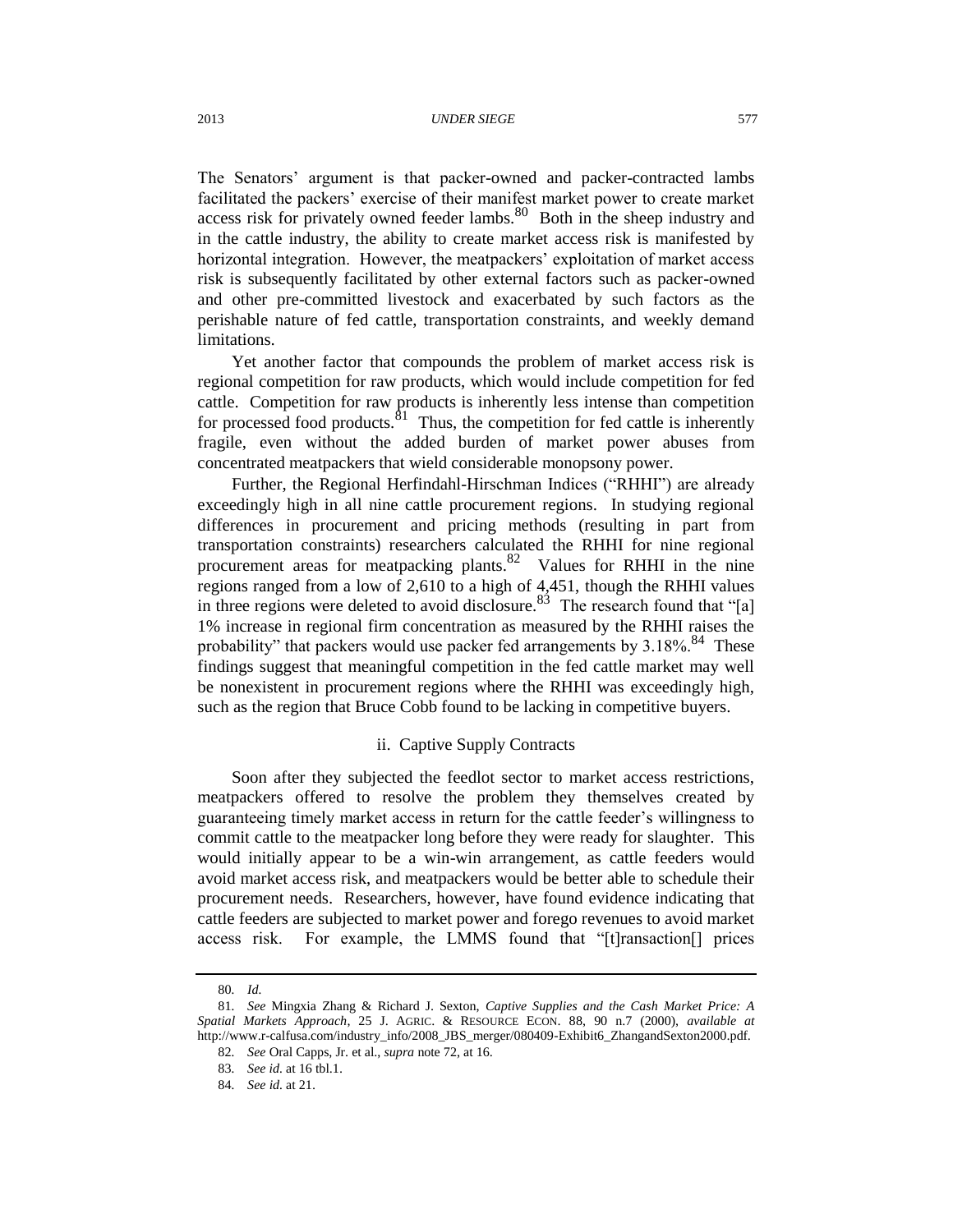associated with forward contract transactions are the lowest among all the procurement methods," and proffered that "[t]his result may suggest that farmers who choose forward contracts are willing to give up some revenue *in order to secure market access* and to fix the price at least 2 weeks before delivery." <sup>85</sup>

Cattle owned by or committed to a meatpacker more than fourteen days before slaughter, which would include packer-owned cattle and cattle procured by forward contracts, are considered captive supplies.<sup>86</sup> The use of captive supply arrangements has increased in recent years, and new forms of captive supply have evolved.  $87$  A subsequent variation to the forward contract form of captive supply was the "formula" priced contract that guarantees market access to cattle feeders but does not specify a firm base price at the time the cattle are committed to the meatpacker.  $88\,$  In other words, formula pricing requires cattle feeders to commit to deliver their cattle to a meatpacker, but the base price for the cattle is not established until after the cattle are delivered. The base price is then "typically tied to spot market prices paid the week prior to the week of delivery . . . ."<sup>89</sup>

As meatpackers continually coax feedlots to opt into captive supply arrangements, particularly formula-priced contracts, to avoid market access risk, the cattle industry's price discovery market (i.e., the cash or spot market) grows dangerously thin. So thin, in fact, that its shrinking volume is increasingly insufficient to discover a competitive price for fed cattle, even though it continues to serve as the determinant of the base price for the growing volume of cattle procured through formula contracts. And, worse, the ultra-thin price discovery market is highly susceptible to meatpacker manipulation.

In a report prepared for the 2010 joint DOJ and USDA workshops on agriculture competition, Auburn University economist C. Robert Taylor, Ph.D., and attorney David A. Domina explain that captive supplies allow meatpackers to avoid participation in the price discovery market "to the extent it [the meatpacker] has already captured the supplies it needs well in advance."<sup>90</sup> They

*Id.* at 11.

<sup>85</sup>*. See* RTI INT'L, *supra* note [70,](#page-15-1) at 2-36 (emphasis added).

<sup>86</sup>*. See* GRAIN INSPECTION, PACKERS & STOCKYARDS ADMIN., CAPTIVE SUPPLY OF CATTLE AND GIPSA'S REPORTING OF CAPTIVE SUPPLY 2 (2002).

<sup>87</sup>*. See, e.g.*, *infra* Chart 2.

<sup>88.</sup> C. ROBERT TAYLOR & DAVID A. DOMINA, EVALUATING THE FARMER'S-SHARE-OF-THE-RETAIL-DOLLAR STATISTIC: REBUTTAL, *available at* http://www.r-calfusa.com/Competition/101105Ev aluatingFarmersShareofRetailDollarTaylor.pdf. Taylor and Domina discussed formula priced contracts:

Distorted incentives for large packer-buyers with marketing agreements has been widely recognized by many economists since the advent of the "formula" by Tyson's CEO, Bob Peterson, and Paul Engler, Tyson's largest supplier and Tyson executive before becoming a feeder. Briefly, about 80% of captive agreements have a base price tied either to an announced USDA cash price the week before actual slaughter, or to an in-plant average price. For a big buyer this obviously distorts buying incentives, increasing the marginal cost of buying on the cash market.

<sup>89.</sup> Schroeter, *supra* not[e 77,](#page-16-0) at 4.

<sup>90.</sup> DAVID A. DOMINA LAW AND C. ROBERT TAYLOR, ORGANIZATION FOR COMPETITIVE MARKETS RESTORING ECONOMIC HEALTH TO BEEF MARKETS 6 (2010), *available at* http://ocm.srclabs.com/wp-content/uploads/2012/02/restoringbeefmarkets.pdf (citing C. Robert Taylor,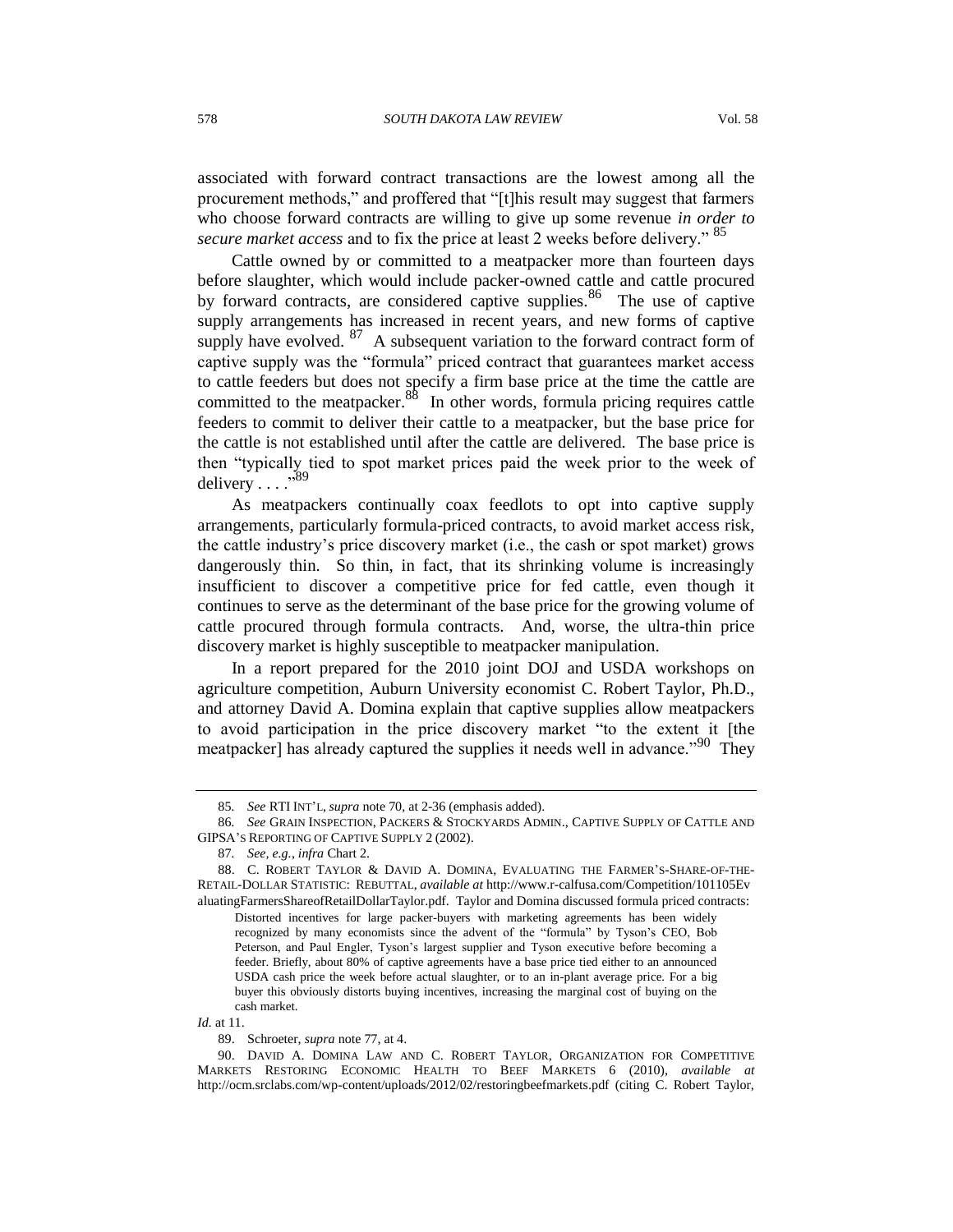further state:

Captive supply gives the processor an additional incentive to depress the cash price downward since the ultimate formula price to be paid for cattle may be impacted by the cash price. As one representative of a packer said to a feeder upon declining to pay a premium price for premium quality cattle: 'In the old days I would have been able to offer you \$67.50 for these cattle (on a \$66 market), but now paying more would screw up 20,000 formula cattle. . . .

Packers, with their contract supplies of cattle, are literally on both sides of the weekly cash market. They procure a few cattle in the cash market as buyers. But, they push the cash market down because they already control other cattle more favorably priced if the cash price is lowered, and in that sense, they are suppliers motivated to drive price downward. A packer with excessively-committed captive supply cattle is a seller of the extra cattle.<sup>91</sup>

<span id="page-19-0"></span>Meatpackers are now shifting unprecedented volumes of cattle from the cash market to their captive supply schemes, most notably to formula contracts. As shown in Chart 2 below, the USDA reports that the volume of cattle procured in the national cash market has fallen from over 52% in 2005 to only 26% in 2012, while formula volumes increased during this period from less than 34% to nearly 55%.

### Chart 2

| <b>IVALIONAL DI CARACTER DY FUNCHASE TYDE</b> |       |       |  |  |  |  |                                                                                     |  |
|-----------------------------------------------|-------|-------|--|--|--|--|-------------------------------------------------------------------------------------|--|
|                                               |       |       |  |  |  |  | 2005 2006 2007 2008 2009 2010 2011 2012                                             |  |
| l Cash                                        | 52.1% |       |  |  |  |  | 49.4% 47.3% 42.6% 38.8% 37.4% 32.6% 26.0%                                           |  |
| <b>Formula</b>                                | 33.2% |       |  |  |  |  | 34.3%   37.4%   39.1%   43.7%   43.1%   47.4%   54.8%                               |  |
| Forward                                       | 4.8%  | 17.2% |  |  |  |  | $\vert 6.8\% \vert 11.2\% \vert 9.5\% \vert 11.9\% \vert 13.2\% \vert 12.0\% \vert$ |  |
| Contract                                      |       |       |  |  |  |  |                                                                                     |  |
| Negotiated Grid 9.9%                          |       | 9.0%  |  |  |  |  | $\vert 8.5\% \vert 7.1\% \vert 8.0\% \vert 7.6\% \vert 6.7\% \vert 7.2\% \vert$     |  |

National Breakdown by Purchase Type

#### **Source: USDA Market News**

Captive supplies have been shown to increase the instability of prices for cattle producers and hold down cattle prices.  $92$  Over the past 20 years studies have supported the idea that buyer concentration in cattle markets systematically suppressed prices, with price declines found to range from  $0.5\%$  to  $3.4\%$ .<sup>93</sup> Researchers also have found that individual producers within the U.S. cattle

The many faces of Power in the Food Systems, Presentation at DOJ/FTC Workshop on Merger Enforcement (2004)).

<sup>91</sup>*. Id*. at 6-7; *see also* Taylor, *supra* note [8,](#page-2-0) at 8.

<sup>92</sup>*. See* John M. Connor, *The Changing Structure of Global Food markets: Dimensions, Effects, and Policy Implications* 7-8 (Dep't of Agric. Econ., Purdue Univ, Staff Paper No. 3-02, 2003), *available at* http://ageconsearch.umn.edu/bitstream/28675/1/sp03-02.pdf.

<sup>93</sup>*. See id.*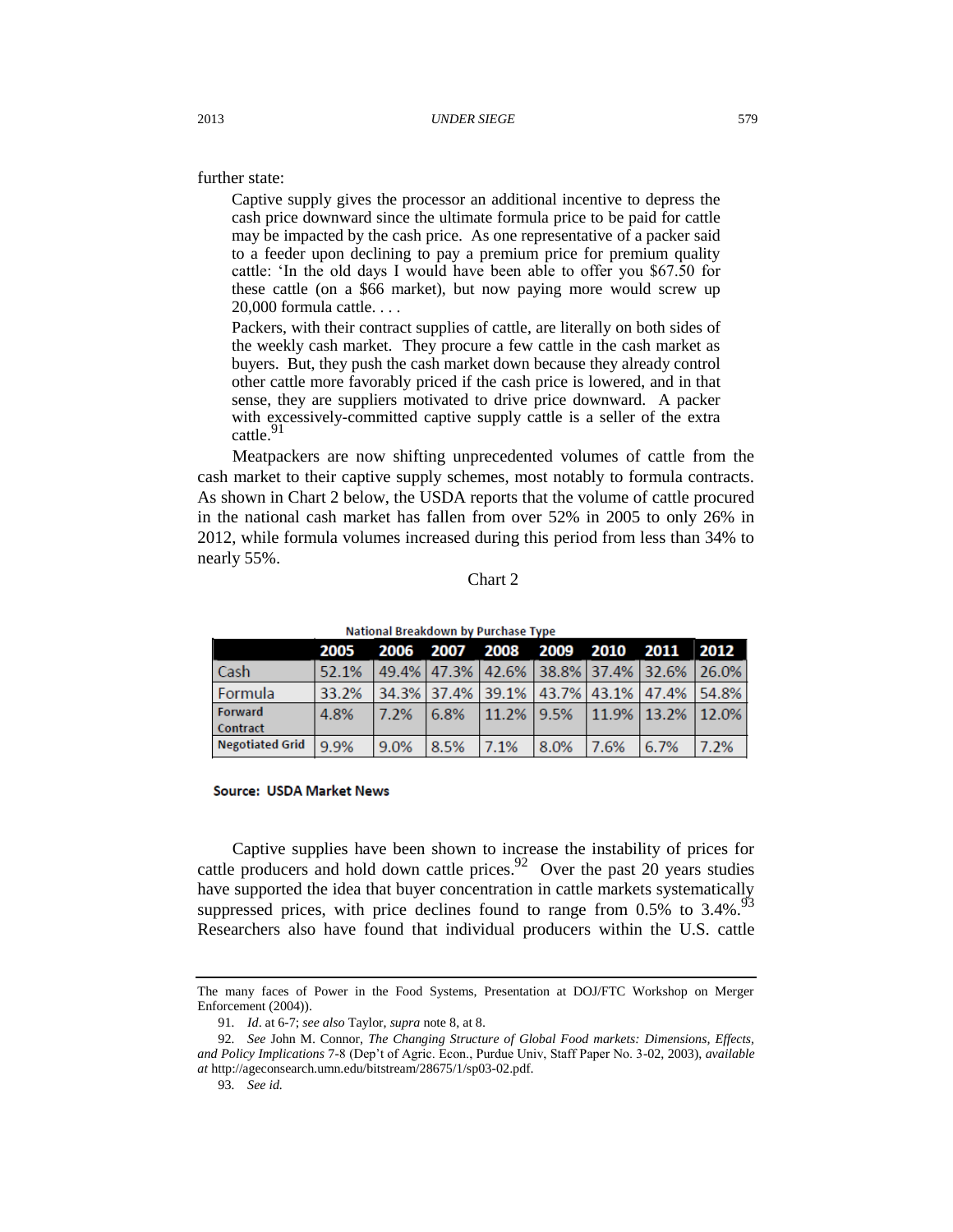industry will agree to sign captive supply contracts even while knowing that the aggregate effect of captive supply contracts is to depress the cash market price and make all producers, including themselves, worse off.<sup>94</sup> The researchers explained that it is the producer's inability to coordinate action that enables a meatpacker to obtain acceptance for exclusionary contracts; "as long as the producer is offered at least as much as could be received in the spot market in the equilibrium with captive supplies, the producer's equilibrium strategy is to ACCEPT the contract."<sup>95</sup> Based on this finding, U.S. live cattle producers are defenseless against the monopsony power exercised by the beef packers to shift ever increasing volumes of cattle from the cash market to one or more of the beef packers' captive supply procurement options.

The dramatic structural changes in the U.S hog industry, which is farther down the vertical integration trail, could be an informative analog for analysis by cattle industry participants. The LMMS found that between October 2002 through March 2005, the pork packing industry procured 20% of its slaughterready hogs through direct packer ownership, about 57% through other captive supply arrangements, and fewer than 9% through the cash or price discovery market.<sup>96</sup> The LMMS stated, "Based on tests of market power for the pork industry, we found a statistically significant presence of market power in live hog procurement."<sup>97</sup> Further, the LMMS concluded that there was a causal relationship between the increased use of non-cash hog procurement methods and lower prices for hogs:

Of particular interest for this study is the effect of both contract and packer-owned hog supplies on spot market prices; as anticipated, these effects are negative and indicate that an increase in either contract or packer-owned hog sales decreases the spot price for hogs. Specifically, the estimated elasticities of industry derived demand indicate

**-** a 1% increase in contract hog quantities causes the spot market price to decrease by 0.88%, and

**-** a 1% increase in packer-owned hog quantities causes the spot market price to decrease by 0.28%.

A higher quantity of either contract or packer-owned hogs available for sale lowers the prices of contract or packer-owned hogs and induces packers to purchase more of the now relatively less expensive hogs and purchase fewer hogs sold on the spot market.

The LMMS found that procurement practices that facilitated the exercise of market power by the concentrated pork packing industry are currently less developed in the concentrated beef packing industry. For example, the 2007

<sup>94.</sup> Zhang & Sexton, *supra* not[e 81,](#page-17-0) at 97.

<sup>95</sup>*. Id*.

<sup>96</sup>*. See* RTI INT'L, GIPSA LIVESTOCK AND MEAT MARKETING STUDY, VOLUME 4: HOG AND PORK INDUSTRIES FINAL REPORT 2-12 tbl.2-3 (2007), *available at* http://archive.gipsa.usda.gov/psp/iss ues/livemarketstudy/LMMS\_Vol\_4.pdf. The percentage of market hogs procured through other captive supply arrangements is the sum of procurement or marketing contracts, forward contracts, and marketing agreements. *Id.* at 2-13.

<sup>97</sup>*. Id*. at ES-3.

<sup>98</sup>*. Id*. at ES-2 to -3 (emphasis omitted).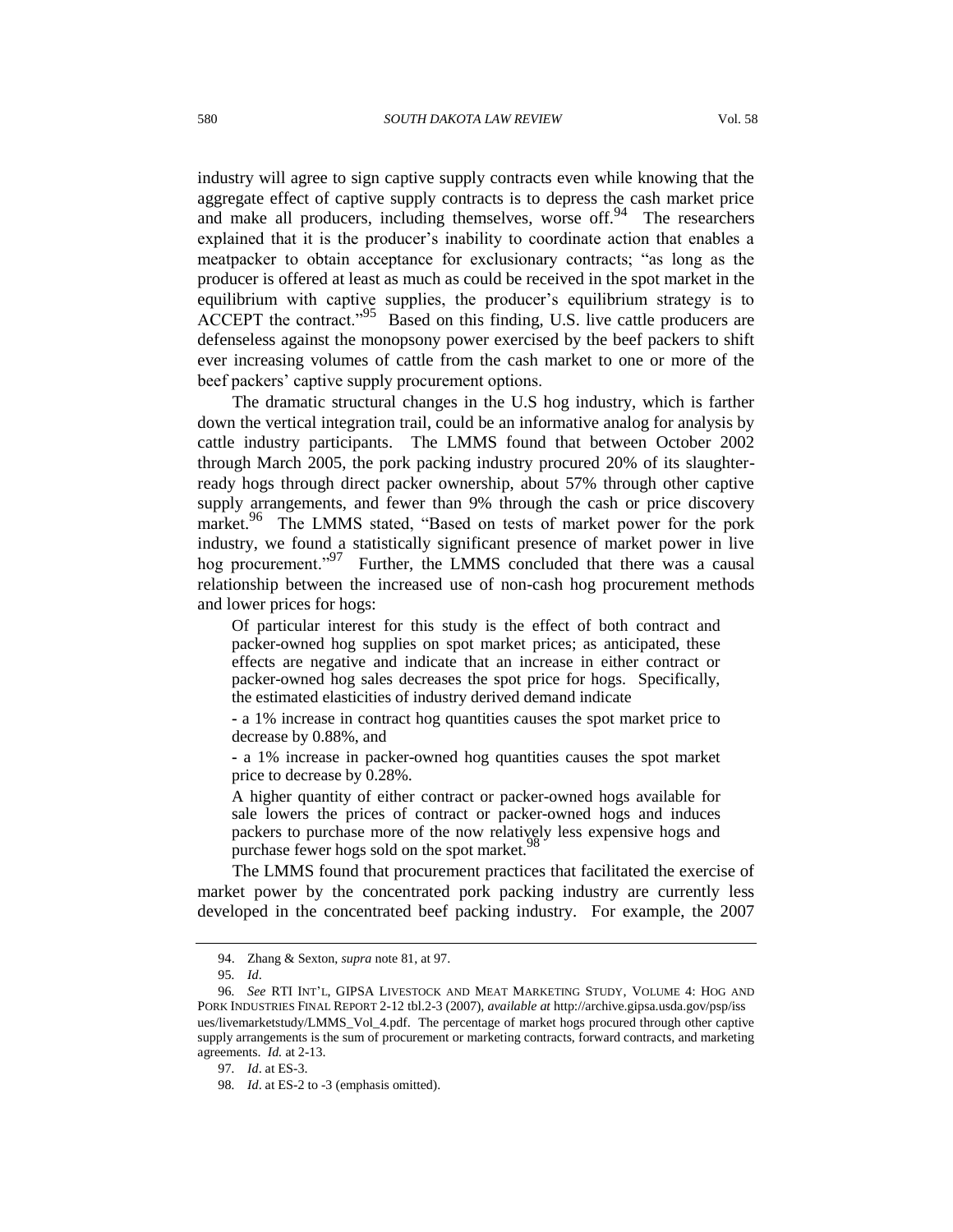study found that only 5% of live cattle were procured through packer-ownership and only 33.3% of cattle were procured through other captive supply arrangements, leaving nearly 62% of the cattle procured through the price discovery cash market.<sup>99</sup> Like in the hog market, the price discovery cash market continues to set the base price for all marketed cattle.

Similar to its hog market findings, the LMMS found a causal relationship between the increased use of captive supply cattle procurement methods and a decrease in the cash market price for fed cattle under the contemporaneous structure of the beef packing industry.<sup>100</sup> The LMMS then found that a 10% shift of the volume of cattle procured in the open market to any one of the alternative procurement methods "is associated with a 0.11% decrease in the cash market price."<sup>101</sup> According to C. Robert Taylor, the comprehensive econometric analysis documented in *Pickett v. Tyson Fresh Meats, Inc.*,<sup>102</sup> which covered the period 1994-2004, showed an even greater sensitivity to shifts in cattle procurement. The analysis showed that for each 1% increase in captive supply cattle, cattle prices decreased  $0.155\%$ .<sup>103</sup>

The meatpacking industry itself provides a most insightful explanation regarding the problems with captive supply arrangements. A working paper by C. Robert Taylor states that an affidavit contained in the *Pickett v. Tyson* litigation record reveals an acknowledgement by former IBP, now Tyson Fresh Meats, Inc. ("Tyson"), CEO Bob Peterson on how captive supply arrangements provide meatpackers with significant market leverage over cattle feeders. Peterson stated in a 1988 discussion with the Kansas Livestock Association:

These (forward) contracts coupled with packer feeding could represent a significant percentage of the fed cattle during certain times of the year . . . . We believe that it's having a significant impact . . . on the cash market place.:

... we believe that some of those who are feeding cattle and using forward contracting are creating aberrations within the market place by coming in and out of the market; that is not reflecting the true value of the cash market.

But with the packers in the feeding business and forward contracting, there's going to be a major, major shift against the leverage system.

In my opinion the feeder can't win against the packer in the real fair play if we go into the feeding and the hedging program.

Do you think that if we had a million cattle on feed and we thought cattle were going to get higher we'd kill ours first and wait for yours until last?

<sup>99</sup>*. See* RTI INT'L, *supra* note [70,](#page-15-1) at ES-4. The other captive arrangements are the sum of marketing agreements and forward contracts. *See id.*

<sup>100</sup>*. See id.* at ES-5. The price discovery volume decreased from 62% in 2007 to 26% in 2012. *Compare id.* at ES-4, *with supra* Chart 2.

<sup>101</sup>*. Id.*

<sup>102.</sup> 315 F. Supp. 2d 1172 (M.D. Ala. 2004).

<sup>103.</sup> E-mail from C. Robert Taylor, Alfa Eminent Scholar and Professor of Agricultural and Resource Policy, Auburn University, to author (Jan. 16, 2008) (on file with South Dakota Law Review). *See generally Pickett*, 315 F. Supp. 2d 1172 (discussing captive supply transactions to acquire fed cattle for slaughter).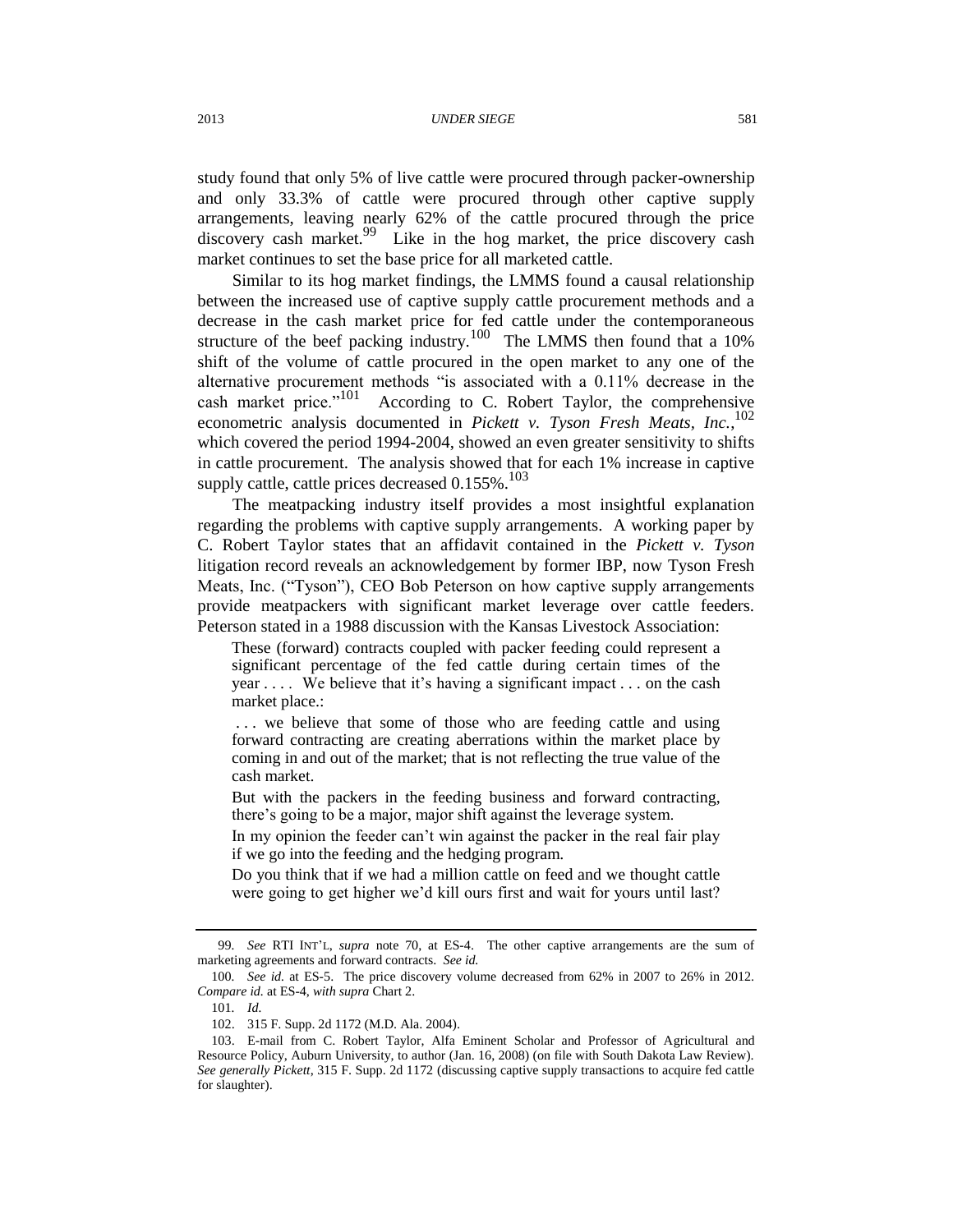Or do you think we'd kill yours first and wait for ours until last? Do you think if it's going down we're going to buy yours and wait for ours until last? This is pretty basic. Boy Scouts and Girl Scouts are nice, but when you get back to money in the bank and the facts, I'm telling you the facts.

Then, after IBP entered into widespread captive supply arrangements in 1994, Peterson expressed:

[N]ot formula cattle but packer-fed cattle, which can be killed early or late to fill a particular time frame, be it a day or a week grant the packer far greater flexibility to move in and out of the market.  $\Omega$ <sub>p</sub> the way down (in price), he kills his cattle first and on the way up, last.

Peterson also explained how formula contracts give beef packers comparable, if not superior, leverage in the market when compared to packerowned cattle. In July of 1994, Peterson stated:

I don't know if we should be proud or ashamed but I'm telling you we started formula pricing. Why did we do it? So we have the same leverage our competition had. And we feed cattle through the process of formula pricing.

Well, we aren't going to change. We will have formula—that is our way of feeding cattle.

In December of 1994, Peterson said:

I told your industry right here at the KLA convention (in 1988) that if it allowed packers to feed their own cattle, IBP (Tyson) would do whatever was necessary to level the playing field. Ladies and gentlemen, the leveling is called formula and contract buying. Thus far, we have been able to partially offset the leverage our competitors have by the use of formula cattle and contract buying. Will we stop doing it? No. Will we feed cattle? If we have to. As most of you know, our recent purchase of Lakeside Farm Industries in Canada includes a feedyard. I am only trying to tell you one thing. IBP (Tyson) will do whatever is necessary to remain competitive.<sup>107</sup>

These meatpacking-industry quotations do not support assertions made by meatpackers and their trade associations that formula contracts and other captive supply arrangements were developed not by meatpackers but rather by cattle feeders who wanted additional marketing options. Instead, these quotations vividly describe and explain the decisive advantage that captive supply contacts accord meatpackers to the financial detriment of cattle feeders.

#### iii. Virtual Feedlot Ownership

Recent news articles support the contention that meatpackers somehow acquire exclusive or near exclusive rights to cattle in certain feedlots, which should raise antitrust concerns regarding collusion in the purchase of cattle,

<sup>104.</sup> C. Robert Taylor, *supra* not[e 91,](#page-19-0) at 7 (citations omitted).

<sup>105</sup>*. Id.*

<sup>106</sup>*. Id.* at 9.

<sup>107</sup>*. Id.* (citations omitted).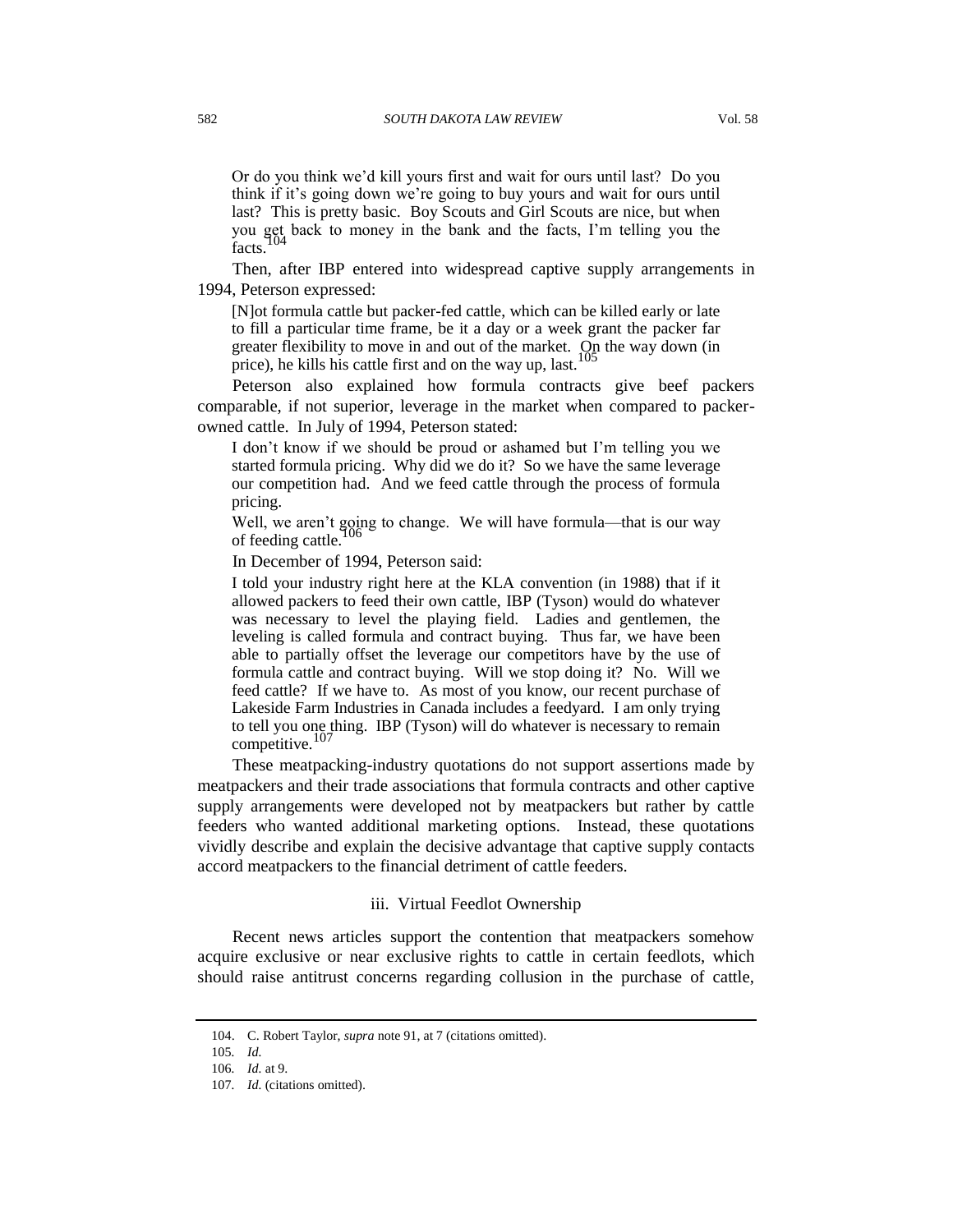agreements to limit bidding, agreements to divide territories, or conduct to otherwise reduce competition.

A 2010 Associated Press article, for example, describes an instance in which meatpacker Swift and Co. (now JBS) had purchased the vast majority of cattle from former Ainsworth, Nebraska, feedlot owner Bob Sears by 2009.<sup>108</sup> Thereafter, the Sears feedlot became known as a "Swift yard" and other meatpackers stopped competing for his cattle.<sup>109</sup> The article described another instance whereby a particular meatpacker acquired most of the cattle at certain feedlots even if the meatpacker offered "low-ball" prices.<sup>110</sup> A third instance was described in which meatpacker National Beef Packing Co., LLC had consistently acquired the majority of cattle from a feedlot even though the feedlot received bids from at least three companies.<sup>111</sup> Also in 2010, a Reuters news article reported that Hitch Enterprises, one of the top 15 largest feedlot companies in the U.S., had entered into an indefinite "hand-shake" agreement to sell "100%" of the cattle fed in its 160,000 one-time capacity feedlots to National Beef Packing Co., LLC.<sup>112</sup>

The foregoing are examples of possible collusion by meatpackers to reduce, if not eliminate, competition in the fed cattle market. The DOJ stated in its 2012 report on the series of joint DOJ and USDA workshops on agriculture competition that "agreements to limit bidding competition or divide territories would trigger antitrust scrutiny."<sup>113</sup> To date, no known enforcement action has commenced.

### *3. Acquisitions of Product Substitutes*

#### i. Domestic Product Substitutes

Beef, pork, and poultry are substitute food protein products that compete head-to-head for market share in the consumer meat market. Consequently, the supply and price of competing proteins such as pork and poultry influence the demand and price for cattle.<sup>114</sup> The USDA has found that beef prices are particularly susceptible to increased poultry supplies, such as poultry broilers at relatively lower prices.<sup>115</sup> The USDA further found "if the price of beef goes up

<sup>108</sup>*. AP Impact: Beef Industry Woes May Mean Poorer Meat*, ASSOCIATED PRESS/NPR, Oct. 19, 2010, *available at* http://www.r-calfusa.com/in\_the\_news/2010/n101019-impact.htm.

<sup>109</sup>*. Id.*

<sup>110</sup>*. See id.*

<sup>111</sup>*. See id*.

<sup>112.</sup> Bob Burgdorfer, *Hitch in Cattle Deal with National Beef*, REUTERS, Jan. 21, 2010, *available at* http://www.agcanada.com/manitobacooperator/2010/01/21/hitch-in-cattle-deal-with-national-beef.

<sup>113.</sup> U.S. DOJ, COMPETITION AND AGRICULTURE: VOICES FROM THE WORKSHOPS ON AGRICULTURE AND ANTITRUST ENFORCEMENT IN OUR 21ST CENTURY ECONOMY AND THOUGHTS ON THE WAY FORWARD 24 (2012), *available at* http://www.justice.gov/atr/public/reports/283291.pdf.

<sup>114</sup>*. See* LELAND SOUTHARD, ECON. RESEARCH SERV., USDA, LIVESTOCK, DAIRY AND POULTRY OUTLOOK 9 (2004), *available at* http://usda01.library.cornell.edu/usda/ers/LDP-M//2000s/2004/LDP-M-06-29-2004.pdf ("Given the present strength in the fed cattle market . . . increased supplies of competing meats . . . would push breakevens into the red quickly.").

<sup>115</sup>*. See* MILDRED M. HALEY, ECON. RESEARCH SERV., USDA, LIVESTOCK, DAIRY AND POULTRY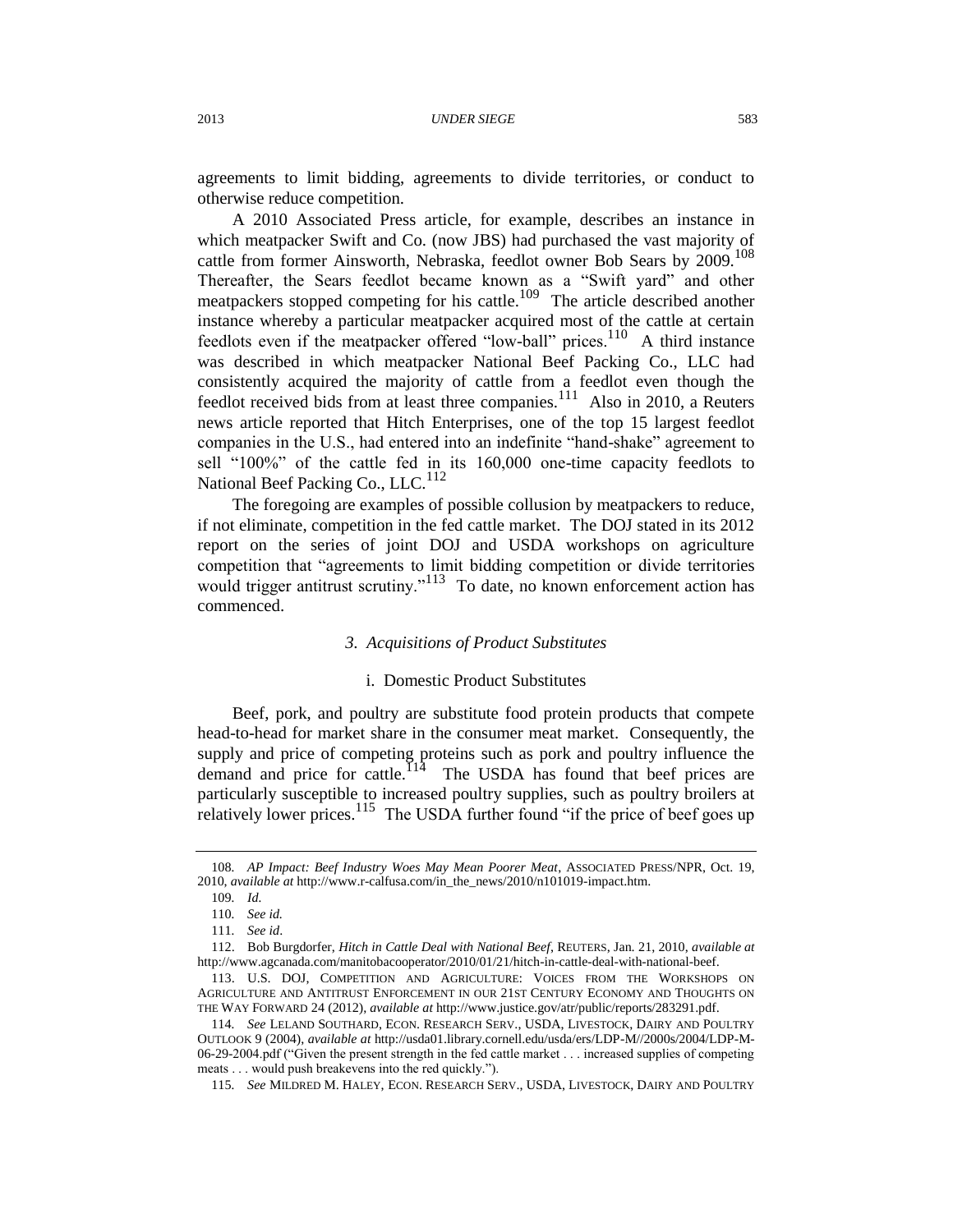while the price of chicken remains lower than beef, consumers will likely buy less of the relatively more expensive beef and buy more of the relatively less expensive chicken."<sup>116</sup>

Researcher Desmond A. Jolly in discussing the relationships between beef and its competing food proteins (i.e., pork and chicken) found that consumer demand for each of these competing proteins responds to consumer income, the price of the product, the price of substitutes, and other factors.<sup>117</sup> Kansas State University researchers found that the decline in retail beef demand experienced from 1980 through 1998 contributed to the reduced size of the U.S. cattle industry, "particularly in relation to competing meat sectors" such as poultry and pork.<sup>118</sup> The same researchers found in an earlier study that "[w]hen beef demand increases (i.e., shifts up), say as a result of an increase in the price of poultry that causes consumers to substitute beef for poultry, the result is higher beef prices . . . .<sup>"119</sup> Researchers at the University of Nebraska–Lincoln found that "Pork and poultry are generally considered substitute sources of protein for beef."<sup>120</sup> A literature review by the USDA reveals that the average response to competing meat price changes is such that a 1% decrease in poultry prices would result in a 0.13% decrease in beef consumption. $^{121}$ 

U.S. cattle producers collectively are obligated to pay tens of millions of dollars each year to the government-run beef checkoff program,  $122$  and a significant portion of these assessments are devoted to enhancing the competiveness of beef over poultry.<sup>123</sup> For example, in listing its top 20

118. GLYNN TONSOR ET AL., DEP'T OF AGRIC. ECON., KAN. STATE UNIV., U.S. BEEF DEMAND DRIVERS AND ENHANCEMENT OPPORTUNITIES (2009), *available at* http://krex.k-state.edu/dspace/bitstr eam/handle/2097/2606/BeefDemandDrivers2009.pdf?sequence=1.

OUTLOOK 8 (2006), *available at* http://usda01.library.cornell.edu/usda/ers/LDP-M//2000s/2006/LDP-M-01-19-2006.pdf ("Large supplies of competing meats at relatively lower prices, particularly broilers, are also expected to pressure beef prices . . . ."); *see also id.* at 7 ("Improved grading prospects and larger numbers of cattle on feed will pressure the market, as will larger supplies of competing meats at relatively lower prices.").

<sup>116.</sup> Kuo S. Huang, *Price and Income Affect Nutrients Consumed From Meats*, FOODREVIEW, January-April 1996, at 37-38 (FOODREVIEW was replaced by AMBER WAVES following the Winter 2002 issue).

<sup>117</sup>*. See* Desmond A. Jolly, *Reasons for the Decline in Beef Consumption*, CALIFORNIA AGRICULTURE, May-June 1983, at 14-15, *available at* http://ucce.ucdavis.edu/files/repositoryfiles/ca370 5p14-70831.pdf (Desmond A. Jolly is an Economist, Cooperative Extension, and Adjunct Lecturer, Dep't of Agric. Econ., Univ. of Cal., Davis.).

<sup>119.</sup> James Mintert et al., *Focus on Beef Demand, in* MANAGING FOR TODAY'S CATTLE MARKET AND BEYOND 1-2 (March 2002), *available at* http://ag.arizona.edu/arec/wemc/cattlemarket/Focusonbeef demand.pdf.

<sup>120.</sup> Dillon Feuz, *Improved Beef Demand Benefits Nebraska Cattle Producers*, CORNHUSKER ECON., September 27, 2000, *available at* http://www.r-calfusa.com/Competition/091002%20Exhibit%2 05,%20Improved%20Beef%20Demand%20Benefits%20Nebraska%20Cattle%20Producers,%202000.pd f.

<sup>121</sup>*. See Commodity and Food Elasticities: Demand Elasticities from Literature Results*, USDA ECON. RESEARCH SERV., http://www.ers.usda.gov/data-products/commodity-and-food-elasticities/dema nd-elasticities-from-literature.aspx (using beef as the commodity and poultry as the cross commodity) (last visited Apr. 11, 2013).

<sup>122.</sup> \$82.8 million was assessed in 2007.

<sup>123</sup>*. See Combined Statement of Beef Checkoff Activities for the Fiscal Years Ended During 2007, 2006, 2005 and 2004*, MYBEEFCHECKOFF.COM, http://www.beefboard.org/financial/files/State-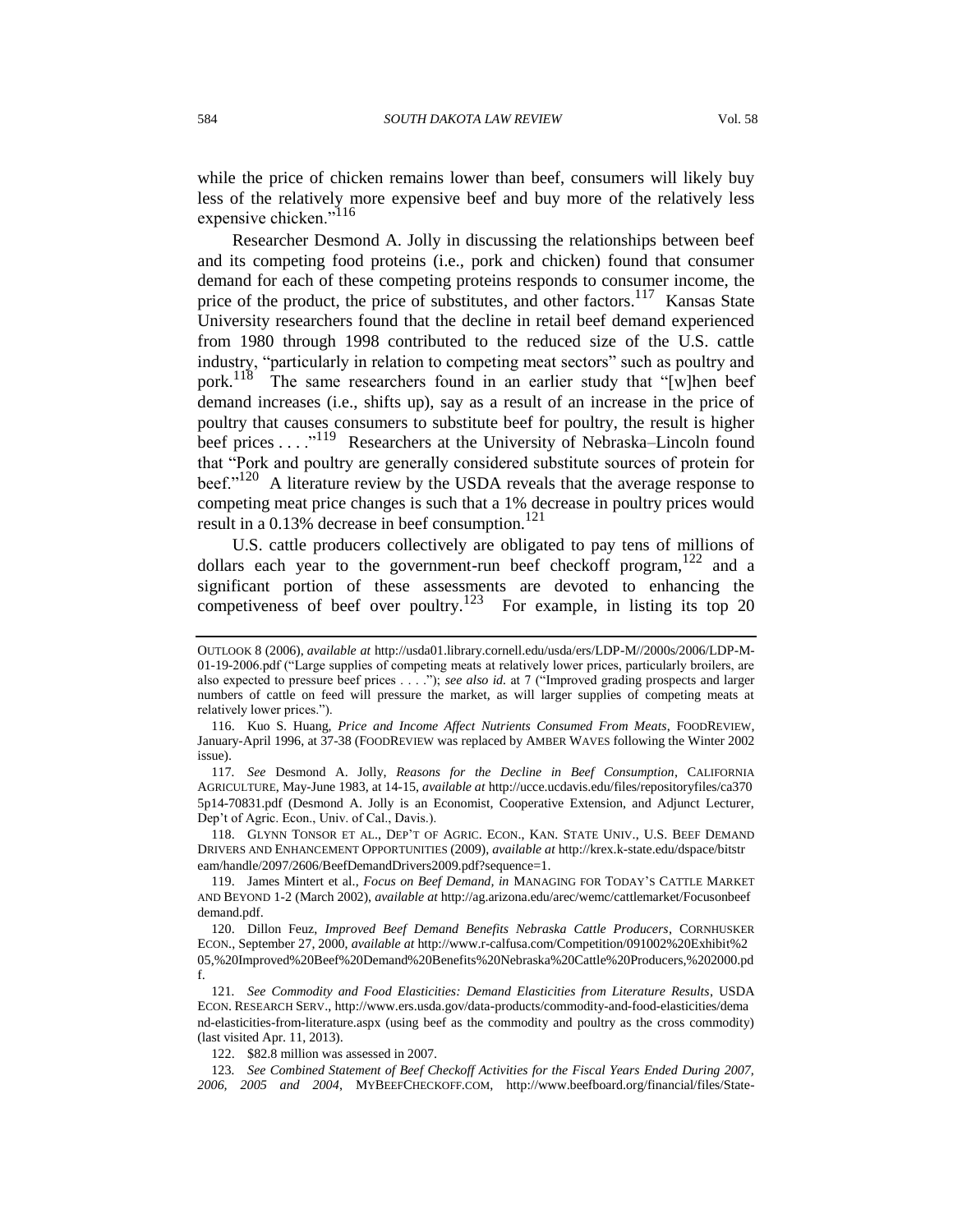#### 2013 *UNDER SIEGE* 585

accomplishments during the beef checkoff program's first 20 years, the government-run program included producer-paid research that expressly distinguished the superiority of beef over competing chicken for purposes of stimulating consumers to buy more beef.  $^{124}$  The government-run beef checkoff program maintains a plethora of documents that are designed to persuade producers that their mandatory assessments are necessary in order for beef to compete effectively against poultry. For example, a producer-paid advertisement touted by the beef checkoff program explains why the producerfunded beef checkoff program is critically important to the beef industry.<sup>125</sup>

Moreover, the U.S. Supreme Court case involving the government-run beef checkoff program recently litigated by the DOJ unequivocally determined that beef and poultry are competitors. In the *amici curiae* brief from the states, it was acknowledged that poultry is a competing product to beef.<sup>126</sup>

Despite the obvious reduction in competition that occurs among and between the competing proteins (i.e., beef, pork, and chicken) when dominant firms control the production, output, and price for each competing protein, dominant meatpackers nevertheless remain unrestrained in their capture of control over each competing protein. For example, the 2007 concentration study by Mary Hendrickson and William Heffernan found that Tyson, Swift & Co., and Cargill were among the nation's largest beef packers and pork packers; additionally, Tyson and Cargill were among the largest broiler producers and turkey producers, respectively.<sup>127</sup> More recently, the DOJ declined to initiate antitrust enforcement action against the acquisition by Brazilian-owned JBS S.A., the world's largest beef packer, of Pilgrim's Pride Corp., who controls

National%20Financials.pdf (last visited Apr. 11, 2013).

<sup>124</sup>*. See Beef Checkoff Program Recognizes Top 20 Acomplishments Of 20 Years*, MYBEEFCHECKOFF.COM (Sept. 25, 2006), http://www.beefboard.org/news/Release\_2006\_09\_25\_c.asp. The checkoff program advertised:

Beef Nutrition. Checkoff-funded RESEARCH has confirmed that, calorie for calorie, lean beef packs a punch. A nutrition parity study between beef and chicken revealed that a 3-ounce cut of lean beef has, on average, only one more gram of saturated fat than the same size serving of a skinless chicken breast. After that, there's no comparison. That 3-ounce serving of lean beef delivers eight times more vitamin B12, six times more zinc and three times more iron than the chicken.

*Id.* (emphasis omitted).

<sup>125</sup>*. See* CATTLEMEN'S BEEF PROMOTION & RESEARCH BOARD, YOUR BEEF CHECKOFF 2006 BEEF BOARD ANNUAL REPORT 11 (2006), *available at* http://www.beefboard.org/uDocs/cbbannualreport200 6. "In 2006, increased placements and heavier carcass weights, combined with a significant supply of *inexpensive poultry products* and closed large export markets, make summertime beef promotion more crucial than ever." *Id.* (emphasis added.)

<sup>126</sup>*. See* Brief of Texas et al. as Amici Curiae Supporting Petitioners at 19, Johanns v. Livestock Mktg. Ass'n, 544 U.S. 550 (2005) (No. 03-1164, 03-1165), 2004 WL 1900729, *available at* http://www.beefboard.org/uDocs/Amicus%20briefs%20on%20merit%20-%20filed%20by%20state%20 AGs.pdf. The amici curiae stated: "Likewise, state beef councils cannot promote a message that disparages a competing product, such as poultry . . . because the government—in contrast to the beef industry—has an interest in the success of competing agricultural sectors." *Id.*

<sup>127</sup>*. See* MARY HENDRICKSON & WILLIAM HEFFERNAN, DEP'T OF RURAL SOCIOLOGY, UNIV. OF MO., COLUMBIA, CONCENTRATION OF AGRICULTURAL MARKETS: APRIL 2007 (2007), *available at*  http://www.foodcircles.missouri.edu/07contable.pdf.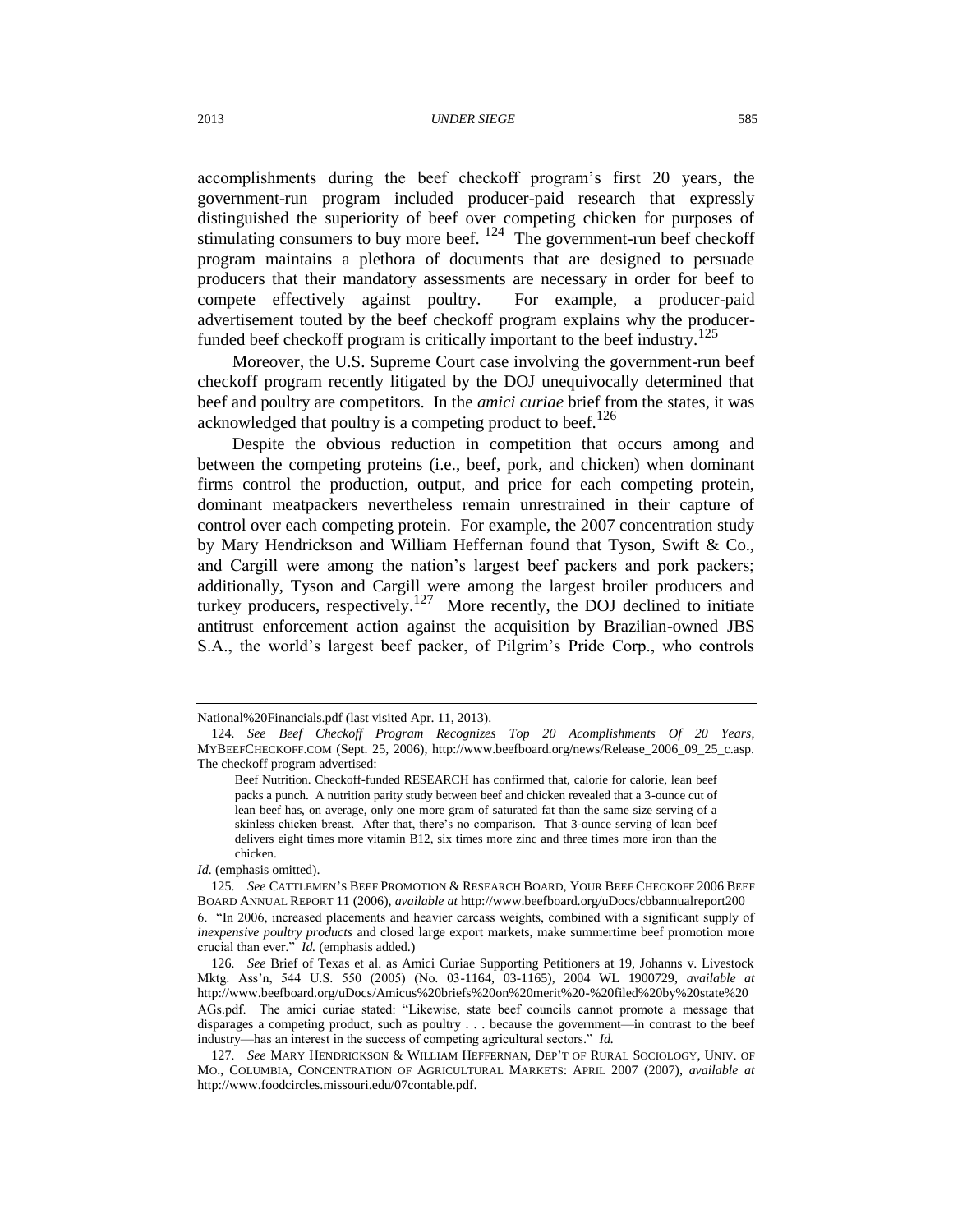approximately 22% of the U.S. poultry broiler market.<sup>128</sup>

Due to the long biological cycle of cattle, the cattle industry is particularly susceptible to exploitation by firms that control the production and output of other competing protein sources, such as hogs and poultry. Those animals have much shorter biological cycles that enable their respective industries to respond much more quickly to changes in price by adjusting production and output. In addition, because the meats from these competing protein sources are a market substitute for beef, multiple-protein firms can control the output and price of the competing proteins to manipulate both the demand and price for cattle while the cattle industry remains constrained from responding due to cattle's prolonged biological cycle.

For example, if a multiple-protein meatpacker, such as any of the three largest U.S. beef packers—JBS, Tyson or Cargill—were dissatisfied with the level of profits earned in its beef packing operation, it could increase its poultry production and/or reduce its poultry prices in order to reduce consumption of beef, which would reduce both the demand and price for live cattle. The response by the cattle industry would be limited to liquidation, which likely would accelerate the ongoing liquidation of the U.S. cattle herd and the exodus of U.S. cattle producers from the industry. When the price of cattle falls to the meatpacker's preferred level, the firm can quickly restore higher poultry prices and reduce the volume of poultry production. That action enables the firm to maximize its profits from the sales of both competing proteins until dissatisfaction returns and the cycle can be unilaterally restarted. Given the long biological cycle of cattle, the firm could enjoy several years' worth of maximized profits—a period when both cattle producers and beef consumers would likely be exploited.

Control by the dominant beef packing firms over the production and wholesaling of competing proteins (i.e., pork and poultry) should raise antitrust concerns because such control facilitates price manipulation. Such control also reduces, if not eliminates, competition between the competing proteins, as well as between the farmers and ranchers who produce cattle, hogs, chickens, and turkeys.

This loss of competition and commensurate increase in market power facilitates the multi-protein meatpackers' ability to exercise market power to the detriment of both U.S. cattle producers and U.S. meat consumers. Beef, pork, and poultry are competing, substitute protein products in the consumer market, and meatpackers in control of each substitute can arbitrarily increase or decrease the production and prices of poultry and pork within their fully integrated respective divisions to manipulate both the demand for beef and the price for live cattle.

<sup>128</sup>*. See* STEVE MEYER, CME GROUP, DAILY LIVESTOCK REPORT (2009), *available at* http://www.dailylivestockreport.com/documents/dlr%2009-02-09.pdf (Vol. 7, No. 169).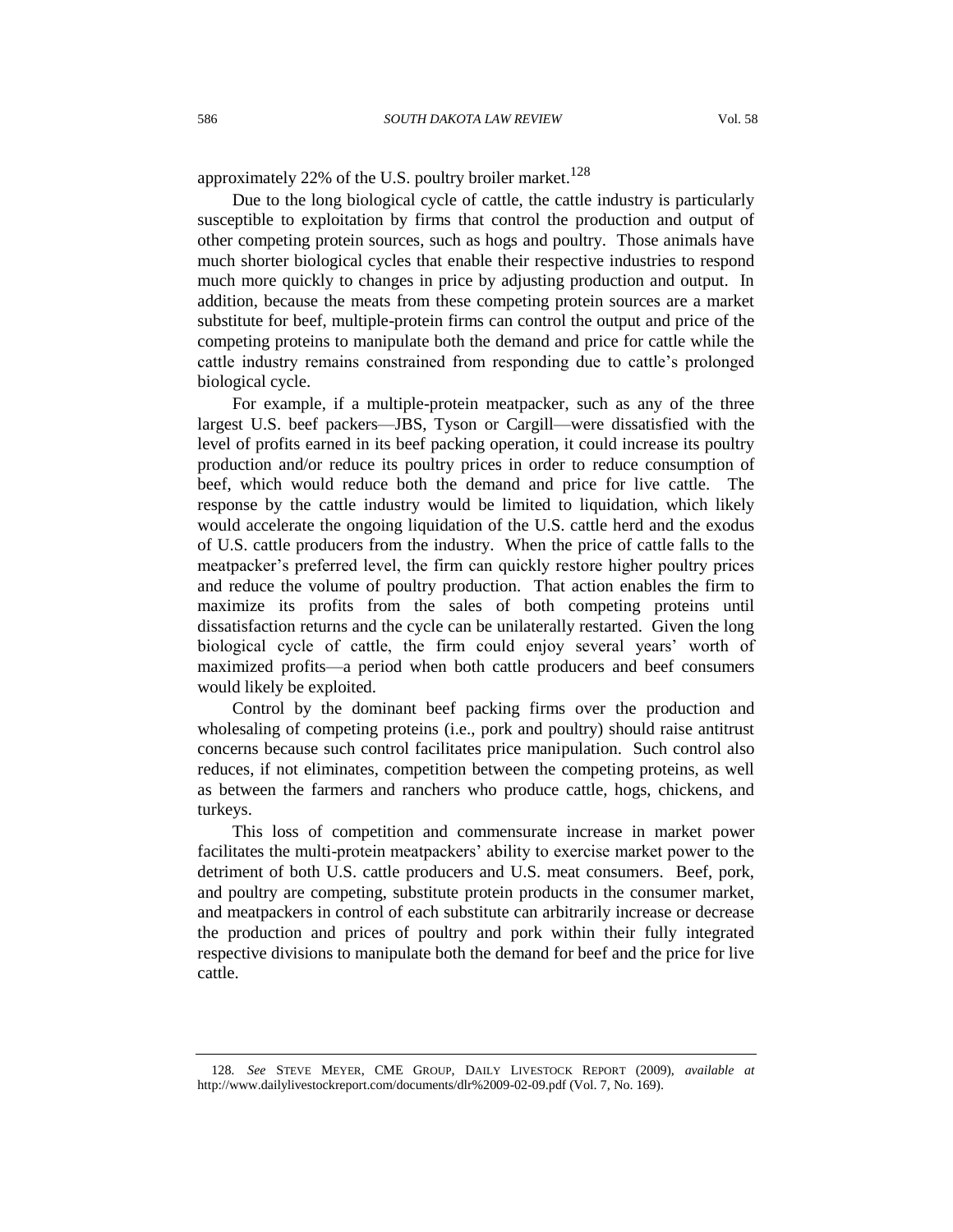### ii. Foreign Product Substitutes

As confirmed by the United States International Trade Commission ("USITC"), the U.S. cattle market is highly sensitive to even slight changes in cattle supplies. The USITC found that the farm level elasticity of demand for slaughter cattle is such that "each 1 percent increase in fed cattle numbers would be expected to decrease fed cattle prices by 2 percent."<sup>129</sup> Researchers at the University of Nebraska–Lincoln found that fed cattle prices were even more susceptible to supply changes and stated that a 1% increase in fed cattle supplies would be expected to reduce fed cattle prices by up to  $2.5\%$ .<sup>130</sup> Because of this extreme price sensitivity to increased supplies, domestic cattle prices are susceptible to manipulation from the meatpackers' strategic importation of live cattle from foreign sources, which are substitute products that compete directly with domestic cattle for the meatpacker's weekly available shackle space.

Recent experience shows that nominal U.S. fed cattle prices jumped to the highest level in the industry's history within just five months after the importation of live cattle into the U.S. from Canada ceased. The importation was temporarily curtailed due to the discovery of bovine spongiform encephalopathy ("BSE") in the Canadian herd. As shown in Chart 3, the price for domestic cattle increased a remarkable \$26 per cwt between May 2003, the month when Canadian cattle imports were curtailed, and October 2003, just five months later. This domestic price increase occurred even after beef imports from Canada were resumed in August 2003. This price increase represents an unprecedented per head increase of \$325 for an average Nebraska Direct Choice steer weighing 1,250 pounds.

<sup>129.</sup> ARONA M. BUTCHER ET AL., U.S. INT'L TRADE COMM'N, U.S.-AUSTRALIA FREE TRADE AGREEMENT: POTENTIAL ECONOMYWIDE AND SELECTED SECTORAL EFFECTS 44 n.26 (2004), *available at* http://www.usitc.gov/publications/332/pub3697.pdf.

<sup>130.</sup> Dillon Feuz, *The Economics of Carcass Weight: A Classic Micro-Macro Paradox in Agriculture*, CORNHUSKER ECON., Mar. 20, 2002.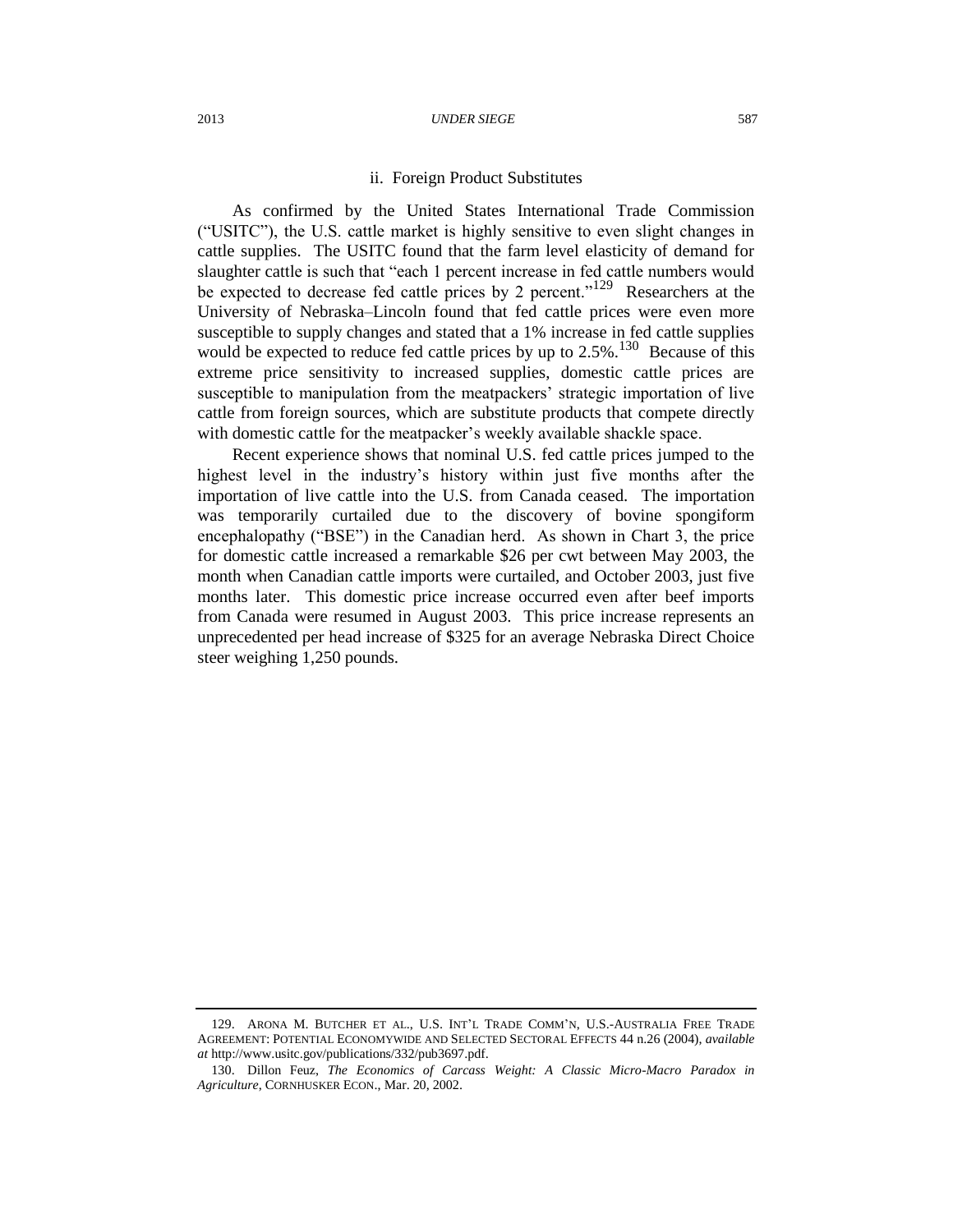

Chart 3

**2003 Cattle Price Response to Curtailment of Canadian Imports**

Apparently, the USDA does not have the modeling capability to evaluate accurately the price impact on the U.S. cattle industry caused by the meatpackers' strategic timing of live cattle imports. When the USDA issued its 2005 final rule to allow the resumption of imports of Canadian cattle younger than 30 months of age into the United States, it projected the largest decline in U.S. fed cattle prices would occur in the first or second quarter of the year following such resumption. The USDA estimated price declines during the first and second quarter ranging from a low of \$3.10 per cwt to a high of \$6.05 per cwt.<sup>131</sup> However, during the third and fourth quarters following the resumption of Canadian cattle imports, U.S. fed cattle prices fell from \$96.50 per cwt in December 2005 to \$79.10 per cwt in May 2006, a dramatic decline of \$17.40 per cwt—nearly three times greater than what the USDA projected for the upper boundary of expected losses.<sup>132</sup>

These wild and dramatic price swings coinciding with the curtailment and resumption of live cattle imports suggest that imported cattle have a much more severe impact on domestic cattle prices than currently estimated by the USDA or

<sup>131</sup>*. See* ANIMAL & PLANT HEALTH INSPECTION SERV., USDA, ECONOMIC ANALYSIS FINAL RULE: BOVINE SPONGIFORM ENCEPHALOPATHY: MINIMAL RISK REGIONS AND IMPORTATION OF COMMODITIES 24 (2004), *available at* http://www.r-calfusa.com/BSE/041220EconAnalysisBSEFinalRu le.pdf. *See generally* Bovine Spongiform Encephalopathy; Minimal-Risk Regions and Importation of Commodities, 70 Fed. Reg 460 (Jan. 4, 2005) (to be codified at 9 C.F.R. pts. 93-96).

<sup>132</sup>*. See* ECON. RESEARCH SERV., USDA, HISTORICAL PRICE SPREAD DATA FOR BEEF AND THE ALL-FRESH BEEF PRICE (last updated Feb. 21, 2013), http://www.ers.usda.gov/datafiles/Meat\_Price\_Spr eads/history.xls. To arrive at the live cattle price, select the "beef" tab and multiply the "gross farm value" for the given year by the ERS conversion factor of 2.4, which represents the number of pounds of live animal to equal 1 pound of retail beef. *See id.*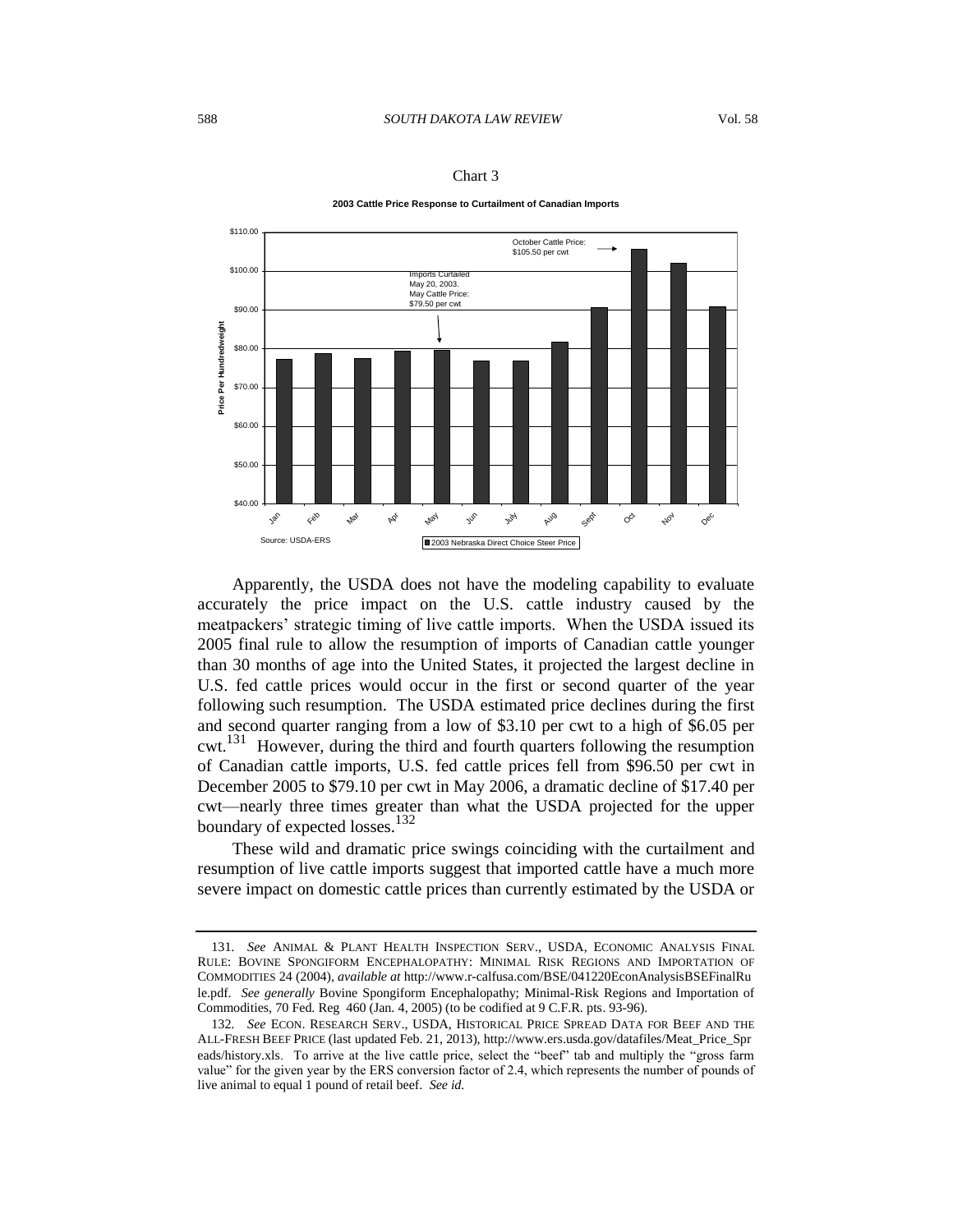any other contemporary cattle industry analyst. Moreover, imported cattle appear to defy the transportation constraints that researchers found to limit shipments of fed cattle when distances to the slaughter plant exceeded approximately 300 miles. $133$  Based on information and belief, fed cattle from Canada's Alberta Province are frequently transported in excess of 600 miles to be slaughtered in Greeley, Colorado. United States meatpackers may well be slaughtering these imported cattle at a considerable financial loss in order to satisfy their weekly demands for live cattle, thereby enabling them to avoid bidding more aggressively for domestic cattle. If this is, in fact, occurring, then meatpackers are likely more than making up their losses from the procurement of the relatively few imported cattle by generating greater savings from holding prices below what a competitive market would otherwise dictate for the much greater volume of domestic cattle. An investigation is sorely needed to assess more fully the impacts on domestic cattle prices arising from the meatpackers' procurement practices for imported cattle.

### C. CAPTIVE SUPPLY MANIPULATION

In June 2009, R-CALF USA filed a formal complaint with GIPSA alleging that meatpackers were aggressively engaged in at least a dozen anticompetitive buying practices that were facilitated, at least in part, by their manipulation of captive supplies.<sup>134</sup> The complaint alleged that meatpackers were harming domestic cattle feeders by: (1) giving preferences to Canadian cattle imports; (2) bypassing slaughter-ready cattle owned by independent cattle feeders in favor of procuring cattle from further distances; (3) providing direct, unreported premiums to larger feedlots in the form of secret sweetheart deals; (4) circumventing price-reporting requirements; (5) dividing-up territories and honoring the unwritten code that whichever packer bids first on an open pen of cattle shall not be outbid by another packer operating in the same territory; and (6) providing certain market information only to their preferred cattle suppliers.<sup>135</sup>

In July 2009, GIPSA responded to R-CALF USA's complaint and indicated an investigation would proceed into the allegations of anticompetitive practices.<sup>136</sup> As part of that investigation, affidavits were taken from this author, certain cattle feeders, and other persons knowledgeable about meatpacker buying practices. In the affidavit provided by this author, additional allegations stated meatpackers were:

i. imposing disparate discounts for similar quality specifications;

ii. subdividing the cattle market by denying access to the market for certain subclasses of cattle;

<sup>133</sup>*. See* Capps et al, *supra* not[e 72,](#page-15-0) at 15-16.

<sup>134</sup>*. See* Memorandum from R-CALF USA to GIPSA, Anticompetitive Practices Occurring in the U.S. Cattle Industry (June 30, 2009) (on file with South Dakota Law Review).

<sup>135</sup>*. See id.*

<sup>136</sup>*. See* Letter from GIPSA to R-CALF USA (July 10, 2009) (on file with South Dakota Law Review).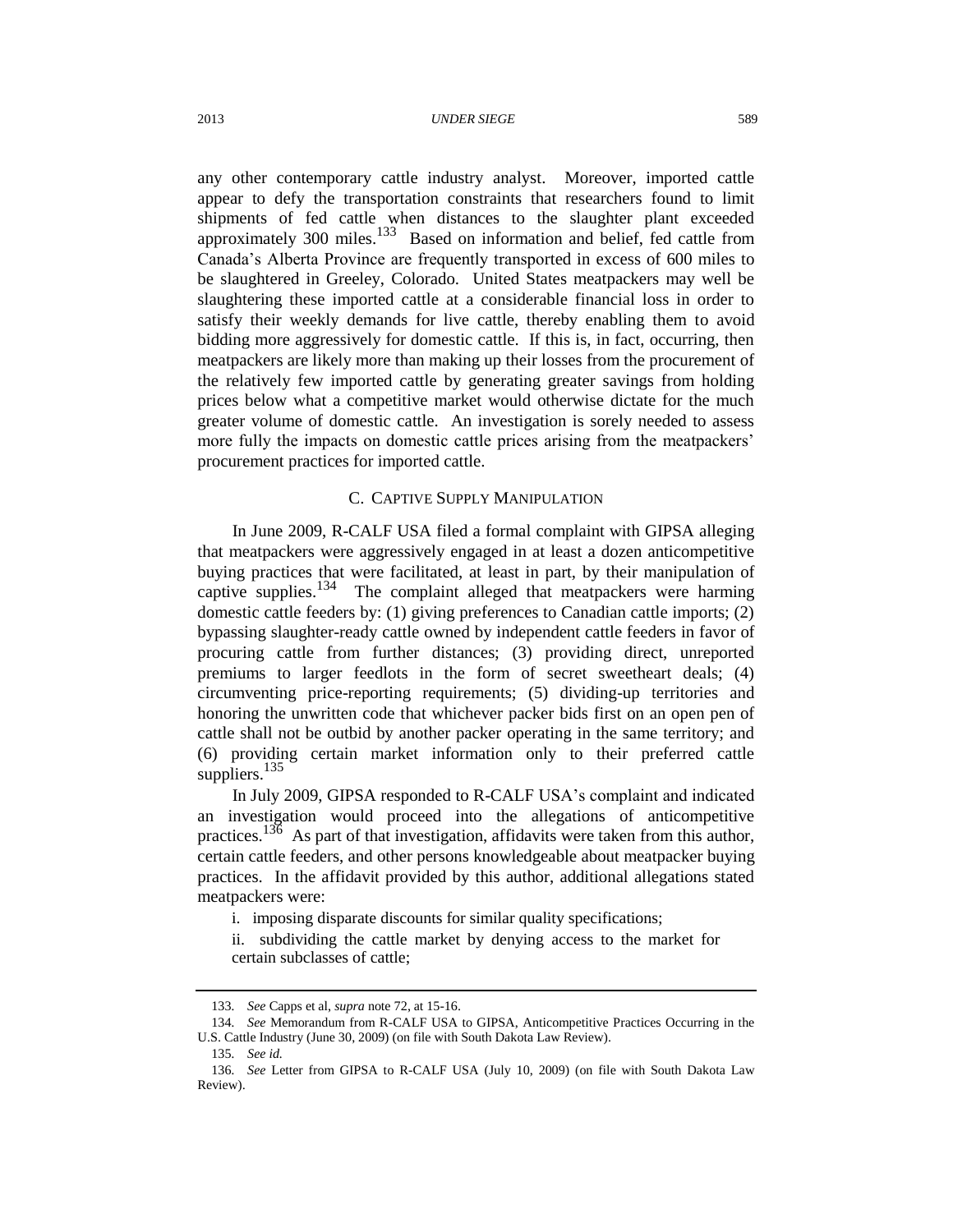iii. coercing producers to waive their rights under the Packers and Stockyards Act ("PSA");

iv. bidding not to buy cattle, i.e., offering a low bid with no intention to buy, but rather, with the intent to lower prices for live cattle;

v. offering preferential agreements with captive suppliers for prices and terms not available to other sellers of comparable cattle;

vi. entering into strategic alliances that contain special agreements for preferential access to the market and/or special prices; and,

vii. exercising undue influence over national commodities markets, potentially eliminating this hedging tool for U.S. cattle producers.<sup>13</sup>

Based on information and belief, the investigation into meatpacker buying practices initiated by GIPSA in 2009 was completed in 2012 and is undergoing an internal agency clearance process at the time of this paper's publication.<sup>138</sup> Based also on information and belief, the investigative GIPSA report is purported to be 1,382 pages in length and titled, "The Effects of Packers' Usage of Committed Supply." Pending GIPSA's issuance of this long anticipated and presumptively comprehensive expose on meatpacker buying practices, observable anecdotal and empirical market information can be used to demonstrate that meatpackers are exploiting the ever-thinning cash market with their ever-growing volumes of captive supplies.

In its official National Feeder & Stocker Cattle Summary report for the two weeks ending July 13, 2012, the USDA issued a dire warning to the U.S. cattle industry regarding the meatpackers' increased use of captive supplies. The report stated:

The fed cattle cash market lost [\$]2.00 this past week to [\$]115.00 with negotiated [cash] sales now routinely making up less than 20 percent of the weekly slaughter. Over 60 percent of the weekly movement is formula-priced off the scant cash trade that is more like a dictatorship than a democracy. Soon, cattle feeders may be forced to ship their cattle with only a ballpark idea of what their check will look like – similar to the sheep industry.

<span id="page-30-0"></span>As a presumptive example of how public market information is suppressed by the politically powerful, captive-supply wielding meatpackers, and how even the USDA appears complicit in withholding relevant market information to the cattle industry, the above referenced report was scrubbed of the above quoted information by the USDA after the original report had been publicly issued and subsequently published by the agricultural trade press.<sup>140</sup>

<sup>137.</sup> Affidavit from Bill Bullard, Chief Executive Officer R-CALF USA to GIPSA 7 (July 17, 2009) (on file with South Dakota Law Review).

<sup>138.</sup> Telephone Interview with Larry Mitchell, GIPSA Administrator (Dec. 5, 2012).

<sup>139.</sup> USDA-MO, DEPT. OF AG MARKET NEWS, NATIONAL FEEDER & STOCKER CATTLE SUMMARY – TWO WEEKS ENDING 07/13/2012 (2012), *available at* http://search.ams.usda.gov/mndms/2012/07/SJ\_ LS85020120713.TXT (original before USDA scrubbing).

<sup>140</sup>*. See, e.g.*, *Feeder Cattle Review: Calf Prices Fell Before Holiday Break*, DROVERS CATTLE NETWORK (July 13, 2012), http://www.cattlenetwork.com/cattle-news/markets/feeder-cattle/Feedercattle-review-Calf-prices-drop-8-15-lower-before-holida-162401246.html (an example of the publication of the original report in the agricultural trade press) (last visited Feb. 20, 2013); *see also* USDA-MO, DEPT. OF AG MARKET NEWS, *supra* note [139](#page-30-0) (scrubbed USDA report with caption "correction to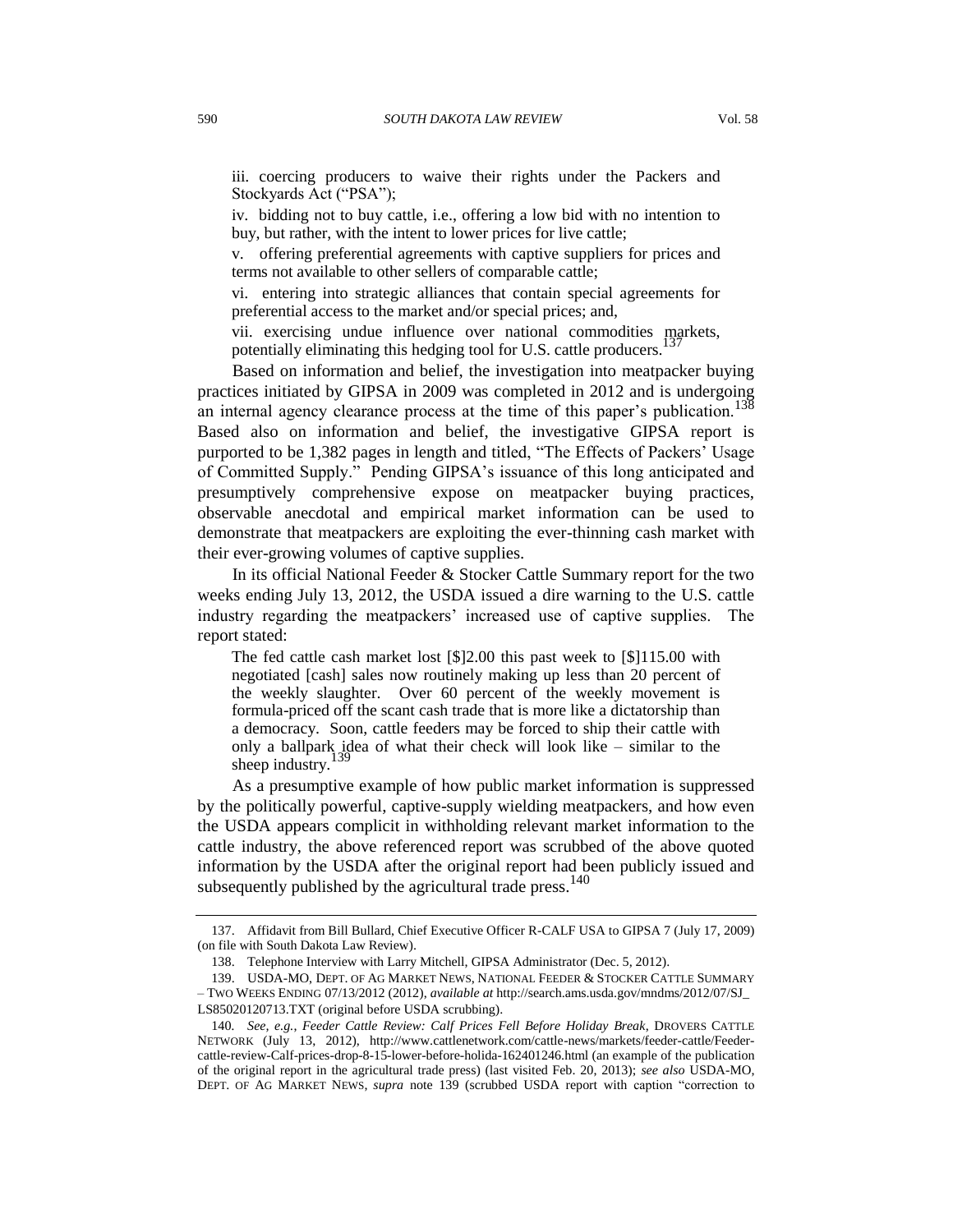#### 2013 *UNDER SIEGE* 591

<span id="page-31-0"></span>A classic example of how the meatpackers deploy their captive supplies to engage in coordinated conduct to drive down fed cattle prices surfaced in 2006 when the U.S. cattle industry witnessed a coordinated withdrawal from the cash cattle market by the major meatpackers. In early February 2006, all four major beef packers—Tyson, Cargill, Swift (now JBS), and National—withdrew from the cash cattle market for longer than two weeks.<sup>141</sup> A market analyst wrote that cash cattle trade in the Central and Southern Plains during the period was "very light to non-existent" and that packers reportedly were "leaning on committed supplies [captive supplies] to keep the plants operating at full capacity" and were "cut[ting] slaughter rates to control inventories."<sup>142</sup> Another analyst reported that the reduction in slaughter rates indicated "'the determination by beef packers to regain control of their portion of the beef price pipeline.<sup>'"143</sup> One of the analysts stated that the packers were determined to lower cattle prices and their "determination to buy [cattle] for less is evident."<sup>144</sup>

<span id="page-31-1"></span>Indeed, the effect of the beef packers' coordinated action is manifest. The major beef packers adroitly reduced demand for live cattle by reducing slaughter rates rather than entering the cash market. Cattle slaughter fell from 608,500 head of cattle during the last week in January 2006 to only 545,000 during the week ending February 17, 2006, which also was down significantly from the 571,000 cattle slaughtered during the same time the previous year.<sup>145</sup> And, in Dodge City, Kansas, fed steer prices that were \$94.83 per cwt during the last week in January 2006, cowed to the meatpacker-induced reduction in the demand for live cattle and fell to \$89.03 per cwt during the week ending February 17, 2006, representing a loss to independent cattle feeders of \$5.80 per cwt, or \$72.50 per head for every 1,250 lb. steer sold.<sup>146</sup>

Thus, the major beef packers acted in a coordinated manner to reduce output, and they used their captive supplies to enable them to shun the cash market for an extended period of time, which effectively harmed independent cattle producers by driving fed cattle prices lower. Not only did this coordinated

narrative").

<sup>141</sup>*. See* Jim Cote, *DJ CME Cattle Outlook: Seen Down Slightly; Standoff Continues*, DOW JONES NEWSWIRES, Feb. 17, 2006, *available at* http://www.r-calfusa.com/Competition/060217JimCoteDowJon esArticle.pdf ("the price standoff between cattle owners and beef packers continues into a third week.").

<sup>142.</sup> Lester Aldrich, *DJ US Cash Cattle Pre-Open: Trading Standoff Continues*, DOW JONES NEWSWIRES, Feb. 17, 2006, *available at* http://www.r-calfusa.com/Competition/060217LesterAldrichD owJonesArticle.pdf.

<sup>143.</sup> Cote, *supra* not[e 141.](#page-31-0)

<sup>144.</sup> Aldrich, *supra* not[e 142.](#page-31-1)

<sup>145</sup>*. See* DEP'T OF AGRIC. ECON., KANSAS STATE UNIV., LIVESTOCK & MEAT MARKETING: LIVESTOCK DATABASES (last visited May 1, 2013), http://www.agmanager.info/livestock/marketing/dat abase/default.asp# (select "Download" hyperlink from the row titled "Weekly Cattle Slaughter Data" in the "Cattle and Beef Databases" table). Column "D" in the spreadsheet includes the relevant category "FICATSLT," which represents federally inspected cattle slaughter.

<sup>146</sup>*. See* Weekly Dodge City Feeder Cattle and Western Kansas Slaughter Cattle Prices, Cattle and Beef Databases, AgManager info, Kansas State University, *available at* http://www.agmanager.info/livestock/marketing/database/default.asp#Cattle and Beef Databases (Column "K" in the spreadsheet includes the relevant category "DCST1113," which represents Dodge City Steers weighing 1,100-1,300 lbs.)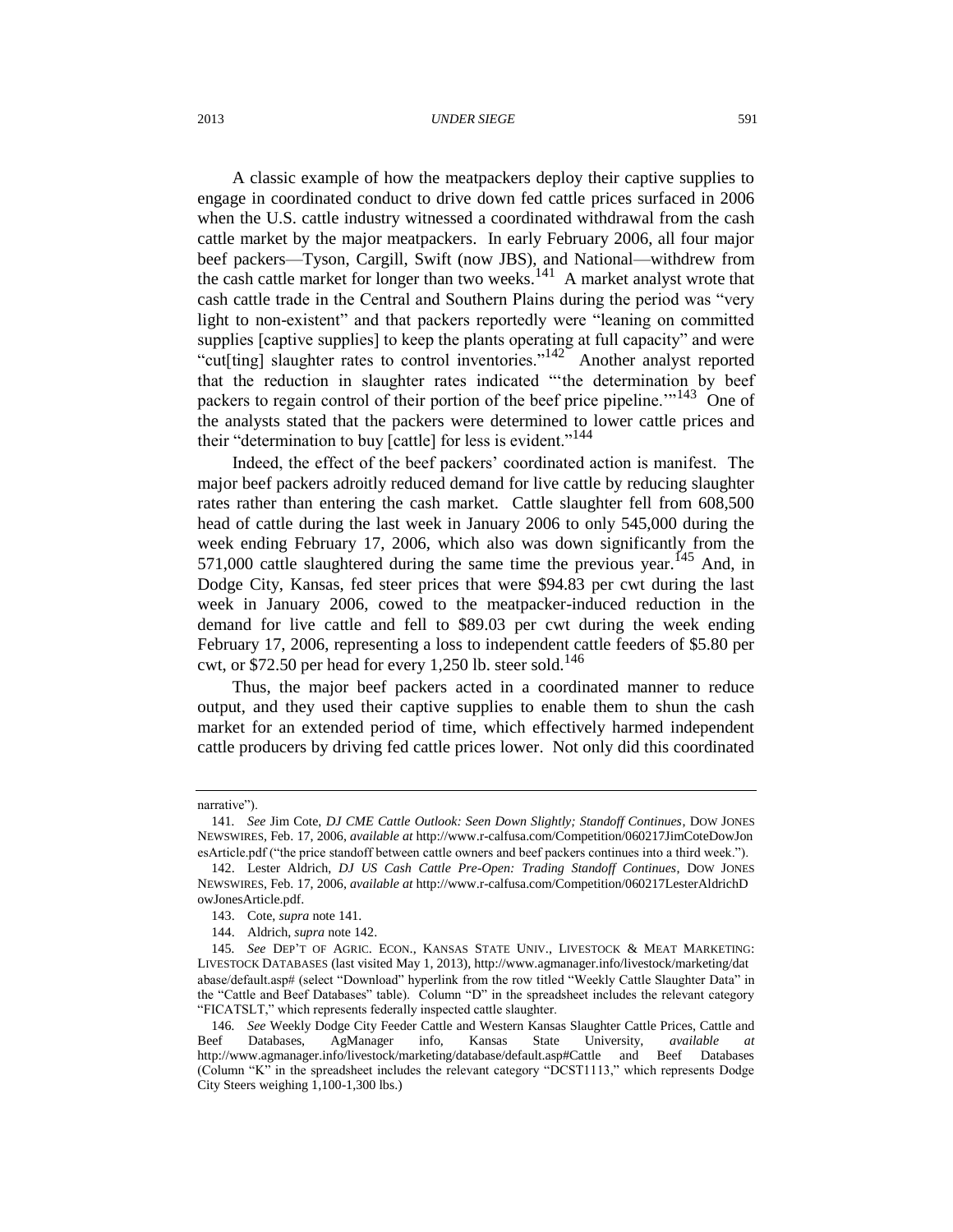action drive cattle prices lower, but it also precluded independent cattle feeders from securing timely access to the market for their cattle. Apparently, none of the major beef packers would "break ranks" to purchase at higher prices than the other beef packers. No buyer did so until prices began to fall. In fact, beef packers were willing to cut production rather than break ranks and purchase on the cash market. Clearly, the beef packers' strategy was to drive prices downward, and their purchases did not resume until prices began to fall.

The coordinated action in February 2006 was not isolated and was soon followed by a second, coordinated action. During the week that ended October 13, 2006, three of the nation's four largest beef packers—Tyson, Swift, and National—announced simultaneously that they would all reduce cattle slaughter, with some citing, among other things*,* high cattle prices and tight cattle supplies as the reason for their cutback.<sup>147</sup> During that week, the packers reportedly slaughtered an estimated 10,000 fewer cattle than the previous week, but 16,000 more cattle than they did the year before.<sup>148</sup> Fed cattle prices still fell between \$2 to \$3/cwt and feeder prices fell between \$3 to \$10/cwt.<sup>149</sup> By Friday of the next week, October 20, 2006, the beef packers reportedly slaughtered 14,000 more cattle than they did the week before and 18,000 more cattle than the year before, indicating they did not cut back slaughter like they said they would.<sup>150</sup> Nevertheless, live cattle prices kept falling, with fed cattle prices down another \$1 to \$2 per cwt and feeder cattle prices were down another \$4 to \$8 per cwt.<sup>151</sup>

The anticompetitive behavior exhibited by the beef packers' coordinated market actions caused severe reductions to U.S. live cattle prices on at least two occasions in 2006. This demonstrates that the exercise of market power is already manifested in the U.S. cattle industry.

Another aspect of captive supplies that warrants antitrust scrutiny is the beef packers' practice of accumulating captive supplies, particularly through cattle ownership and feeding, which enable them to perform two conflicting marketplace roles. In addition to being on both sides of the weekly fed cattle cash market as previously discussed,<sup>152</sup> the beef packer competes with independent cattle feeders in the feeder cattle market for lighter-weight cattle to

<sup>147</sup>*. See National Beef Cuts Hours at Two Kansas Plants*, KANSAS CITY BUSINESS JOURNAL, Oct. 10, 2006, *available at* http://www.bizjournals.com/kansascity/stories/2006/10/09/daily12.html; Bob Burgdorfer, *Struggling U.S. Beef Industry Cuts Production*, R-CALF USA (Oct. 10, 2006), http://www.r-calfusa.com/industry\_info/2008\_JBS\_merger/080409-Exhibit12\_ReutersTysonCutsBack.p df (archived from Reuters); *Swift to Stay with Reduced Production at U.S. Facilities*, R-CALF USA (Oct. 10, 2006), http://www.r-calfusa.com/industry\_info/2008\_JBS\_merger/080409-Exhibit13\_Meatpou ltrySwift.pdf Meatpoultry.com (archived from meatpoultry.com).

<sup>148</sup>*. See Livestock Market Briefs*, R-CALF USA (Oct. 13, 2006), http://www.r-calfusa.com/industry \_info/2008\_JBS\_merger/080409-Exhibit14\_BrownfieldAgNetworkOct132006.pdf (archived from Brownfield Ag Network).

<sup>149</sup>*. See id.*

<sup>150</sup>*. See Livestock Market Briefs*, R-CALF USA (Oct. 20, 2006), http://www.rcalfusa.com/industry\_info/2008\_JBS\_merger/080409-Exhibit15\_BrownfieldAgNetworkOct202006.pdf (archived from Brownfield Ag Network).

<sup>151</sup>*. See id*.

<sup>152</sup>*. See supra* Part II.B.2.ii.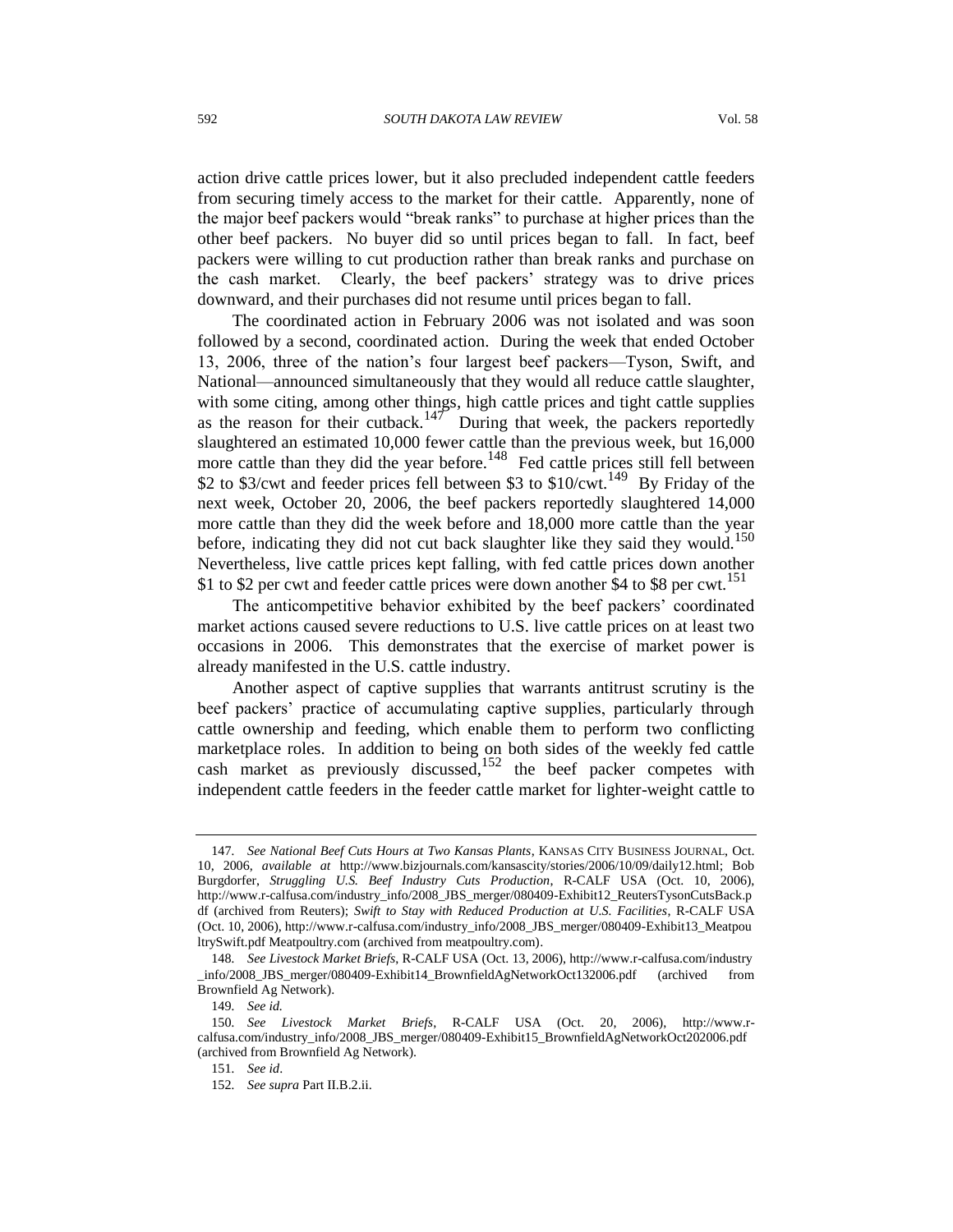place on feed. The beef packer then becomes the independent cattle feeders' buyer after the cattle are finished by the feeder, and the prior competitor may be the independent cattle feeders only fed cattle buyer.

The antitrust concern is that meatpackers who compete as buyers in both the feeder cattle market and fed cattle market are strategically positioned to drive independent cattle feeders out of business. This can be accomplished by beef packers knowingly overbidding for feeder cattle, forcing smaller feeders to pay higher than competitive prices in order to fill their feedlots. Though both the packer and the smaller feeder would suffer financial losses as a result of such action, the long-term effect would be the exodus of smaller feeders from the industry, leaving the packer-feeder with even greater buying power in the feeder cattle market. Moreover, when the packer-feeder's higher priced feeder calves are ready for slaughter, the packer-feeder can use these captive supply cattle to avoid purchasing fed cattle in the final cattle market. The effect would be to further depress fed cattle prices, which likely would enable the beef packer to recoup any losses resulting from the purchase of higher-priced feeder cattle. Though this type of predatory purchasing would benefit feeder cattle sellers in the short term, the long-term results would be disastrous as the feeding sector would become even more concentrated and both the final cattle market and the feeder cattle market would become even less competitive.

## III. HARM TO COMPETITION

The beef packers and their allied trade associations have long justified their ongoing attempts to capture the live cattle supply chain with claims of increased efficiencies through economies of scale. They rationalize the adverse consequences of their actions (e.g., the exodus of industry participants and the dwindling cow herd) with claims of increased productivity and benefits to consumers that, they say, negate the need for the industry's previous numbers of either cattle producers or cattle. For example, in written testimony before the July 16, 2002 United States Senate Agriculture Committee hearing on packer ownership of livestock, the meatpacking industry's trade association, the American Meat Institute testified: "Demand for consistent quality product has led many firms to exert greater control over the supply chain." Also, in its written testimony before the same July 16, 2002 Senate hearing, the NCBA attached the executive summary of the Sparks Study, which it commissioned, to its testimony. Specifically, the Sparks Study states, "Packers use ownership of livestock to help control unit costs in a variety of ways. If this management tool is restricted, unit costs can be expected to increase (without increasing the value of the final product)."<sup>153</sup>

The Sparks Study asserts that direct ownership of livestock limits the packers' market risk, arguing that the futures market is insufficient for this purpose. Therefore, according to the Sparks Study, one of the few tools available to packers to offset the smaller margins associated with higher

<sup>153.</sup> SPARKS COS. INC., *supra* not[e 2,](#page-0-0) at 40.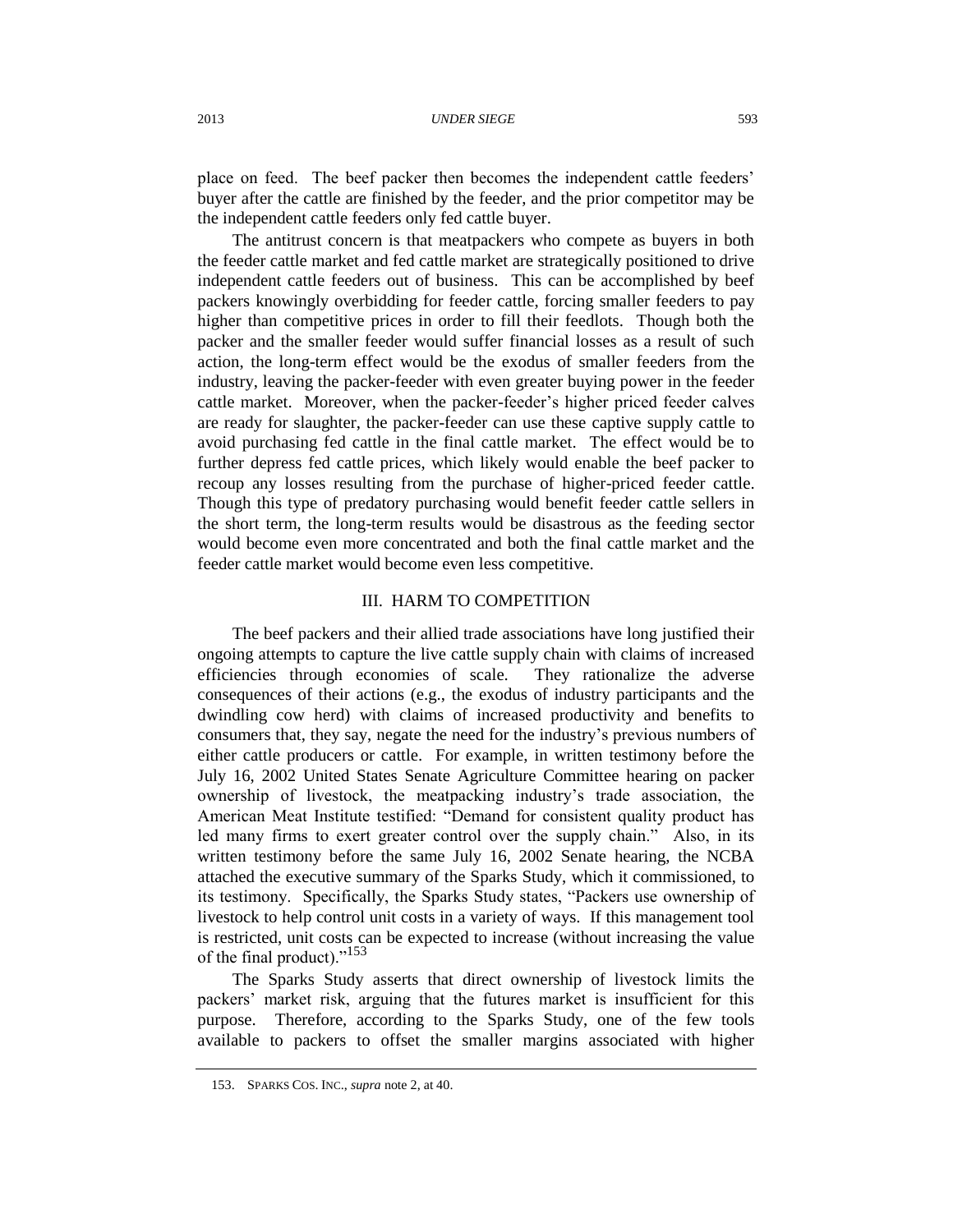livestock prices is through direct ownership of raw production materials, like livestock, which enables them to reduce their margin risk. The Sparks Study states, "The pressures to reduce costs force the search for low-cost livestock supplies (often at the expense of producer returns)  $\dots$ <sup>154</sup>

The Sparks Study adds additional insight into the packing industry's rational for supporting packer ownership of livestock as well as other means that contribute to vertical integration of their industry, acknowledging:

For many meat packers, integration between the packing and feeding stages of livestock production is seen as an effective vehicle to reduce market risk exposure and loss of such a valuable tool increases their costs . . . .

Vertical integration often attracts investors because of the negative correlation between profit margins at the packing stage and the feeding stage.

The foregoing discussions in Parts I and II above demonstrate that beef packers enjoy an unfair, unjust, and disproportionate pricing advantage over independent cattle feeders; and, this pricing advantage is disrupting the competitiveness of the U.S. cattle industry. Independent cattle feeders have an inherent disadvantage when beef packers participate as buyers in both the feeder cattle market and the fed cattle market. The beef packers that bid against the independent cattle feeder for the purchase of feeder cattle likely will be the only beef packers to offer a bid later to purchase those same feeder cattle after they are fed and offered for sale in the fed cattle market. The independent cattle feeder must compete against the same beef packers in the feeder cattle market as they will later sell to in the fed cattle market.

The overall impact of the unfair, unjust, and disproportionate pricing advantage enjoyed by dominant beef packers is that competition in the U.S. cattle market has been harmed and, consequently, the U.S. cattle market is now severely broken. Evidence of the severely broken U.S. cattle market, in the form of identifiable and measurable market failures, includes:

## A. THE CATTLE PRODUCERS' LOST SHARE OF THE CONSUMERS' BEEF DOLLAR IS EVIDENCE OF MARKET FAILURE

<span id="page-34-0"></span>In 1980, U.S. cattle farmers and ranchers who sold cattle in the fed cattle market received 63% of each dollar paid by consumers for retail beef cuts derived from a "standard animal, cut up in a standard way at the packing plant, and sold in standard form through the retail store." $15\overline{6}$  This percentage is referred to as the producers' share of the consumers' beef dollar. As shown in Chart 4 below, by 2009, the producers' share of the consumers' beef dollar had fallen to 43%, a full 20% decline since 1980. It was not until after 2009, when

<sup>154</sup>*. Id*. at 22.

<sup>155</sup>*. Id*. at 24.

<sup>156.</sup> WILLIAM HAHN, ECON. RESEARCH SERV., USDA, BEEF AND PORK VALUES AND PRICE SPREADS EXPLAINED 4 (May 2004), *available at* http://naldc.nal.usda.gov/download/38951/PDF (citation omitted).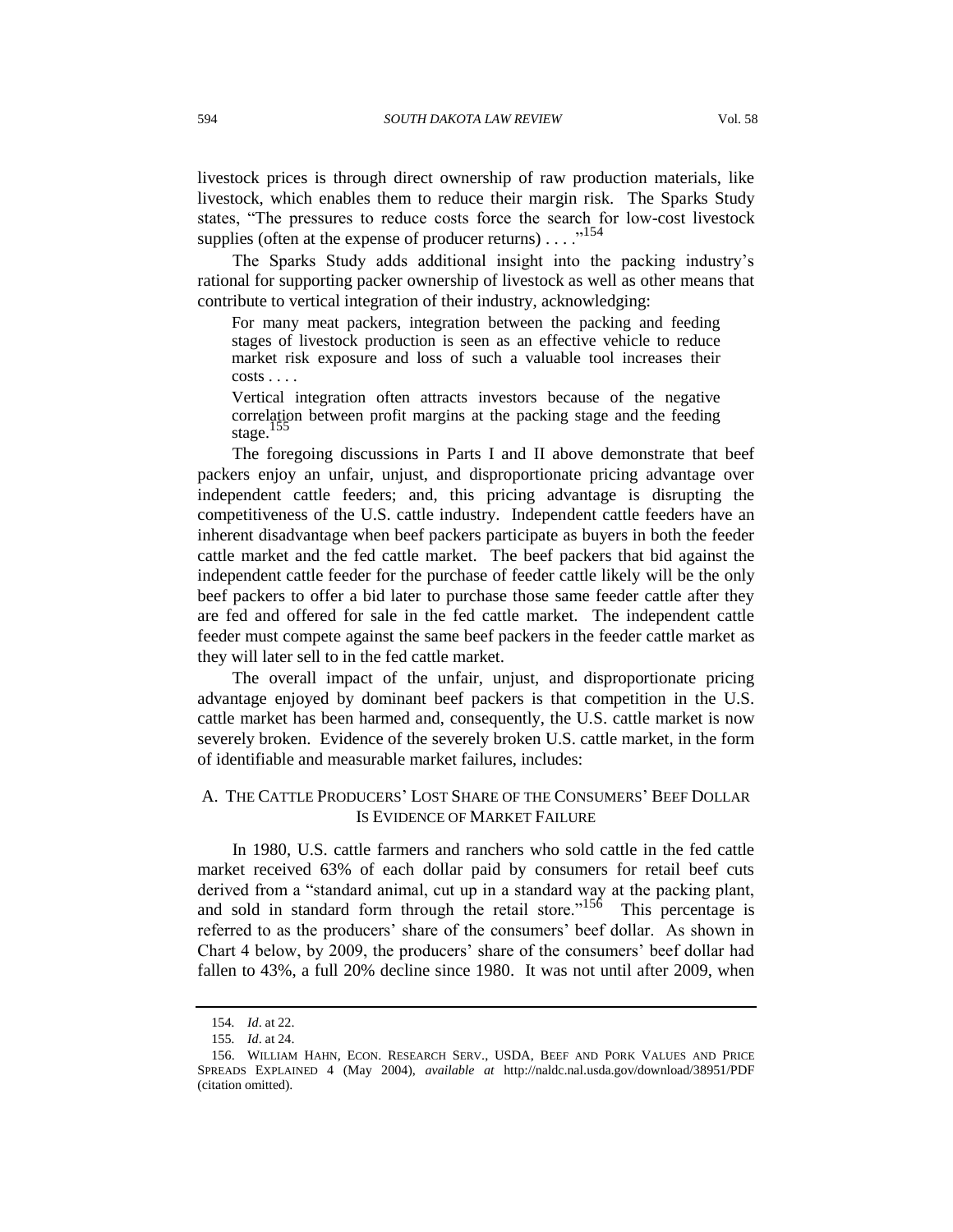U.S. cattle inventories had fallen to historical lows, did the producers' share of the consumers' beef dollar begin to return to levels not seen since the early 1990s.

These price-spread data calculated by the USDA Economic Research Service ("ERS") are not influenced by an increase in value-added beef products.<sup>157</sup> The ERS emphatically states, "Analysts who cite increasing valueadded as a factor in pork and beef price spreads misunderstand how these are calculated."<sup>158</sup> Thus, the producers' lost share of the consumers' beef dollar indicates that someone in the beef supply chain is capturing the cattle producers' competitive market share of the value of retail beef. This is evidence of severe market failure caused by abusive monopsony power.

| l<br>а |  |
|--------|--|
|--------|--|



# B. THE EVER-INCREASING BEEF PRICE SPREAD BETWEEN THE RANCH GATE AND RETAIL COUNTER IS EVIDENCE OF MARKET FAILURE

In addition to the clarification that its price spread data is not influenced by increased value-added beef products, the ERS further states that its price spread data can be used to "measure the efficiency and equity of the food marketing system[,]"<sup>159</sup> and "[i]ncreasing price spreads can both inflate retail prices and deflate farm price."<sup>160</sup> The price spreads between ranch gate prices, including fed cattle prices, and retail prices, including consumer paid prices, have been

<sup>157</sup>*. See id*. at 2.

<sup>158</sup>*. Id.*

<sup>159</sup>*. Id.* at 3.

<sup>160</sup>*. Id*. at 2.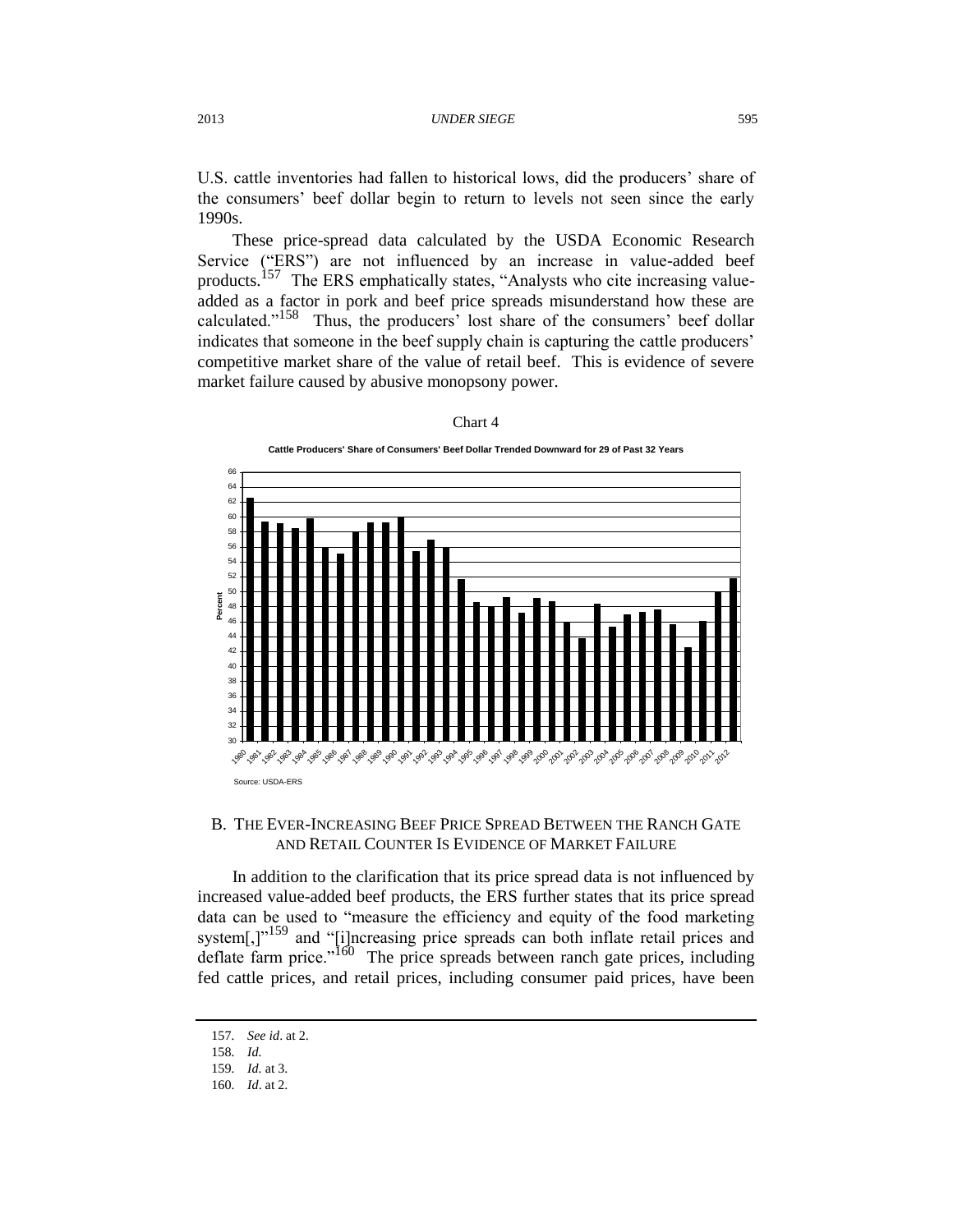steadily increasing over time.<sup>161</sup> According to ERS, "[h]igher price spreads translate into lower prices for livestock."<sup>162</sup> Also, innovative technologies can reduce price spreads, and when price spreads drop, economic efficiency increases.<sup>163</sup> Lastly, "[b]oth consumers and farmers can gain if the food marketing system becomes more efficient and price spreads drop."<sup>164</sup>

Both consumers and producers are being harmed by the current system that increases price spreads, which means it is costing more than ever before to bring the raw product (i.e*.*, cattle) to the consumer in the form of edible beef. This indicates the marketplace is becoming increasingly inefficient. The USDA found in 2004 that "the total price spreads show a weak upward trend when corrected for inflation."<sup>165</sup> This upward trend has only worsened since 2004. The ever-increasing price spread between ranch gate values for cattle and retail prices for beef is evidence of market failure caused by the exercise of market power that is exploiting both consumers and producers.



**RANCH GATE TO RETAIL COUNTER BEEF PRICE SPREADS (Nominal Prices) JAN. 1980 - JAN. 2013**



## C. LONG-RUN LOSSES IN THE FINAL CATTLE MARKET WHILE RETAIL BEEF PRICES CONTINUALLY REACH NEW RECORD-HIGH LEVELS IS EVIDENCE OF MARKET FAILURE

According to the USDA's High Plains Cattle Feeding Simulator, U.S. cattle feeders have suffered prolonged and horrendous losses that reached as high as \$25.52 per cwt in July 2012.<sup>166</sup> Based on a typical fed steer weight of  $1,250$ pounds, this translates into a loss per steer of \$319.00. Ironically, the USDA data show that retail values of choice beef increased from \$4.75 per pound to

<sup>161.</sup> See *infra* Chart 5.

<sup>162.</sup> HAHN *supra* not[e 156,](#page-34-0) at 8.

<sup>163</sup>*. Id.* at 3.

<sup>164</sup>*. Id*.

<sup>165</sup>*. See id.* at 10.

<sup>166</sup>*. See* ECON. RESEARCH SERV., USDA, DATA SETS, HIGH PLAINS CATTLE FEEDING SIMULATOR (last updated Aug. 27, 2012), http://www.ers.usda.gov/data-products/livestock-meat-domestic-data.aspx (select "High plains cattle feeding simulator" hyperlink, then refer to "Net margin").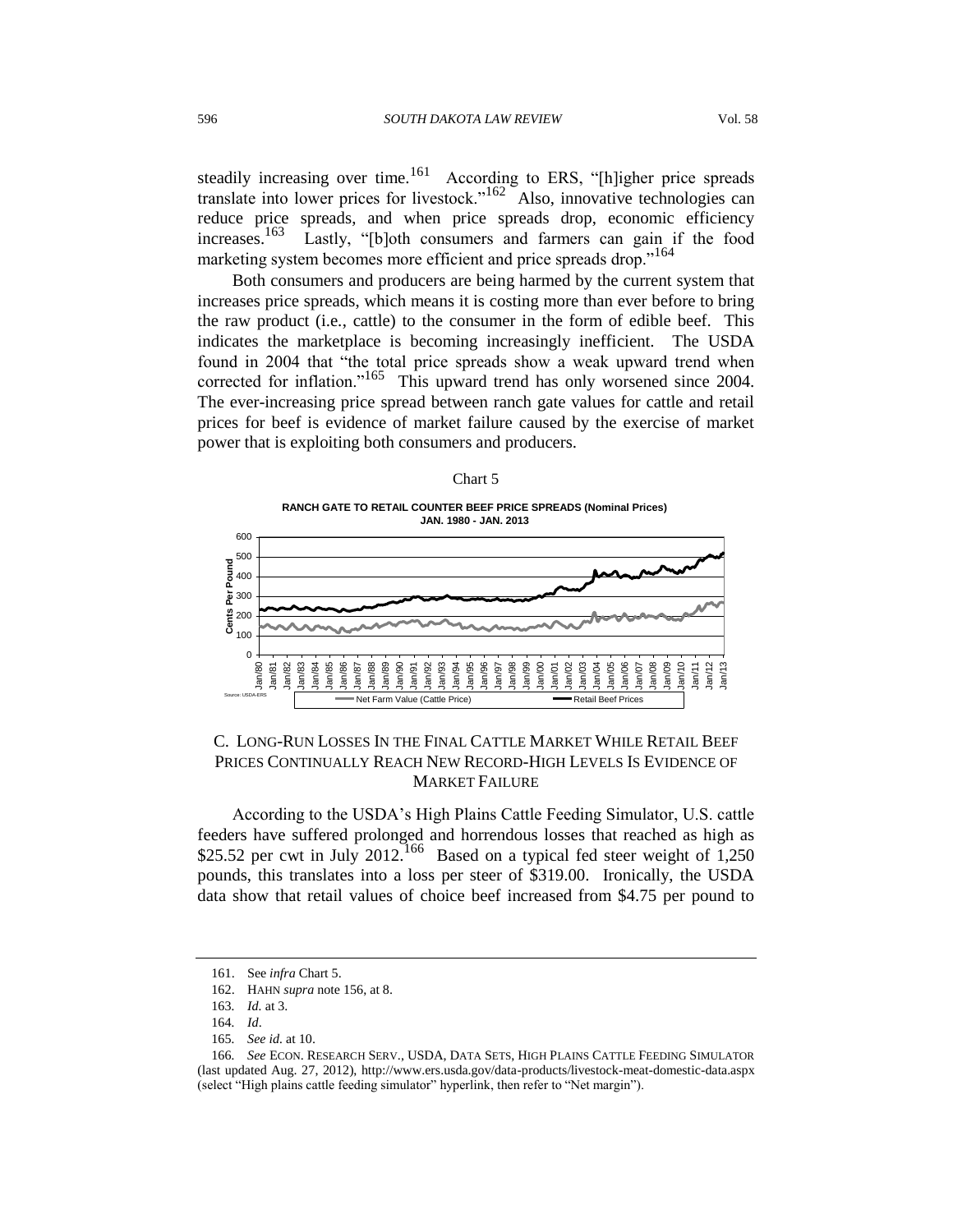\$5.24 per pound during the period from March 2011 through Jan  $2013$ ,  $167$  the same period depicted below in Chart 6 that shows the horrendous losses suffered by cattle feeders.

These persistent losses likely have forced thousands, if not tens of thousands, more farmer-feeders to exit the feeding industry since early 2011. The smaller farmer-feeders are less likely to have the deep pockets that their larger, corporate feedlot counterparts have to withstand such persistent and severe losses. These horrendous losses to cattle feeders while consumers continue to pay at or near record prices for beef are evidence of market failure caused by abusive monopsony power.



## D. THE DISRUPTION OF THE U.S. CATTLE CYCLE IS EVIDENCE OF MARKET **FAILURE**

The General Accounting Office explains that the U.S. cattle industry is subject to a historical cycle, which "refers to increases and decreases in herd size over time and is determined by expected cattle prices and the time needed to breed, birth, and raise cattle to market weight, ...  $\cdot^{168}$  These factors are complicated by the fact that "[c]attle have the longest biological cycle of all meat animals."<sup>169</sup> The cattle cycle historically occurred every 10 to 12 years, a function of the long biological cycle for cattle. The USDA reports that during the cycle, cattle numbers expand for about 6 to 7 years, consolidate for 1 to 2

<sup>167</sup>*. See* ECON. RESEARCH SERV., USDA, BEEF VALUES AND PRICE SPREADS (last updated Feb. 21, 2013), http://www.ers.usda.gov/datafiles/Meat\_Price\_Spreads/beef.xls.

<sup>168.</sup> U.S. GEN. ACCOUNTING OFFICE, *supra* note [46,](#page-10-0) at 30.

<sup>169</sup>*. Id.*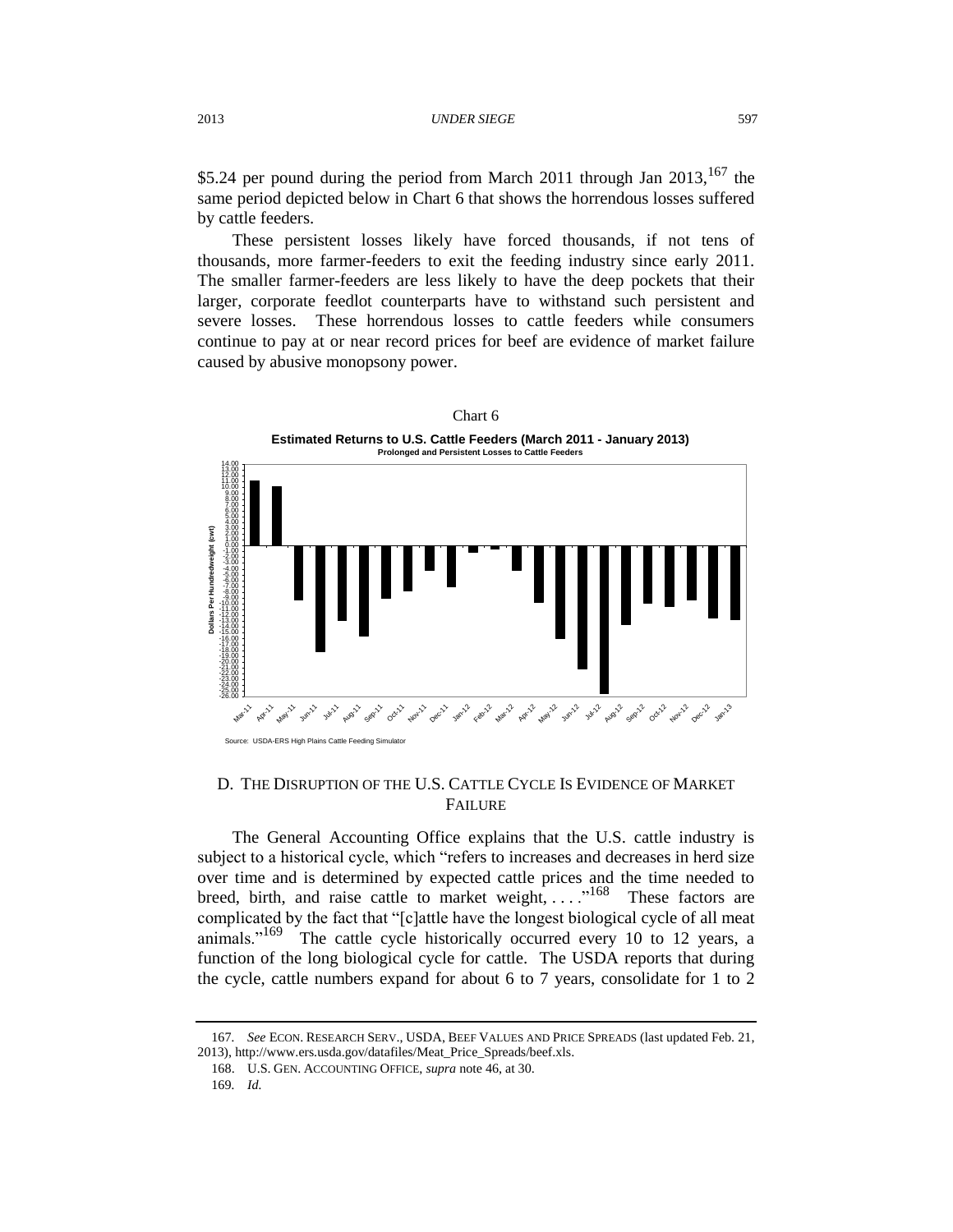years, and then decline for 3 to 4 years before the next expansion begins again.<sup>170</sup> In 2002, the USDA acknowledged, "The last cattle cycle was 9 years in duration; the present cycle is in its thirteenth year, with two more liquidation years likely."<sup>171</sup>

Given its historical responsiveness to the competitive forces of supply and demand, the cattle cycle is the bellwether indicator of the competitiveness of the U.S. cattle industry. As shown in Chart 7, the last normal liquidation phase of the U.S. cattle cycle began in 1975 and ended in 1979, lasting the typical four years. The next liquidation phase began in 1982 and ended in 1990, lasting an unprecedented eight years. The liquidation phase that began in 1996 is ongoing today and has lasted an unprecedented 16 years, though it unsuccessfully tried to recover from 2005 to 2007 in response to the anomalous curtailment of Canadian cattle imports. In late 2007, the USDA began cautioning the industry, stating that "[s]ome analysts suggest the cattle cycle has gone the way of the hog and dairy cow cycles."<sup>172</sup>



The historical cattle cycle is now disrupted, and the obvious trend since 1975 is an ever-shrinking cattle herd. The competition-induced demand/supply signals that once led to expectations about changes in cattle prices are no longer functioning properly. While cattle industry analysts ponder this phenomenon, in February 2008, the USDA attributed a similar disruption that was occurring in the U.S. hog cycle to the hog industry's new structure.<sup>173</sup> The USDA declared that the "New Hog Industry Structure Makes Hog Cycle Changes Difficult To Gauge," and stated, "The structure of the U.S. hog production industry has

<sup>170.</sup> MATHEWS, *supra* not[e 15,](#page-3-2) at 3.

<sup>171.</sup> INTERAGENCY AGRIC. PROJECTIONS COMM., OFFICE OF THE CHIEF ECONOMIST, USDA, WAOB-2002-1, USDA AGRICULTURAL BASELINE PROJECTIONS TO 2011 (2002), *available at*  http://usda.mannlib.cornell.edu/usda/ers/94005/2002/waob-2002-1.pdf.

<sup>172.</sup> MILDRED M. HALEY, ECON. RESEARCH SERV., USDA, LDP-M-162, LIVESTOCK, DAIRY, & POULTRY OUTLOOK 5 (Dec. 2007), *available at* http://usda01.library.cornell.edu/usda/ers/LDP-M//2000s/2007/LDP-M-12-19-2007.pdf.

<sup>173.</sup> HALEY, *supra* note [38,](#page-8-0) at 14.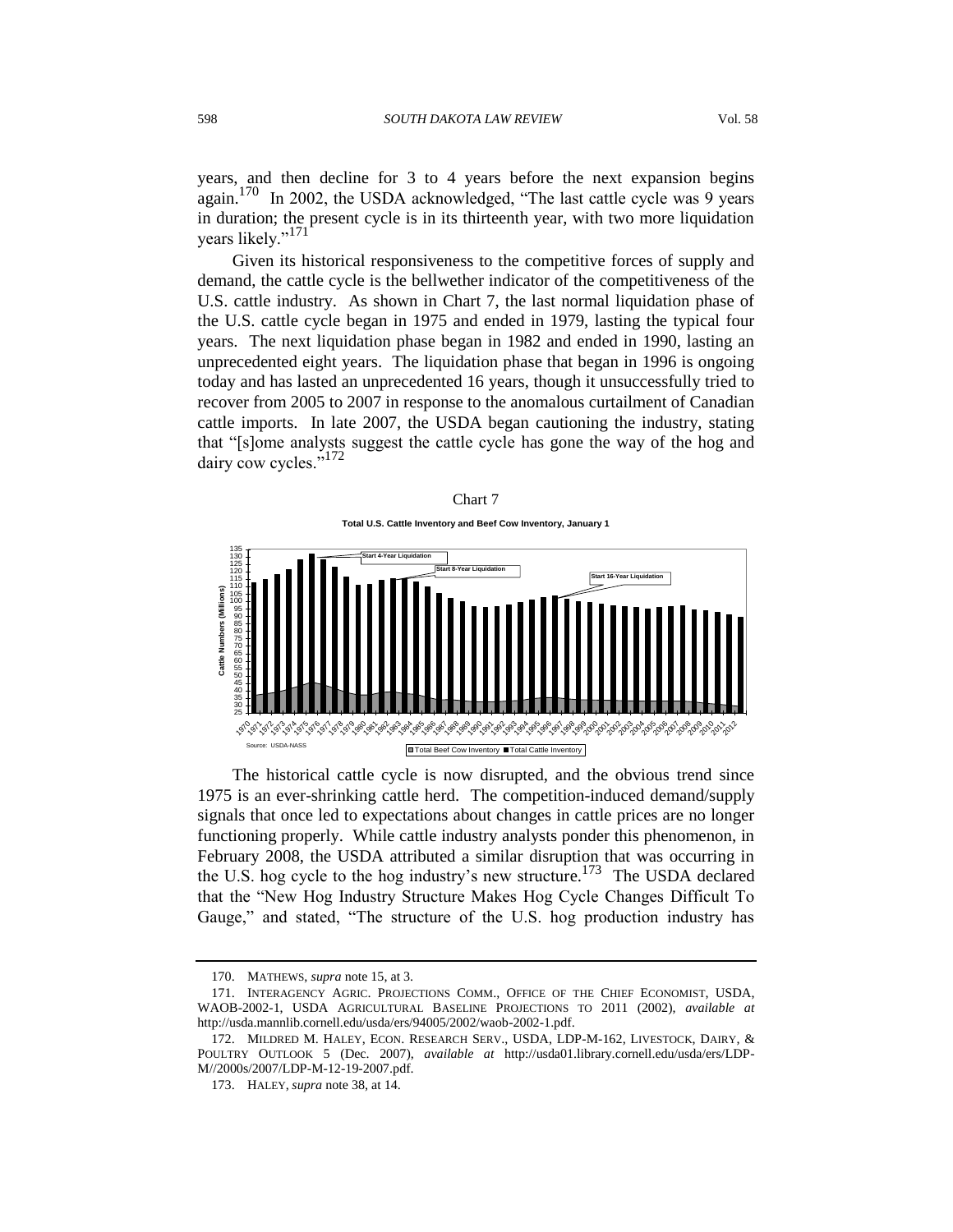changed dramatically in the past 25 years."<sup>174</sup> This "dramatically" changed structure includes the consolidation of the industry, where "fewer and larger operations account for an increasing share of total output."<sup>175</sup>

As *was* the case in the hog industry, the USDA recognized a functioning cattle cycle itself as an indicator of a competitive market. The USDA succinctly explained:

The cattle cycle refers to cyclical increases and decreases in the cattle herd over time that arise because biological constraints prevent producers from instantly responding to price. In general, the cattle cycle is determined by the combined effects of cattle prices; the time needed to breed, birth, and raise cattle to market weight, and climatic conditions. If prices are expected to be high, producers slowly build up their herd sizes; if prices are expected to be low, producers reducers their herds.

The disrupted cattle cycle is clear evidence of market failure caused by abusive monopsony power.

# E. A SHRINKING CATTLE INDUSTRY WITH STAGNANT PRODUCTION IN THE FACE OF GROWING DOMESTIC BEEF CONSUMPTION IS EVIDENCE OF MARKET **FAILURE**

As shown in Chart 8, total domestic beef consumption peaked in 1976, subsided, and then increased significantly after 1993. In a competitive cattle industry, production would be expected to increase when beef consumption increases. However, the production of beef produced from cattle exclusively born, raised, and slaughtered in the United States has not kept pace with the nation's appetite for beef. Since 1996, domestic beef production has remained relatively stagnant, though beef consumption has risen in recent years to nearly its peak level back in 1976. In fact, from 2004 through 2007, the U.S. cattle industry experienced the largest shortfall in its history between its domestic beef production and the nation's beef consumption.

The shortfall in domestic production is being satisfied with imported beef and beef derived from imported cattle slaughtered in the United States. Thus, a growing shortfall in domestic production means the U.S. cattle industry is losing market share in its own market, and U.S. production is being systematically supplanted by foreign production. The domestic cattle industry would not be constrained from meeting the increase in consumption in its own market if the industry were competitive. The cattle industry is so constrained, as evidenced by ongoing cattle herd liquidation and stagnant production coinciding with increased consumption. This constraint is evidence of severe market failure caused by abusive monopsony power.

<sup>174</sup>*. Id.*

<sup>175.</sup> McBride & Key, supra note [38,](#page-8-0) at 8.

<sup>176</sup>*. Cattle & Beef: Background*, *supra* not[e 47.](#page-10-1)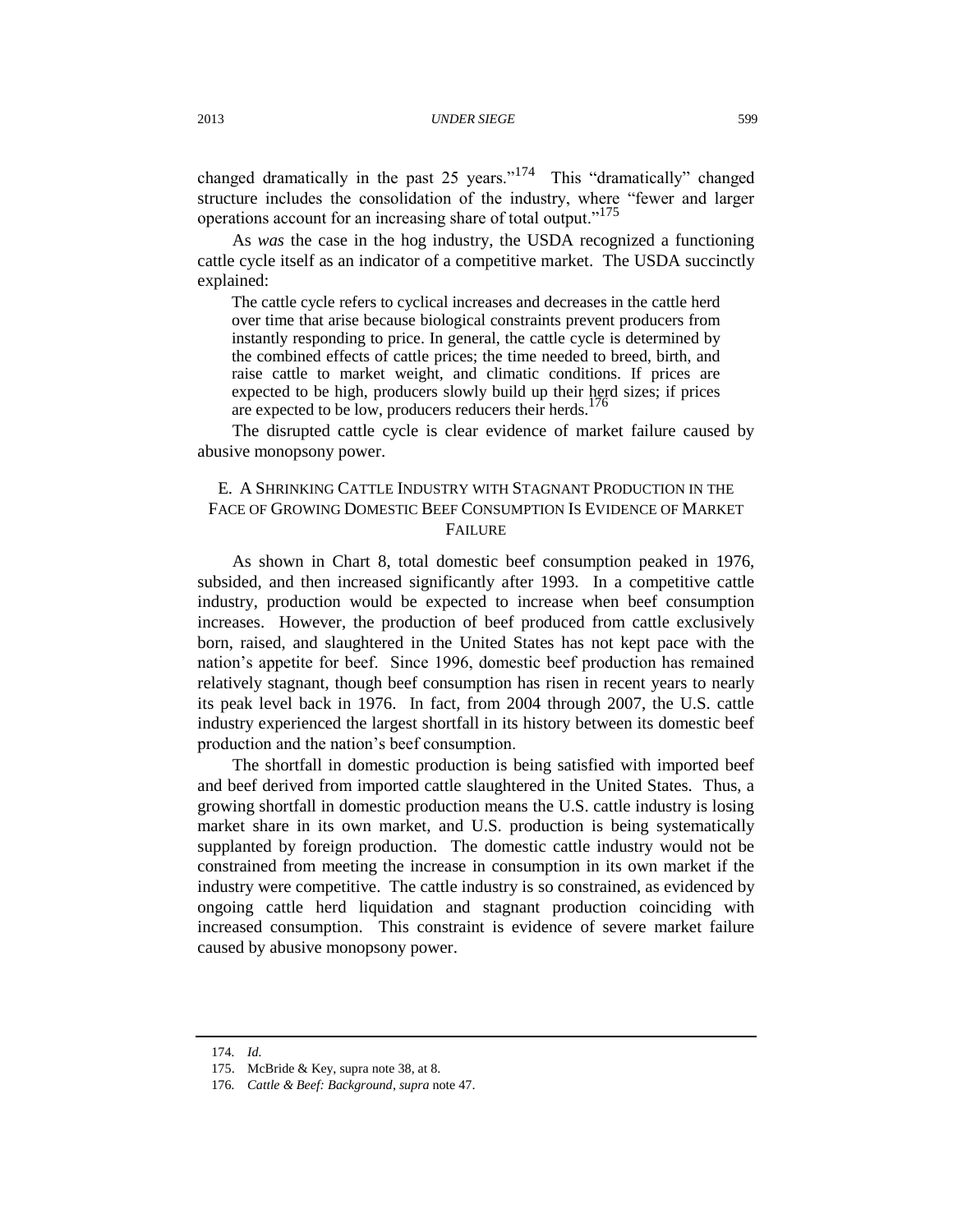|                                                                                                                                                                                                                       |                                                                                                                                                                           | <b>Domestic Consumption in Excess of Domestic Production</b><br>1962-2012                                                                                                                |                                                                                                            |
|-----------------------------------------------------------------------------------------------------------------------------------------------------------------------------------------------------------------------|---------------------------------------------------------------------------------------------------------------------------------------------------------------------------|------------------------------------------------------------------------------------------------------------------------------------------------------------------------------------------|------------------------------------------------------------------------------------------------------------|
|                                                                                                                                                                                                                       | <b>Total Domestic Consumption</b>                                                                                                                                         | Consumption increases after 1993                                                                                                                                                         |                                                                                                            |
| 30<br>29<br>28<br>27<br>26<br>25<br>24<br>23<br>22<br>21<br>20<br>19<br>18<br><b>Billions Pounds</b><br>17<br>16<br>15<br>14<br>13<br>12<br>11<br>10<br>9<br>8<br>7<br>6<br>5<br>4<br>3<br>$\overline{2}$<br>$\Omega$ | Imported Beef and Beef<br>from Imported Cattle<br>1962<br>1966<br>1970<br>1978<br>1980<br>1982<br><b>OB</b><br>$50^2$<br>1976<br><b>1984</b><br><b>000</b><br><b>1974</b> | <b>Beef Produced</b><br><b>Exclusively from Cattle</b><br>Born, Raised, and<br><b>Slaughtered in the United</b><br><b>States</b><br>1986<br>1988<br>1990<br>1992<br>1996<br>1994<br>1998 | Widest spread in history<br>of industry, 2004-2007<br>2010<br>2012<br>2006<br>2008<br>2000<br>2002<br>7004 |
|                                                                                                                                                                                                                       | Source: USDA-FAS; USDA-ERS                                                                                                                                                |                                                                                                                                                                                          |                                                                                                            |

| ъя |  |
|----|--|
|----|--|

### IV. ANTICOMPETITIVE BEHAVIOR

The following are examples of known or suspected practices by beef packers that constitute anticompetitive behavior and/or suspected violations of antitrust statutes and the Packers and Stockyards Act:

# A. COERCIVE THREATS TO CATTLE PRODUCERS TO ADVANCE BEEF PACKERS' POLITICAL GOALS

Nearly a decade ago, the beef packing industry exacted its market power on the U.S. cattle industry for purposes of influencing national public policy; and, in doing so, imposed unnecessary costs and burdens on U.S. cattle producers. U.S. producers could not avoid these costs and burdens without eliminating or severely limiting their marketing options. In March 2003, beef packer IBP, Inc. (now Tyson) notified U.S. cattle producers that it would require producers to "[p]rovide IBP, Inc. access to your [producers'] records so that [IBP] can perform random producer audits ..." and "[p]rovide third-party verified documentation of where the livestock [IBP] purchase[s] from you [producers] were born and raised."<sup>177</sup> IBP initiated this thinly veiled threat for the express purpose of coercing producers to help IBP contact "Senators or members of Congress," to whom producers were asked to express their concerns regarding plans to impose such onerous conditions on their industry.<sup>178</sup> This was IBP's response to Congress' passage of the mandatory country-of-origin labeling ("COOL") law.<sup>179</sup> This abuse of market power was initiated months *before* the USDA even published its October 30, 2003 proposed rule to implement the

<sup>177.</sup> Letter from Bruce Bass, Senior Vice President, Cattle Procurement, and Gary Machan, Vice President, Hog Procurement, IBP, Inc., to Producers (March 2003); *see also* Cong. Rec. S14,114 (daily ed. Nov. 6, 2003) (statement of Sen. Talent).

<sup>178</sup>*. Id.*

<sup>179</sup>*. See* 149 Cong. Rec. S14,114 (daily ed. Nov. 6, 2003) (statement of Sen. Talent).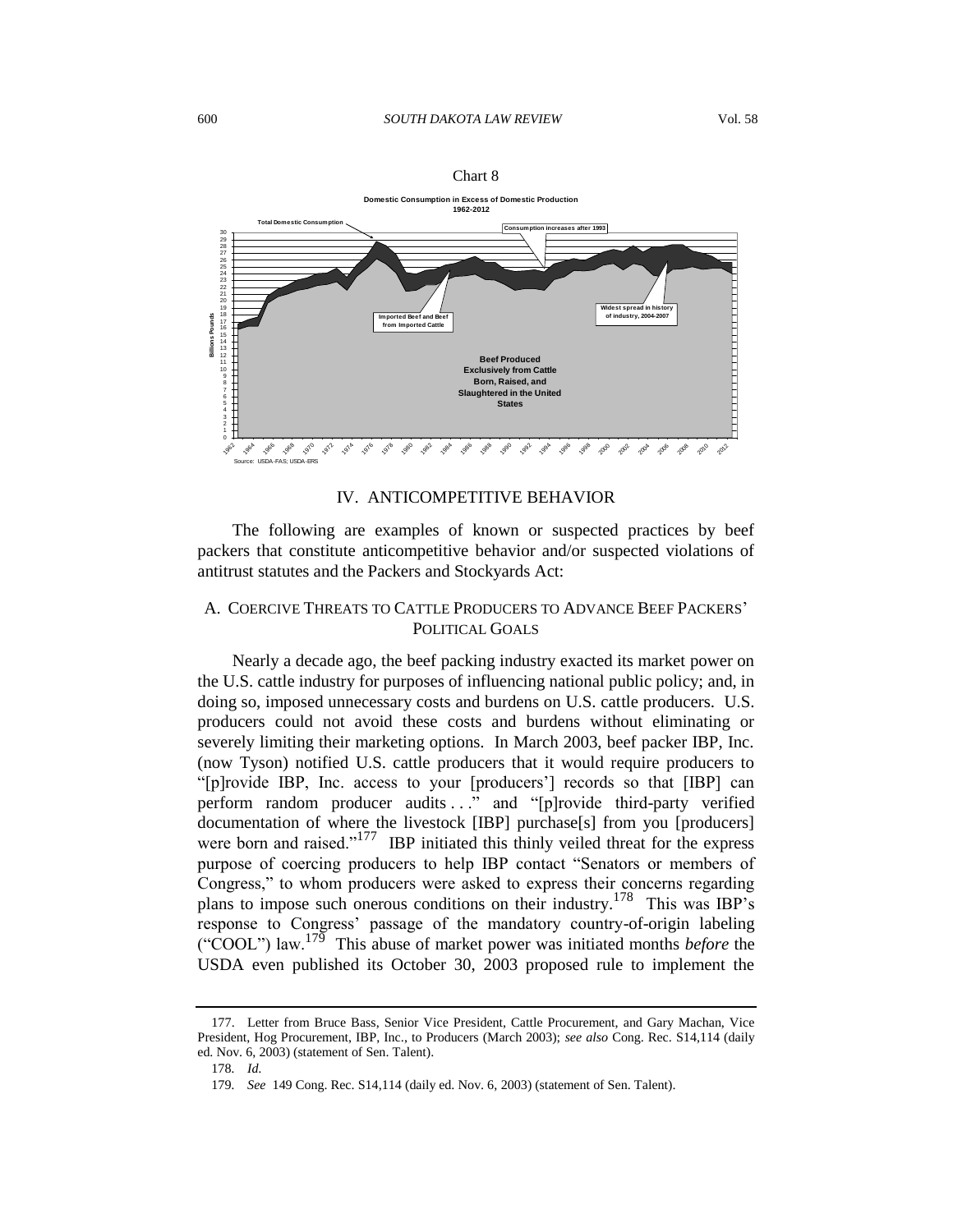# COOL law.<sup>180</sup>

## B. IMPOSITION OF ARBITRARY PRODUCTION SPECIFICATIONS THAT LEAD TO PRODUCER DISCOUNTS AND FACILITATE PREFERENTIAL TREATMENT

In addition to the application of price premiums and discounts for contract or grid-priced cattle, based on standardized USDA yield and quality grades, Tyson and Smithfield (now JBS) had each established different price premiums and discounts for additional factors, such as muscle scoring. For example, Smithfield discounted certain muscle scores between \$5.00 per cwt and \$10.00 per cwt, and Tyson uses muscle scores to apply varying discounts under a different system.<sup>181</sup> These discounts and premiums are purported to reflect consumer preferences,<sup>182</sup> but whether a \$120 discount (e.g., from \$10 per cwt. applied to a 1,200 lb. animal) reflects the actual discount the beef packer receives upon the sale of the beef, or whether the discount represents a windfall for the beef packing industry, is undeterminable without additional information. Nevertheless, the ability to impose such discounts, without knowing if they are legitimate, is currently facilitated by the limited marketing outlets available to U.S. cattle producers.

In addition, producers that sell cattle "in-the-meat" (i.e., they agree to receive payment after the packer slaughters the cattle and evaluates the animal's carcass traits) rather than "live" (i.e., they receive payment based on the live weight of the animal), are literally at the mercy of the beef packer for determinations of carcass traits. Packers impose a host of discounts for "in-themeat" sales, including discounts for hard bone, dark cutters, overweight, underweight and overage. But, the beef packer applies discounts for such factors without the producer being present to contest the beef packers' determination. This practice seriously disadvantages producers and is ripe for abuses, including preferential treatment whereby some producers may not be assessed the same discounts assessed to others.

Anecdotal information suggests at least three means of packer abuse. First, some beef packers in some regions do not give cattle producers a choice between selling "in-the-meat" or "live" and only offer bids for "in the meat" sales. Also, beef packers can use discount schemes to grant preferences to certain cattle feeders by, for example, paying preferred feeders an average, non-discounted price for low quality cattle while taking deeper discounts from non-preferred feeders that sell higher quality cattle. Lastly, beef packers pass over some feeders (that is, do not offer a bid for cattle on the feeder's show list) until the feeder's cattle become overweight, at which time the beef packer offers a bid with significant discounts for the heavier-weight cattle. These discounts

<sup>180.</sup> Mandatory Country of Origin Labeling of Beef, Lamb, Pork, Fish, Perishable Agricultural Commodities, and

Peanuts, 68 Fed. Reg 61944 (Oct. 30, 2003) (to be codified at 7 C.F.R. pt. 60).

<sup>181</sup>*. See* Nexus Mktg., Muscle Scoring Provides Important Production Tips 1 (2008), *available at* http://www.r-calfusa.com/industry\_info/2008\_JBS\_merger/080409-Exhibit9\_MuscleScoring.pdf.

<sup>182</sup>*. See id.*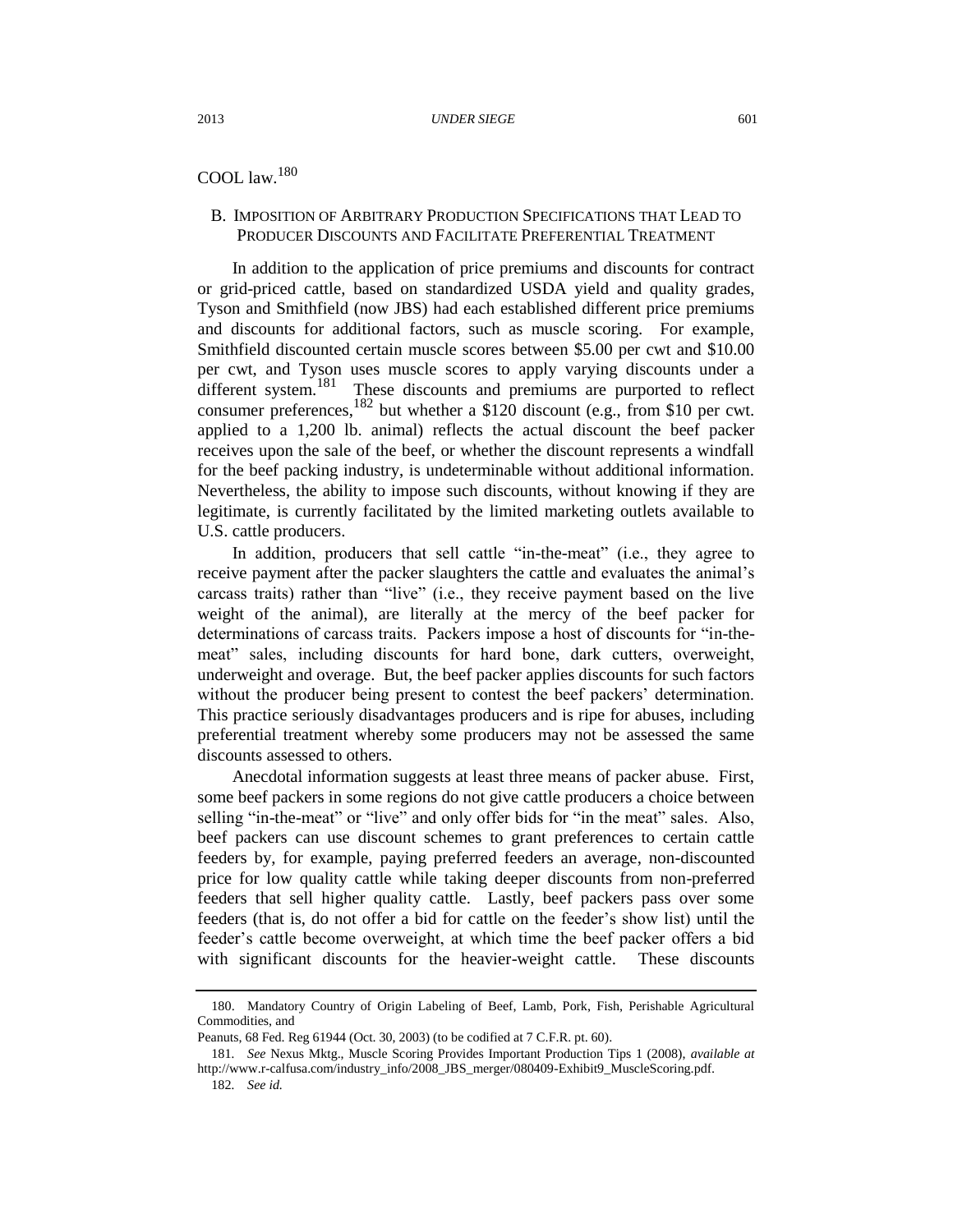facilitate preferential treatment.

## C. PROCUREMENT PRACTICES LEAD TO PRICING ANOMALIES THAT BENEFIT BEEF PACKERS

An investigation is needed to determine if the pricing strategies of the concentrated beef packers, such as that described in the examples above, are among the reasons for the pricing anomalies disclosed in the LMMS study. When comparing the price differences between cattle sold on a carcass weight basis with a grid valuation and cattle sold on a live weight basis, the LMMS study found that "compared with direct trade transactions with live weight valuation, . . . direct trade transactions with carcass weight dependent on grid valuation are 1.8 cents lower, holding other explanatory variables in the model fixed."<sup>183</sup>

This outcome whereby cattle sold to meatpackers on a carcass weight basis with a grid valuation brought less money than cattle sold on a live weight basis is contrary to competitive market fundamentals. Selling on a carcass weight basis with a grid, otherwise known as grade and yield, $184$  has been represented to cattle feeders as a means to receive quality premiums for their higher quality cattle.<sup>185</sup> However, this finding, as well as the findings of many cattle feeders who have sold on a grade and yield basis, suggests that the largest meatpackers have designed their grids not only to transfer price risk from the meatpacker to the producer,<sup>186</sup> but also, to depress the prices paid for a large number of cattle procured from producers.<sup>187</sup> It is no wonder that many independent cattle producers refer to the grade and yield valuation method as "Grade and Steal."

# D. CURRENT PROCUREMENT PRACTICES FACILITATE A DIVISION OF THE MARKET THAT MAY ELIMINATE COMPETITION FOR CERTAIN SUBCLASSES OF CATTLE IN CERTAIN REGIONS

Tyson recently issued new terms and conditions under which it will purchase cattle for slaughter.<sup>188</sup> Tyson states that it "does not typically accept for processing at its facilities" cattle that exceed 58 inches in height, cattle that exceed 1,500 pounds, or cattle with horns longer than 6 inches in length.<sup>189</sup> The imposition of such restrictions presents a number of competition-related concerns. First, for example, if Tyson is one of only two buyers in the marketing

<sup>183.</sup> RTI INT'L, *supra* note [70,](#page-15-1) at 2-39.

<sup>184</sup>*. Id*. at 5-10, 5-11.

<sup>185</sup>*. See id*. at 1-15 (explaining that grids offer premiums and discounts based on carcass grade classifications).

<sup>186</sup>*. Id*. at 5-2, 5-3.

<sup>187</sup>*. See id*. at ES-3 ("88% of large packers purchased cattle based on carcass weight with grids"); *see also* id. at ES-4 ("Packers in the West purchased more than half of their cattle using carcass weight with grid valusation, while packers in the High Plains and Cornbelt/Northeast used this valuation method for 42% and 44% of their purchases, respectively.").

<sup>188</sup>*. Cattle Terms and Conditions*, TYSON (Jan. 3, 2011) http://www.tysonfoods.com/Business-to-Business/Forms-and-References/Cattle-Terms-and-Conditions.aspx.

<sup>189</sup>*. Id*.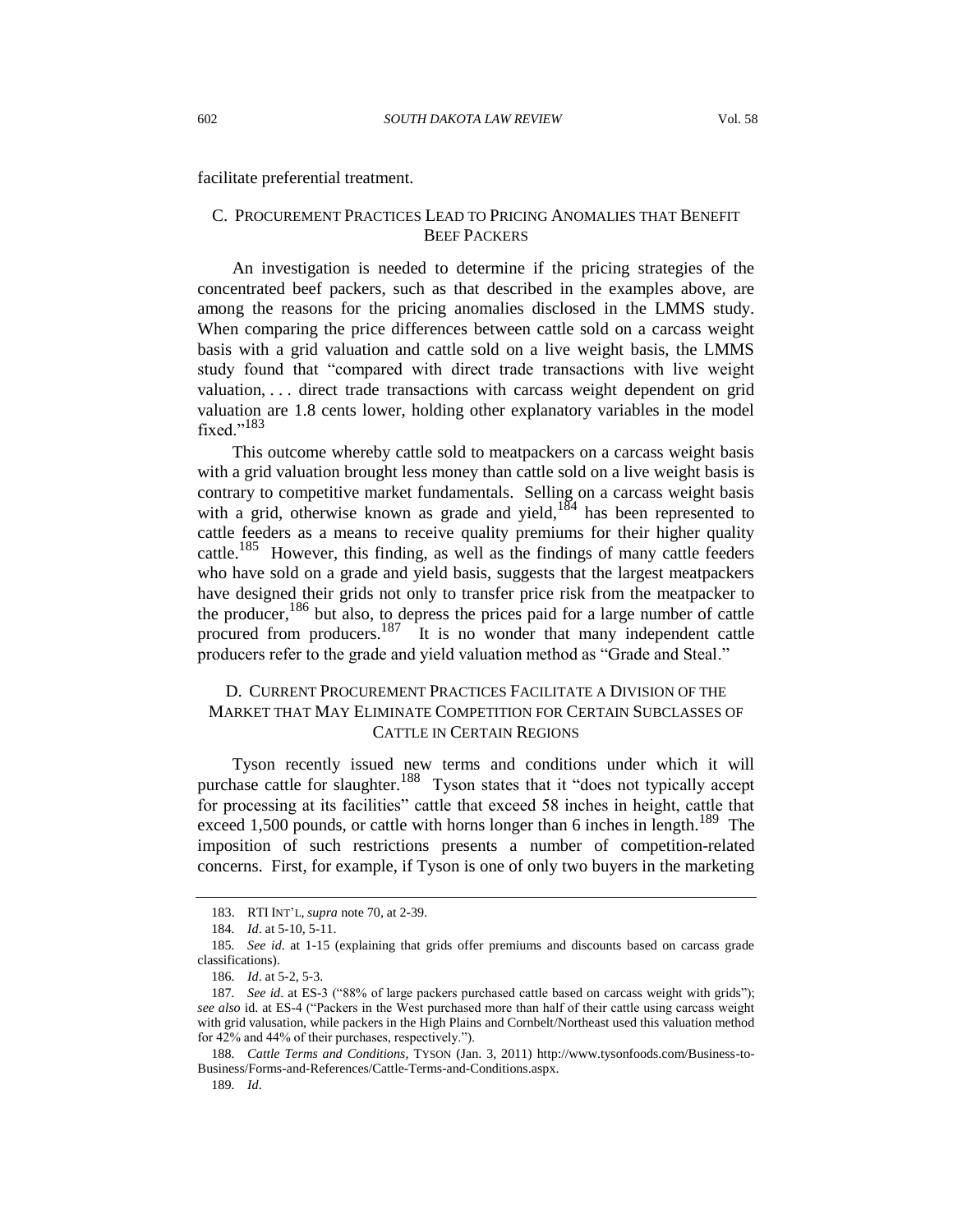region where such restricted cattle could become available, cattle are approaching but have not yet exceeded any of Tyson's restrictions, and if the other buyer imposed no comparable restrictions, then the other buyer would have an incentive not to bid on such cattle. If Tyson subsequently did not purchase, the cattle would then be available for sale at a discount as soon as Tyson's restrictions were exceeded. In fact, Tyson would have an incentive to lowball these same cattle before they exceed restrictions knowing that if the producer did not sell to Tyson quickly, there would be no competition for the cattle after the restrictions were exceeded. Second, for cattle that already exceed Tyson's restrictions, regardless of the demand for beef, the producer would have significantly fewer market outlets for the cattle. Third, the beef packers can manipulate the weight of cattle simply by limiting market access to a cattle feeder, such as bypassing cattle feeders with slaughter-ready cattle.<sup>190</sup>

The imposition of certain restrictions on the type of cattle a beef packer will purchase could constitute an outright denial of access to the marketplace for producers with only one or two packer buyers. Otherwise, it could result in the division of the marketplace if, for instance one beef packer were to accept only steers, only heifers, only Holsteins, or only hornless cattle. If this were to occur, or if it is occurring, the marketplace could be sufficiently divided by the few beef packers to severely limit competition for each subclass of cattle, if not eliminate competition altogether.

# E. THE BEEF PACKERS' DOMINANCE IN THE CASH MARKET IS MIRRORED IN THE FUTURES MARKET, WHERE THEY ALSO CAN EXERCISE MARKET POWER

Beef packers are able to significantly influence the commodities futures market, rendering it unsuitable for managing the risks of independent cattle producers. Practices such as shorting the market to drive down both cash and futures prices, particularly on the last trading day of the month before futures contracts expire, are a form of market manipulation. For example, the October 2009 futures board broke the limit down on the last trading day in October, causing an unprecedented number of live cattle deliveries to occur.<sup>191</sup> Based on information and belief, the manipulative practices by the beef packers in the commodities futures market has created a disinterest among speculators who would otherwise participate in long speculative positions in the market. The lack of speculative long positions in the market may well be depressing the cash and futures market by several dollars per cwt and reducing the utility of the commodity futures market as a risk management tool for cattle producers.

<sup>190</sup>*. See supra* Part II.A.2.

<sup>191</sup>*. See, e.g.*, MO. DEP'T OF AGRIC. MARKET NEWS SERV., USDA, NATIONAL FEEDER & STOCKER CATTLE SUMMARY - WEEK ENDING 10/30/2009 (2009), *available at* http://search.ams.usda.gov/mndms/ 2009/10/SJ\_LS85020091030.TXT ("Nearly 800 loads of CME Live Cattle deliveries at the northernmost delivery points helped pull the cash market from a 3.00 discount to an eventual near 6.00 premium after October live cattle closed limit down on Friday's final session.").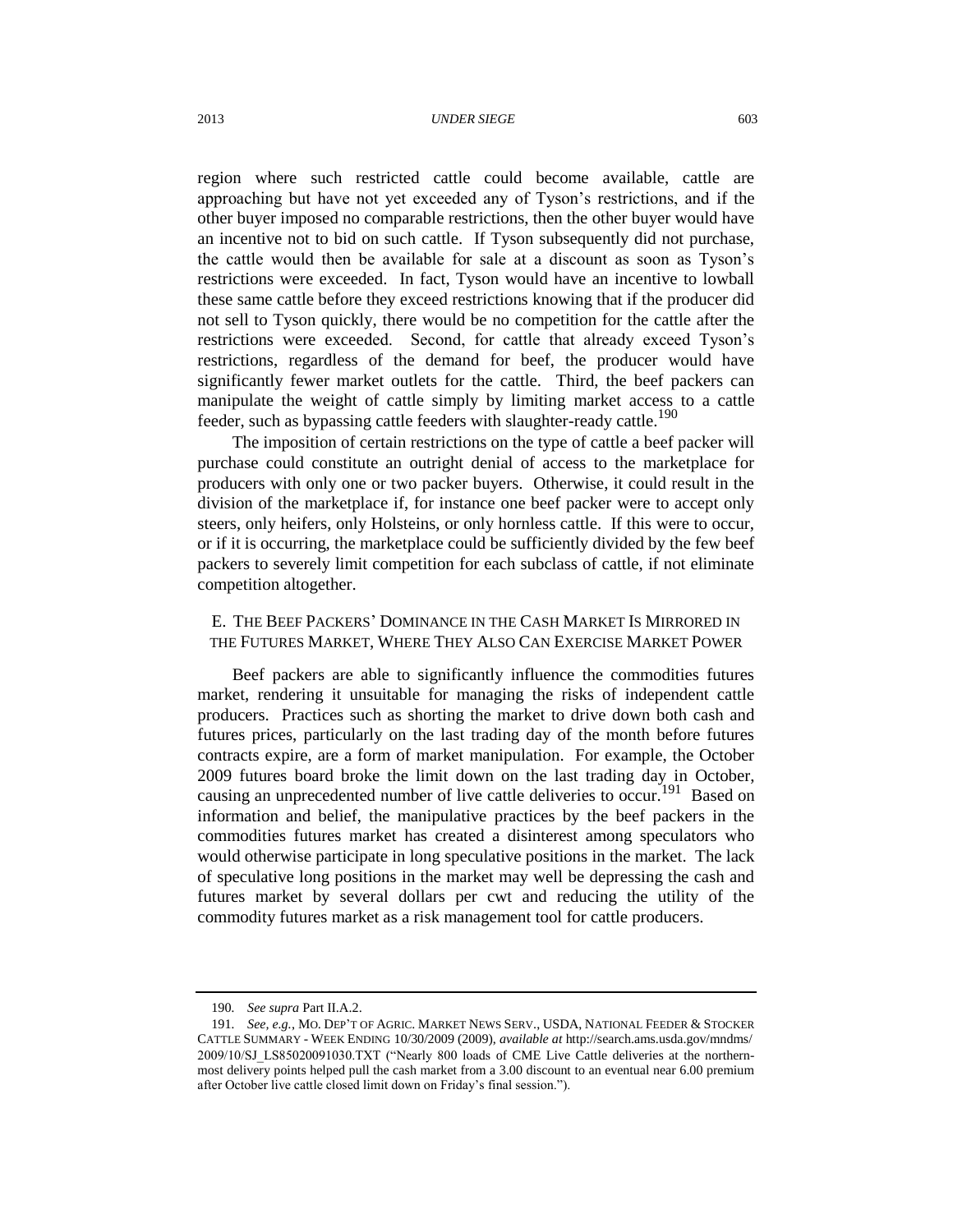# F. CONCENTRATED BEEF PACKERS ARE UNIQUELY POSITIONED TO MANIPULATE BEEF DEMAND TO PREVENT U.S. CATTLE PRICES FROM RESPONDING TO TIGHT DOMESTIC SUPPLIES

The mandatory COOL law implemented in 2009 was expected to allow a consumer preference for USA beef to translate directly into an increased demand for cattle born, raised, and slaughtered in the United States. However, the nation's beef packers resisted the COOL law and began labeling exclusively USA beef with a multi-country label, such as "Product of Mexico, Canada and the U.S." The effect of this action was to thwart consumer demand for exclusively domestic beef from translating into a demand for USA cattle, thus enabling beef packers to continue satisfying only a generic demand for beef and sourcing the cattle needed to satisfy that generic demand from any country.

In addition to the discussion above regarding the beef packers' ability to manipulate beef consumption though its control over the price and output of competing proteins, just as the concentrated beef packers are the gatekeepers to the slaughter market for fed cattle, their tremendous market dominance also makes them gatekeepers to the flow of beef to retail stores and consumers. Either unilaterally or in concert with retailers, beef packers can suppress domestic demand for beef by maintaining high beef prices. The effect of this action would be to suppress the U.S. cattle market even when cattle supplies are at an all-time low. This appears to be what is taking place in the marketplace today: consumer beef prices are being held at or near record levels and despite the tight cattle supply situation, cattle prices are highly volatile. A more thorough investigation of the beef packers' wholesale and retail selling practices is needed to determine the extent to which the beef packing industry is manipulating beef demand, hence the price and demand for U.S. cattle.

## G. COMPLAINTS BY INDEPENDENT CASH MARKET CATTLE FEEDERS

Below are specific complaints regarding ongoing anticompetitive practices by meatpackers operating in the fed cattle cash market that independent cattle feeders have forwarded to the DOJ. The cattle feeders assert that these practices are reducing, if not eliminating, their opportunity to maintain profitable cattle feeding operations. Currently, however, the DOJ has not taken action to restore the integrity of their markets.

(1) Independent cattle feeders will receive bids for their pen(s) of cattle only from one packer for an extended time period, and for the next extended time period, a different packer will step in to offer the only bid, and then the rotation continues. This rotation of packer bids means there is no competition for the cattle feeders' pen(s) of cattle and even though there is more than one beef packer buying cattle in the feedlot, each beef packer is able to offer a take-it-or-leave-it bid to cattle feeders for each pen of cattle. And, this lack of competition in the cash market translates to a reduced price for all cattle contracted under alternative marketing agreements.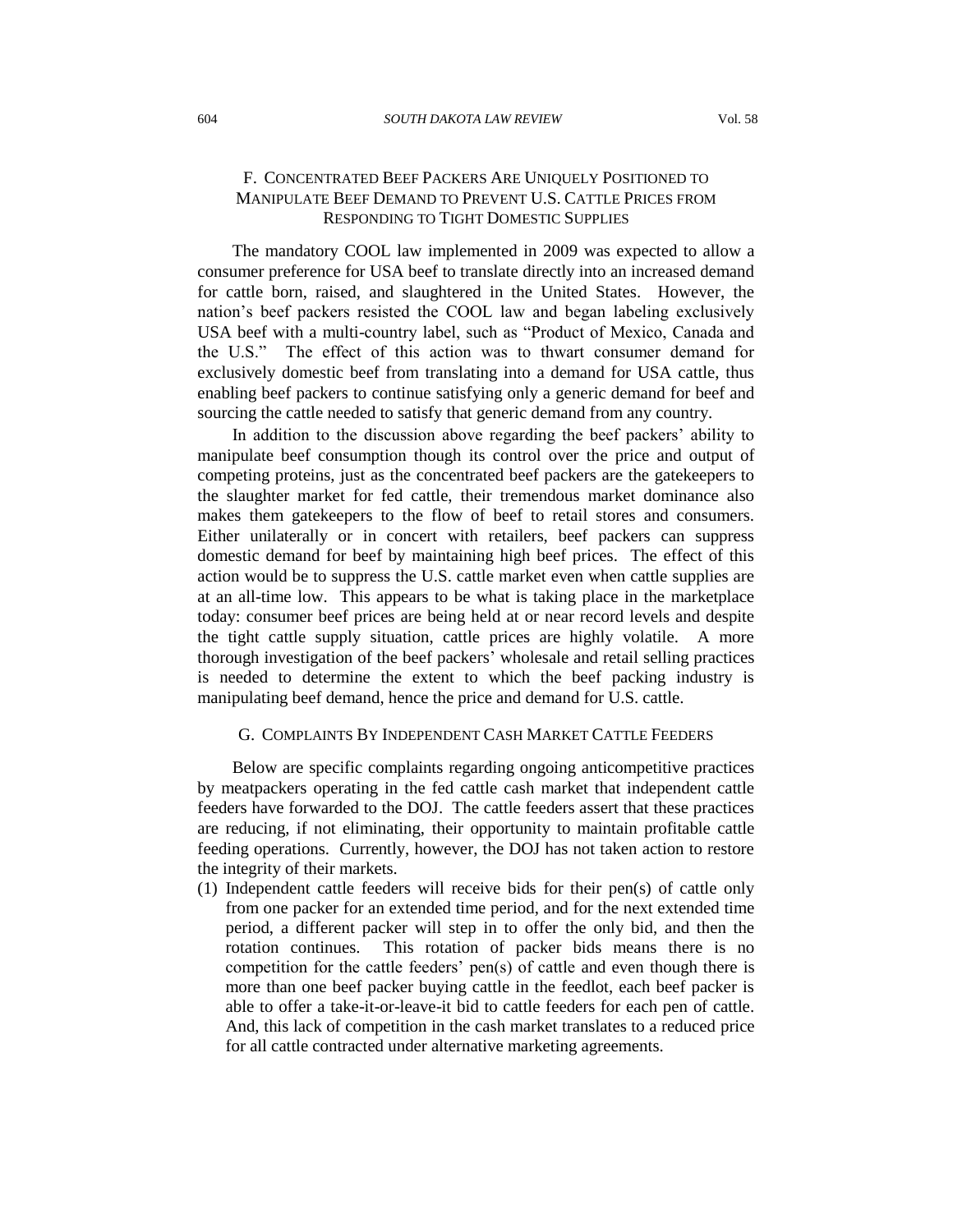#### 2013 *UNDER SIEGE* 605

- (2) Independent cattle feeders will receive only below market-price bids for high-quality, fed cattle from a beef packer that continually passes them over while offering either higher bids for similar or even lower quality cattle, or offering the same bid for green cattle, all of which cattle are a farther distance from the beef packer's plant. The beef packer will then return after a week or even longer to offer the cattle feeders a market-price bid when the cattle are known to be overfed, which effectively reduces the profitability for the cattle feeders.
- (3) Independent cattle feeders may have more than one beef packer buying cattle in the feedlot, but only one beef packer will offer a live-weight bid, which is below market price, while the other beef packer will bid market price only on a grade and yield basis. To receive market price, feeders must choose grade and yield, which not only requires them to pay transportation costs to the plant, but also, it allows the beef packer to apply deep price discounts to the cattle without the beef packer having to provide any dispositive justification for the discounts. As a result, cattle feeders receive an even lower price for their cattle than if they had sold their cattle at the belowmarket bid offered by the only beef packer that would offer a live-weight bid.
- (4) Independent cattle feeders will receive a bid for a pen of slaughter-ready cattle from a beef packer that owns more than one packing plant. And, even though one or more of the beef packers' other packing plants, which are located about the same distance from the feedlot, are offering a higher bid, the beef packer offers the cattle feeders only a lower bid and asserts the feeders cannot deliver cattle to the plants were the higher bids are being offered, even though the feeders have previously sold similar quality cattle to the other plants. As a result, the feeders must accept the lower bid in order to timely market their cattle. And, this lower price paid to cattle feeders in the cash market translates into lower prices for all the cattle contracted under alternative marketing arrangements.
- (5) Independent cattle feeders may have more than one beef packer buying cattle in the feedlot, but will only receive a bid reflective of the market price from one beef packer that, in return for offering the current market price for cattle that have reached their optimal slaughter weight, requires the feeders to delay delivery of the cattle for as long as three weeks. As a result, the cattle feeders' profitability is reduced because they must continue feeding their cattle after they have reached their optimal weight (a period when feed efficiency is drastically reduced) and the cattle feeders are responsible for the additional feeding costs.
- (6) Independent cattle feeders have agreed to sell their cattle at a top-of-themarket price. However, after the sale is consummated and cattle are being loaded on trucks for delivery to the beef packer, the beef packer demands that a group of cattle be held back and exempted from the sale. Then, a week or longer later, after cattle prices have fallen, the same beef packer returns to purchase the group of previously exempted cattle at the lower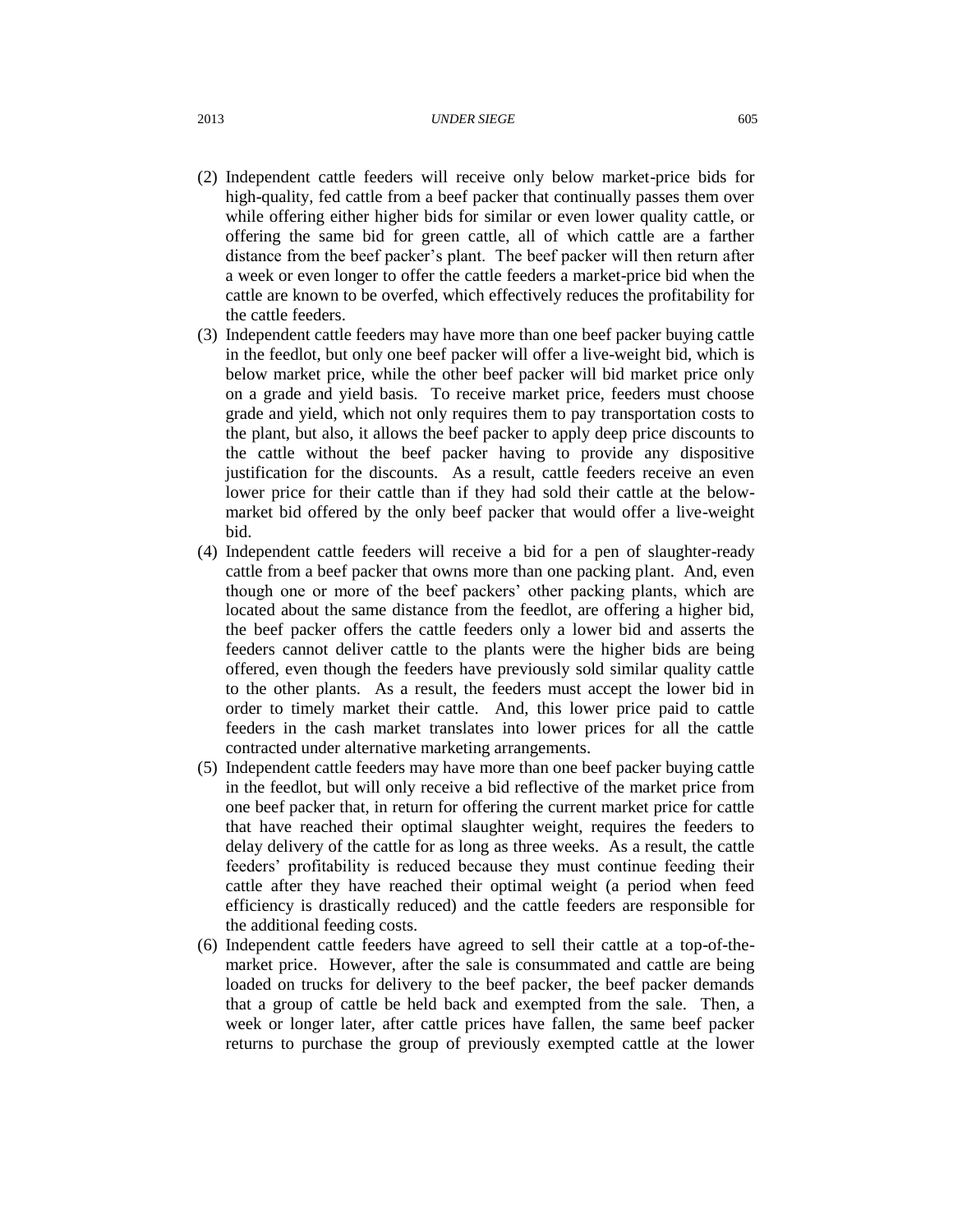price. As a result, the cattle feeders' average price for their pen(s) of cattle is effectively reduced, thus reducing, if not eliminating, their profits.

- (7) Independent cattle feeders have received only below-market-price bids for their cattle for extended periods of time and have been informed that the beef packers have adequate supplies of captive supply cattle to enable them to stay out of the cash market for several weeks. As a result, the cattle feeder is forced to accept the below-market-price bid if he is to gain timely access to the marketplace, (i.e., before his cattle become overfed). Because the beef packers' captive supply cattle are tied to the cash market price, this belowmarket-price sale effectively lowers the price for all captive supply cattle all the other cattle committed to the packer through alternative marketing arrangements.
- (8) Independent cattle feeders have sold high quality cattle on a carcass weight basis to a beef packer that subsequently applied substantial discounts to their cattle while the beef packer was simultaneously buying lesser quality cattle from a preferred feedlot without subjecting the cattle from the preferred feedlot to any comparable discounts.

The anticompetitive practices described above are believed to be rampant in today's cash market for fed cattle. However, because these practices directly affect the profitability of individual cattle feeders without necessarily causing direct injury to the competitiveness of the entire cattle industry, cattle feeders subjected to these anticompetitive practices have no recourse under the conventional interpretations of antitrust laws and the Packers and Stockyards Act.

For these anticompetitive practices to be enjoined, individual cattle feeders must be exempted from the burden of proving harm to competition in the entire cattle industry in addition to proving the packers' practices caused them irreparable harm. Until such an exemption is provided, these and other serious anticompetitive practices will continue to drive independent cattle feeders out of business and will continue reducing the volume of cattle sold in the price discovery market, which will result in lower-than-competitive prices for all cattle feeders, regardless of whether they sell cattle in the cash market or through alternative marketing arrangements.

In addition to the serious problems in the cash market for fed cattle, U.S. cow/calf producers also have experienced a severe reduction in competition in the cash market for their cull cows and bulls. In the Midwest and West, several beef packers have joined together to share a single cattle buyer for all of their plants. As a result, rather than having three or more beef packers bidding for the ranchers' cull cows and bulls, only a single buyer was seated in the auction yards bidding for all the cattle needed by all the beef packers. This eliminated competition for cull cows and bulls and the beef packers were able to purchase their cattle without having to bid against one another, thus reducing the price paid to U.S. ranchers for their cull cows and bulls.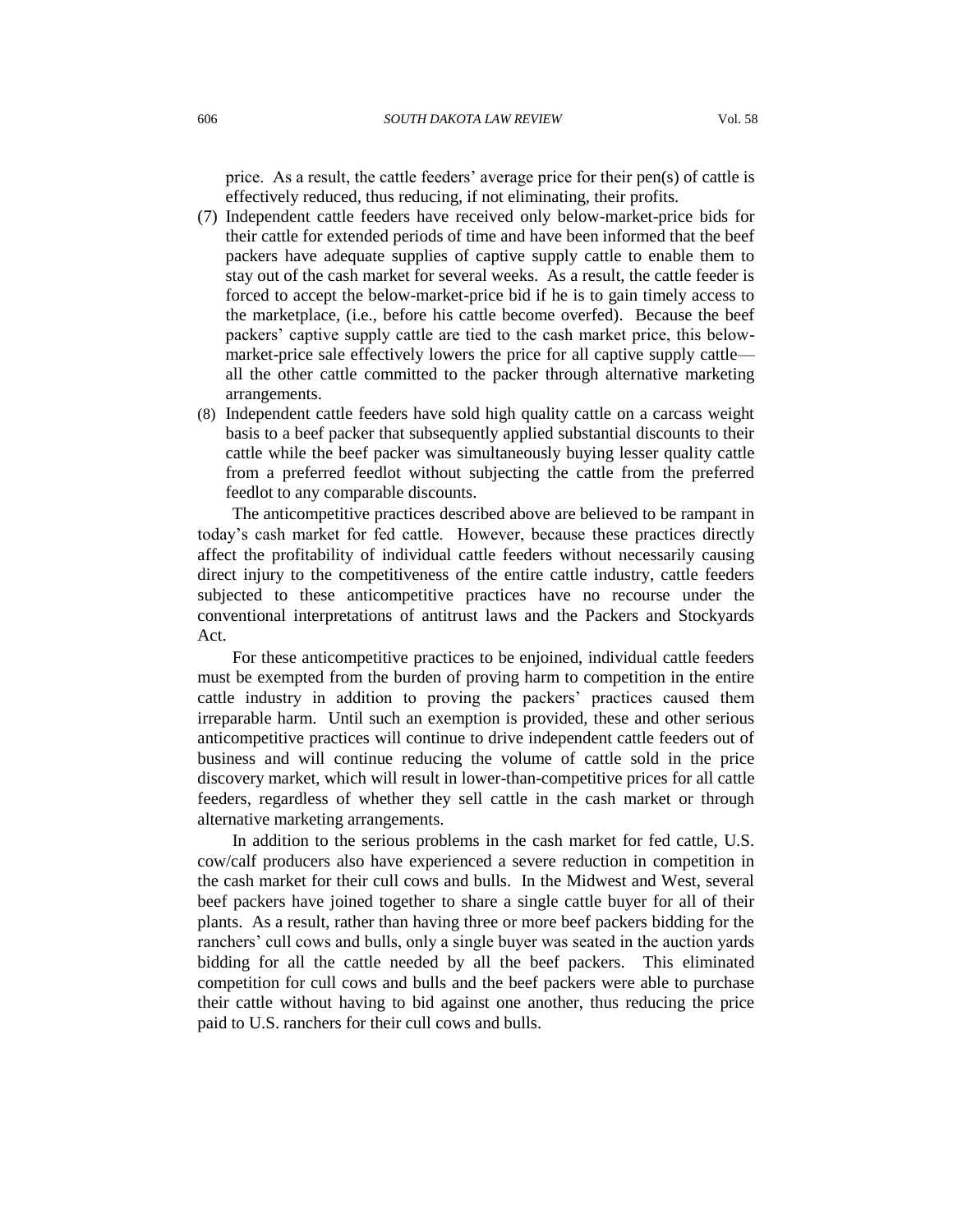## VI. SUMMARY AND CONCLUSION

An early twentieth century legal framework preserved competition between the live cattle industry and the beef packing industry by delineating proper roles for industry competitors. It ensured, for example, that dominant meatpackers could not expropriate the cattle feeding sector from the live cattle industry's supply chain to eliminate competition between themselves—the concentrated buyers—and widely dispersed cattle feeders—the independent sellers. The importance of that competition at the interface between the live cattle industry and the beef packing industry cannot be overstated; here, fundamental price discovery occurs for all cattle reared by all livestock producers, be they cow/calf producers, backgrounders, stockers, or feeders.

Throughout the ensuing decades, the competition preserved by that early legal framework fostered the growth of the largest single segment of American agriculture. The recently vibrant live cattle industry once comprised well over one million small businesses, each of which had made crucial, if not irreplaceable, contributions to the economic wellbeing of rural communities all across America. Similarly, the very competition preserved at the interface between the live cattle industry and the beef packing industry, along with the then concomitant national disdain for beef packer monopolization, encouraged the growth of many hundreds of widely dispersed, hence, decentralized, beef packing and processing wholesale (distribution) firms, which likewise greatly benefited Rural America's economy.

As the twentieth century waned, however, so too did the nation's resolve to preserve competition in the live cattle industry and defy monopolization in the beef packing industry. Beginning in the 1980s, key competitive protections were allowed to expire, chief among them were prohibitions against beef packer ownership and control of the live cattle industry's marketing channels. Antitrust enforcement was idled, thus sparking a merger mania in the beef packing industry. In three short decades, the beef packers attained an unprecedented level of market concentration, which conferred upon a handful of them the power to circumvent competition by restricting cattle feeders' access to the marketplace. This eliminated marketing opportunities for tens of thousands of cattle feeders who, by exiting the industry, helped fuel the rapid concentration and consolidation of the cattle feeding sector. This rapid feeding sector concentration and consolidation, in turn, eliminated marketing opportunities for hundreds of thousands of cattle producers, including cow/calf producers, backgrounders and stockers who likewise exited the industry.

The live cattle industry now finds itself traversing the same path toward the industrial livestock production model that was previously blazed by the now fully integrated poultry industry and near-fully integrated hog industry. This circumstance relegates the U.S. cattle industry to the meatpacking industry's *Last Frontier*.

So brazen have the powerful beef packers become since vigilance over competition ended that they recently infiltrated and then enlisted producer trade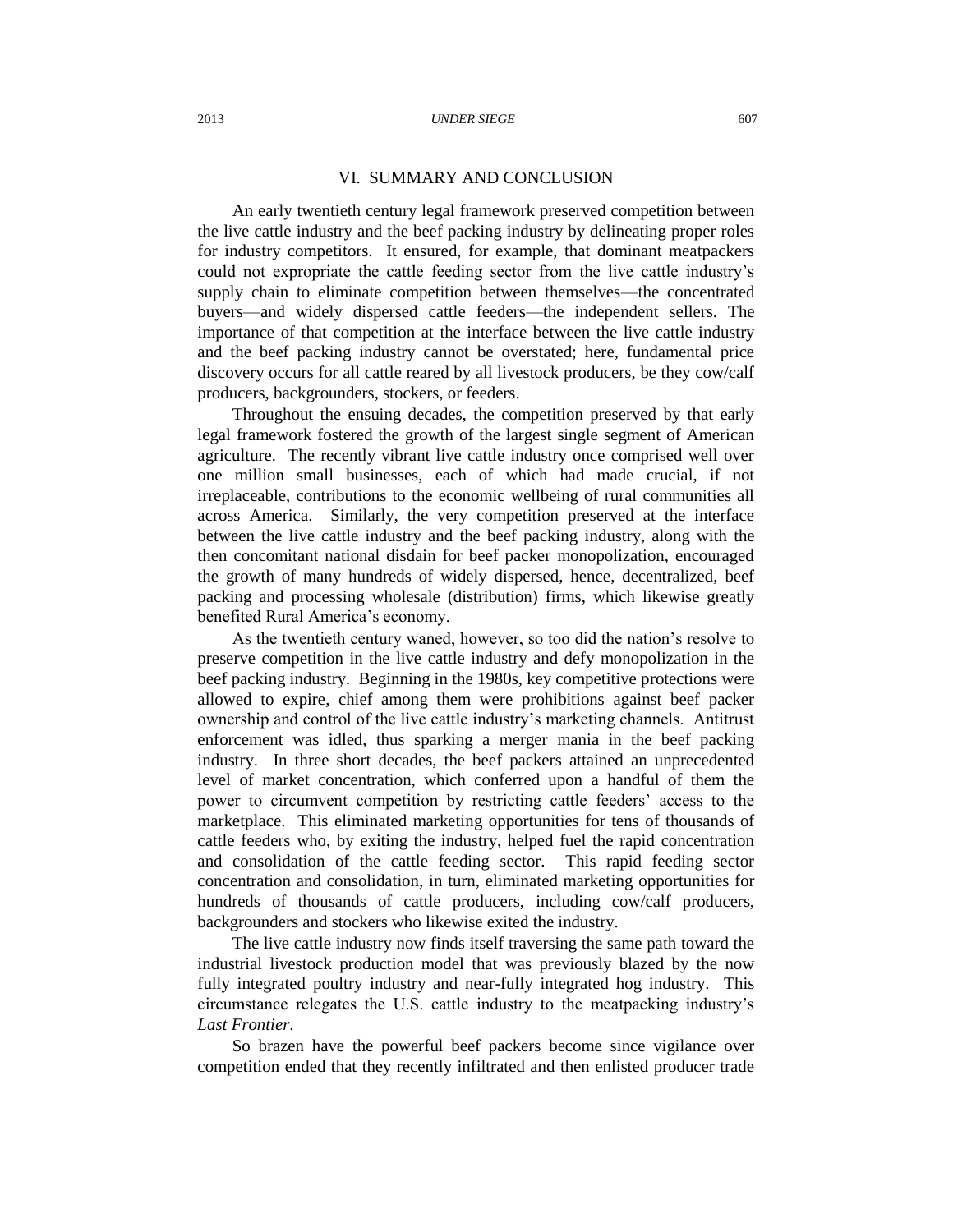associations to join them as they collude to lobby Congress. Their objective is to perpetuate a relaxed legal framework that will help them propel their vertical integration plan for the live cattle industry. Their plan involves the substitution of their corporate command-and-control scheme for the element of the free market system that America cherishes most: competition.

Today, the beef packers are well on their way to capturing the live cattle supply chain. Competition at the interface between the live cattle industry and the beef packing industry is all but destroyed. The remaining vestige of a competitive marketplace—the price-discovery cash market—is far too thin to predict a competitive value for fed cattle and is growing thinner, thus causing harm to competition for all cattle producers. To perfect their ability to manipulate the fed cattle market, the beef packers have deployed a mix of market leveraging strategies that involve captive supplies, which are cattle committed to the beef packer long before they are slaughtered. Beef packers accumulate large volumes of captive supplies via direct acquisitions of feedlots and cattle and through contractual arrangements that often include un-priced or formula pricing. In this century, beef packers demonstrated how their captive supplies can harm competition when they engaged in coordinated actions to use their captive supply cattle to shun the cash cattle market long enough to cause national cattle prices to decline

Less obvious among market leveraging strategies, though no less damaging to competition, is the reported phenomenon whereby packers gain deferential buying rights at certain feedlots by virtue of past buying patterns, thus giving them virtual ownership of certain feedlots. Also less obvious is the additional market power conferred on those concentrated beef packers that also control the production and output of the principal market substitutes for beef—primarily pork and chicken—and that control the timing of procurement for product substitutes for domestic cattle: imported cattle. The exercise of these and other strategies facilitated by their extraordinary market power has enabled the concentrated beef packers to gain significant control over the live cattle supply chain.

But, harm to competition is but one injury inflicted on the remaining participants in the live cattle industry. Other injuries are targeted more and involve the beef packers' exercise of their superior and unfair bargaining power over individual producers. One example involves a beef packer that bypasses slaughter-ready cattle owned by independent cattle feeders in favor of procuring cattle from farther distances that are not yet ready for slaughter. However, the beef packer later returns to buy the independent cattle feeder's cattle only after they had become over-fed and, therefore, less valuable.

Beef packers and their allies find no problem with the loss of competition in the U.S. cattle industry and dismiss any claims of anticompetitive conduct or antitrust violations on grounds that their integration of the U.S. cattle industry is justified by efficiencies gained through economies of scale. However, such a justification cannot withstand the evidence that shows severe market failure in the U.S. cattle industry and U.S. beef industry. For example, it now costs more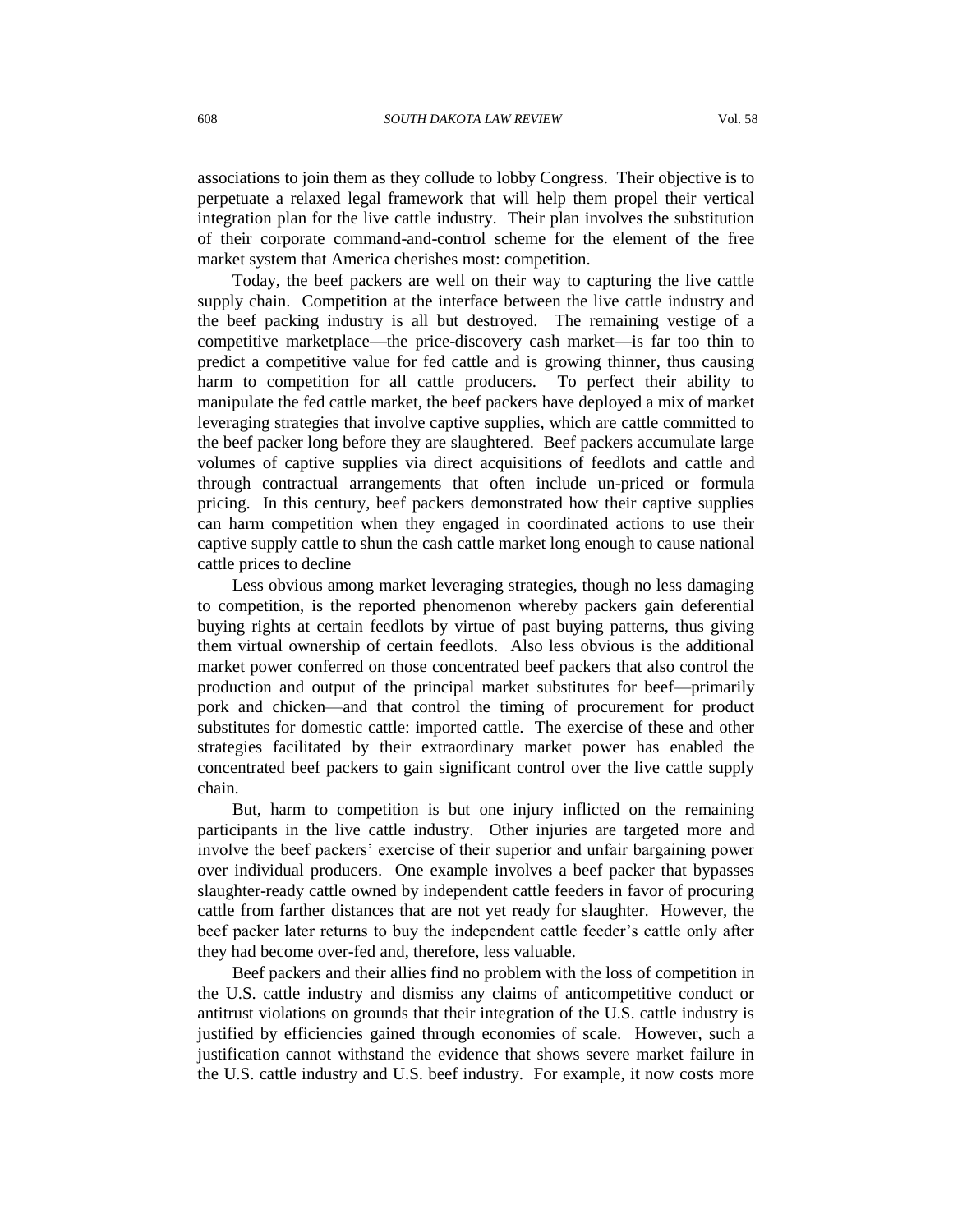#### 2013 *UNDER SIEGE* 609

than at anytime in recent history to bring the raw cattle product to the consumers' dinner plate; the U.S. cattle industry has been contracting, and its production has remained stagnant even in the face of growing beef consumption; the U.S. cattle industry's cattle cycle—the industry's historical bellwether indicator of industry competitiveness—has been seriously disrupted; and, the marketplace is allocating a smaller share of the consumers' beef dollar back to the cattle feeder than it did in 1980, when competition was known to be robust.

After years of neglect by Congress, antitrust enforcers, and Packers and Stockyards Act enforcers, the U.S. cattle industry's fed cattle market is seriously broken. Immediate action must be taken to restore robust competition at the interface between the live cattle industry and the beef packing industry. If immediate action is not taken, the U.S. cattle industry will soon succumb to the same fate as the previously captured hog and dairy industries that lost 91 percent and 82 percent of their industry participants just since 1980, respectively.

As an initial matter, dominant beef packers must be barred from using their collective market power to lobby Congress for purposes of perpetuating a legal framework that facilitates their ongoing capture of the U.S. live cattle supply chain. If this initial step is not achieved, thereby leaving the beef packers' current level of congressional influence unchanged, prospects for achieving any meaningful reforms will remain extremely slim.

Presuming an opportunity to overcome the beef packers' collective influence over public policy, public policies must be changed to force beef packers to relinquish their control over the live cattle supply chain and their proper role in the multi-segmented beef supply chain must again be limited to that of beef packer and nothing more. Specifically, beef packers must be prohibited from owning, controlling or feeding cattle prior to slaughter, and the most egregious of captive supply contracts, the un-priced formula contracts, must likewise be prohibited.

Concurrent with banning their access to captive supply cattle, dominant beef packers also must be enjoined from engaging in unfair and unjust buying practices that injure individual cattle producers. Unless dominant beef packers are so enjoined from such anticompetitive conduct, they will continue to possess the power to accelerate the concentration and consolidation of the cattle feeding sector by forcing independent cattle feeders out of business one at a time.

A significant problem associated with restoring competition to the U.S. cattle industry's fed cattle market, which has been held under siege with impunity for at least three decades, is that the dominant beef packers' antitrust activities and anticompetitive conduct are now so deeply engrained as to be institutionalized. As a result, participants within and policy makers outside the cattle industry have become desensitized to practices that, for most of the twentieth century, would have been immediately recognized as contrary to the principles of a free market.

Notwithstanding the significant obstacles that impede reform, cattle producers, their attorneys, advisors and advocates, along with their congressional representatives, must immediately engage themselves and their resources to